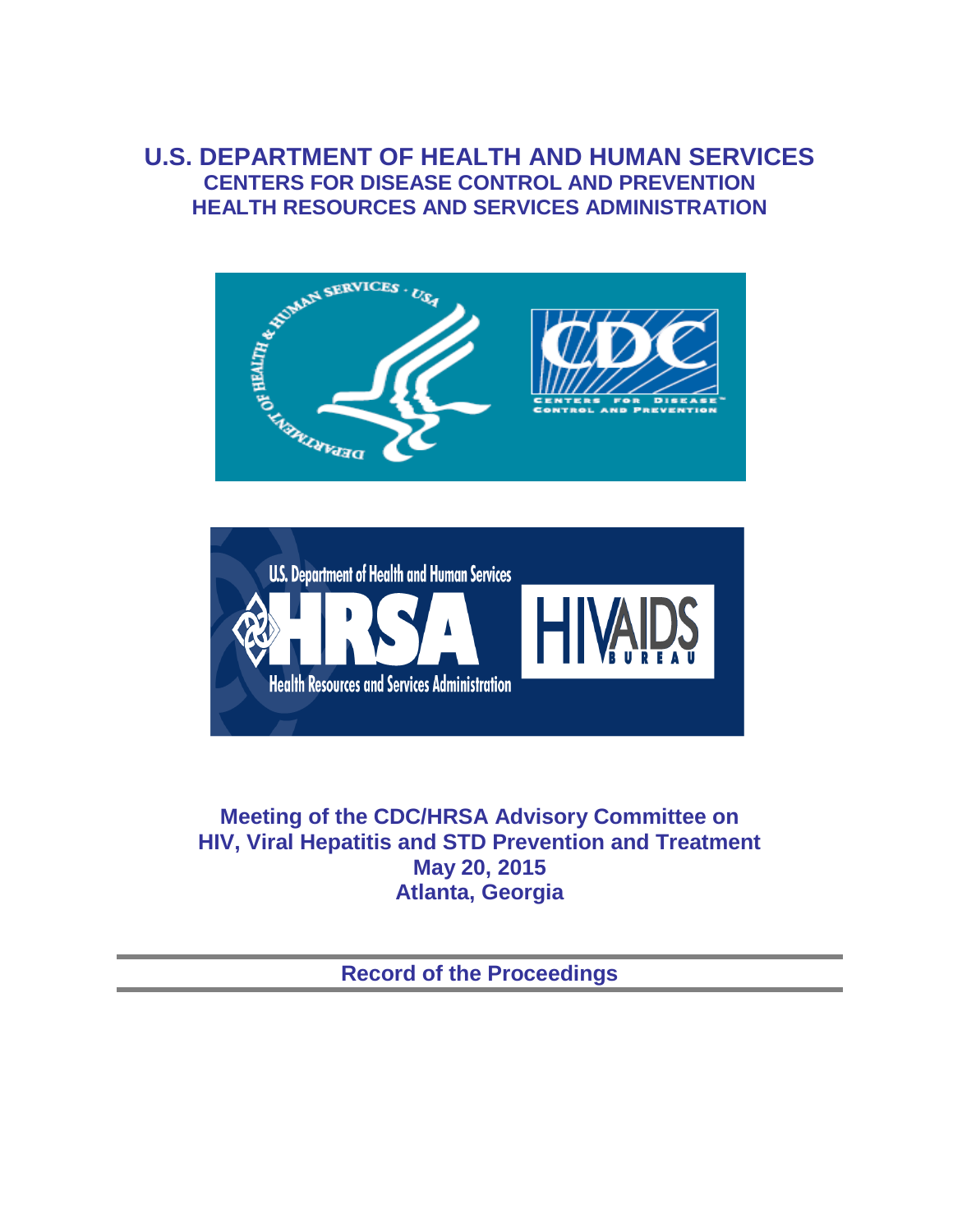# **TABLE OF CONTENTS**

# Page

| PANEL PRESENTATION: THE ROLE OF STD CLINICS IN PREP IMPLEMENTATION  16           |  |
|----------------------------------------------------------------------------------|--|
|                                                                                  |  |
| Practical Considerations for Integrating PrEP into Public Health STD Programs 22 |  |
|                                                                                  |  |
| PANEL PRESENTATION: NEW HCV INFECTIONS AMONG PERSONS WHO INJECT DRUGS28          |  |
|                                                                                  |  |
|                                                                                  |  |
| Massachusetts Response to HCV Infection Among Young Persons Who Inject Drugs35   |  |
|                                                                                  |  |
|                                                                                  |  |
|                                                                                  |  |
|                                                                                  |  |
|                                                                                  |  |
|                                                                                  |  |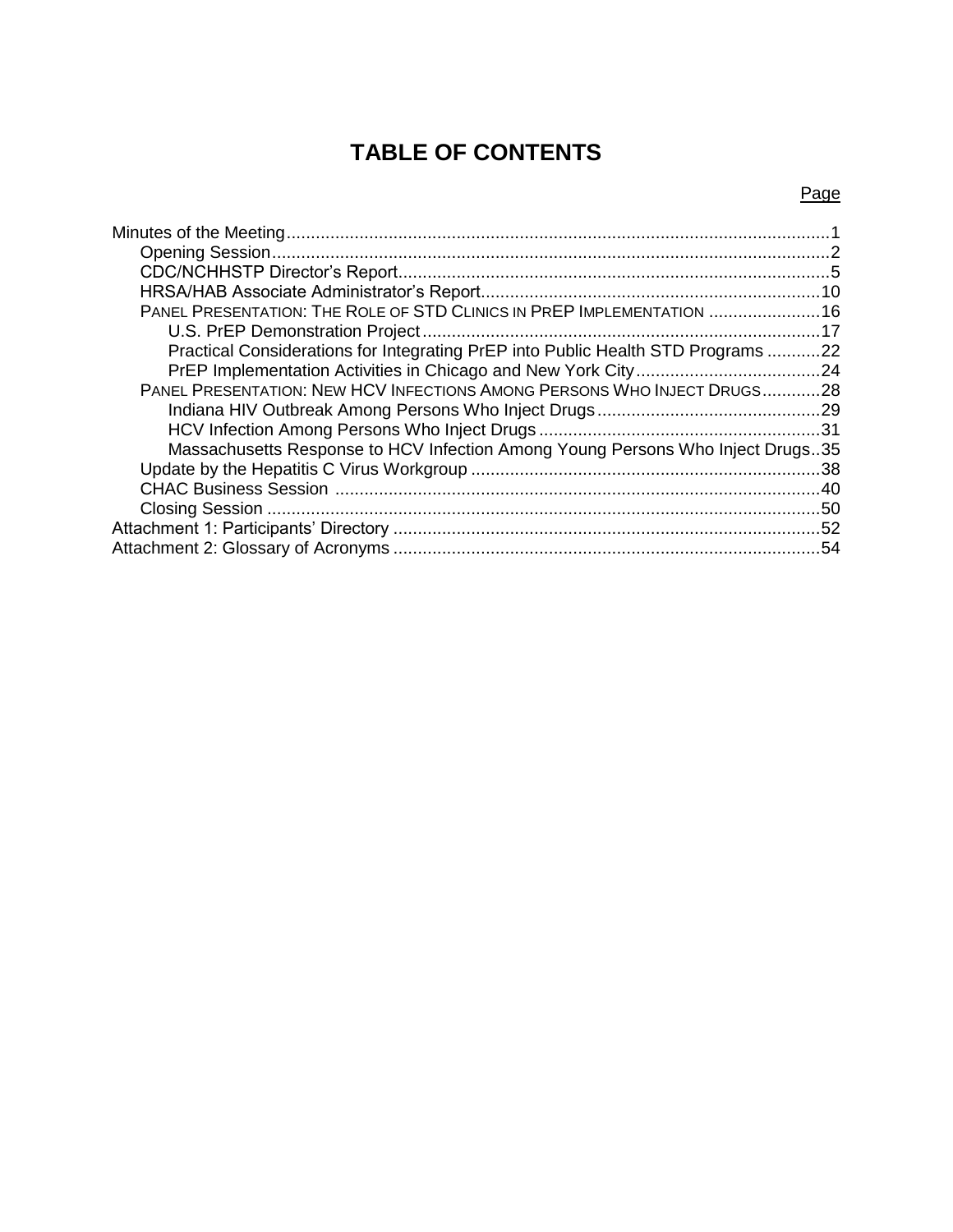



# **U.S. DEPARTMENT OF HEALTH AND HUMAN SERVICES CENTERS FOR DISEASE CONTROL AND PREVENTION HEALTH RESOURCES AND SERVICES ADMINISTRATION**

# **CDC/HRSA ADVISORY COMMITTEE ON HIV, VIRAL HEPATITIS AND STD PREVENTION AND TREATMENT May 20, 2015 Atlanta, Georgia**

# **Minutes of the Meeting**

The U.S. Department of Health and Human Services (HHS), the Centers for Disease Control and Prevention (CDC) National Center for HIV/AIDS, Viral Hepatitis, STD and TB Prevention (NCHHSTP), and the Health Resources and Services Administration (HRSA) HIV/AIDS Bureau (HAB) convened a meeting of the CDC/HRSA Advisory Committee on HIV, Viral Hepatitis and STD Prevention and Treatment (CHAC). The proceedings were held on May 20, 2015 at the CDC Corporate Square Campus, Building 8, Conference Room A/B/C, in Atlanta, Georgia.

CHAC is chartered to advise the Secretary of HHS, Director of CDC, and Administrator of HRSA on objectives, strategies, policies and priorities for HIV, viral hepatitis and STD prevention and treatment efforts for the nation.

Information for the public to attend the CHAC meeting in person or participate remotely via teleconference was published in the *Federal Register* in accordance with Federal Advisory Committee Act (FACA) regulations. All sessions of the meeting were open to the public (*Attachment 1: Participants' Directory*).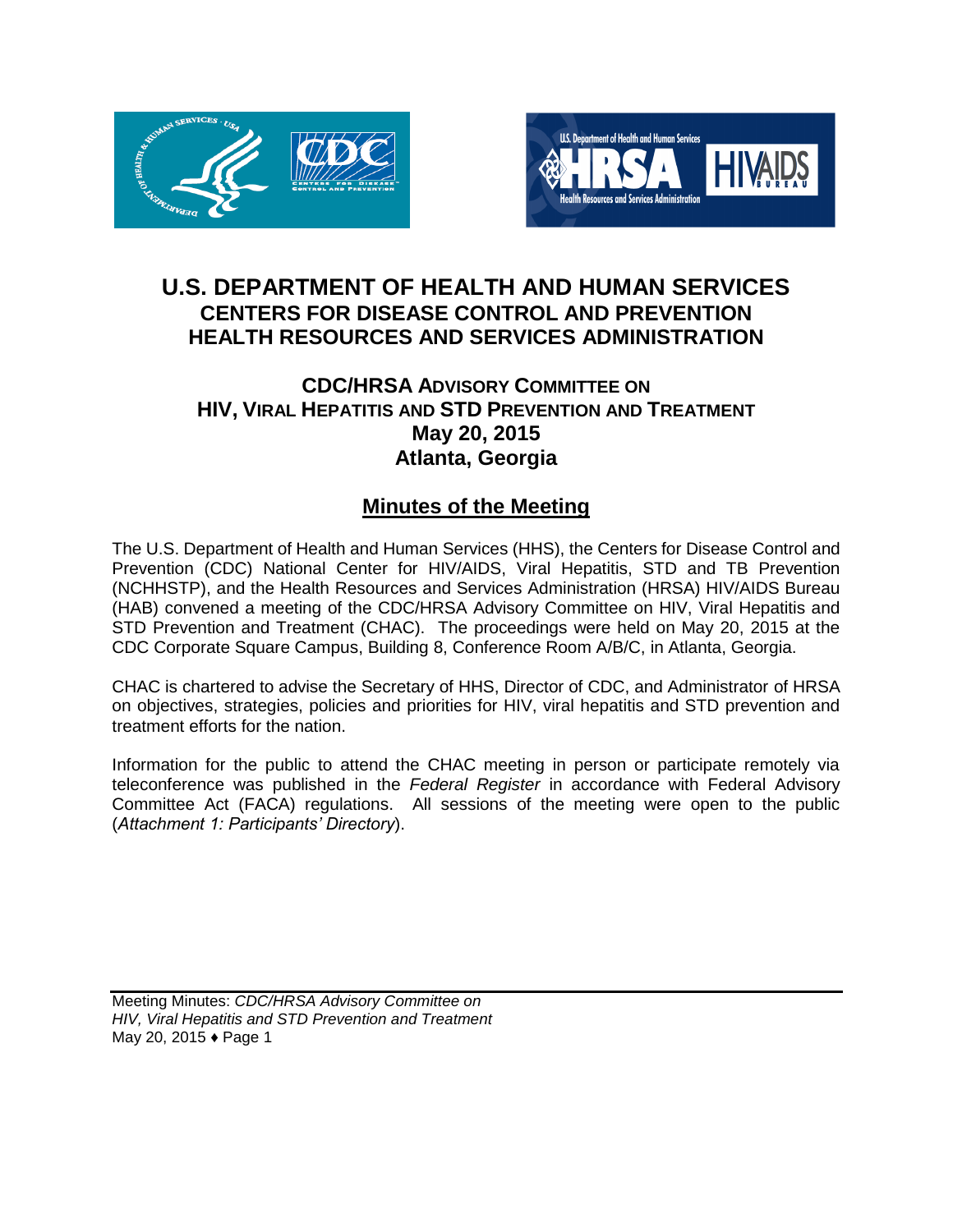# **Opening Session**

#### **Jonathan Mermin, MD, MPH**

Director, National Center for HIV/AIDS, Viral Hepatitis, STD and TB Prevention Centers for Disease Control and Prevention CHAC Designated Federal Officer, CDC

Dr. Mermin conducted a roll call to determine the CHAC voting members, *ex-officio* members and liaison representatives who were in attendance. He announced that CHAC meetings are open to the public and all comments made during the proceedings are a matter of public record. He reminded the CHAC voting members of their responsibility to disclose any potential individual and/or institutional conflicts of interest for the public record and recuse themselves from voting or participating in these matters.

| <b>CONFLICT OF INTEREST DISCLOSURES</b>                                                |                                                                                                                                                                                 |  |
|----------------------------------------------------------------------------------------|---------------------------------------------------------------------------------------------------------------------------------------------------------------------------------|--|
| <b>CHAC Voting Member</b><br>(Institution/Organization)                                | <b>Potential Conflict of Interest</b>                                                                                                                                           |  |
| Sanjeev Arora, MD, FACP<br>(University of New Mexico<br><b>Health Sciences Center)</b> | Recipient of federal funding from CDC; recipient of<br>pharmaceutical research contracts from AbbVie<br>and Gilead Sciences for new hepatitis C virus<br>(HCV) drug development |  |
| Virginia Caine, MD<br>(Marion County, Indianapolis<br><b>Public Health Department)</b> | Recipient of federal funding from HRSA for Ryan<br>White; member of the National Medical<br>Association Board of Trustees                                                       |  |
| Guillermo Chacon<br>(Latino Commission on AIDS)                                        | Recipient of federal funding from CDC; member of<br>Community Advisory Boards for Merck and ViiV<br>Healthcare                                                                  |  |
| Kathleen Clanon, MD<br>(Alameda County, Oakland Medical Center)                        | No conflicts disclosed                                                                                                                                                          |  |
| Carlos del Rio, MD<br>(Rollins School of Public Health<br><b>Emory University)</b>     | Recipient of federal funding from CDC and the<br>National Institutes of Health (NIH)                                                                                            |  |
| Dawn Fukuda, ScM<br>(Massachusetts Department of Public<br>Health)                     | Recipient of federal funding from CDC and HRSA                                                                                                                                  |  |
| Camilla Graham, MD, MPH<br>(Beth Israel Deaconness Medical Center)                     | Member of the Massachusetts Medicaid Program<br><b>Drug Utilization Review Board</b>                                                                                            |  |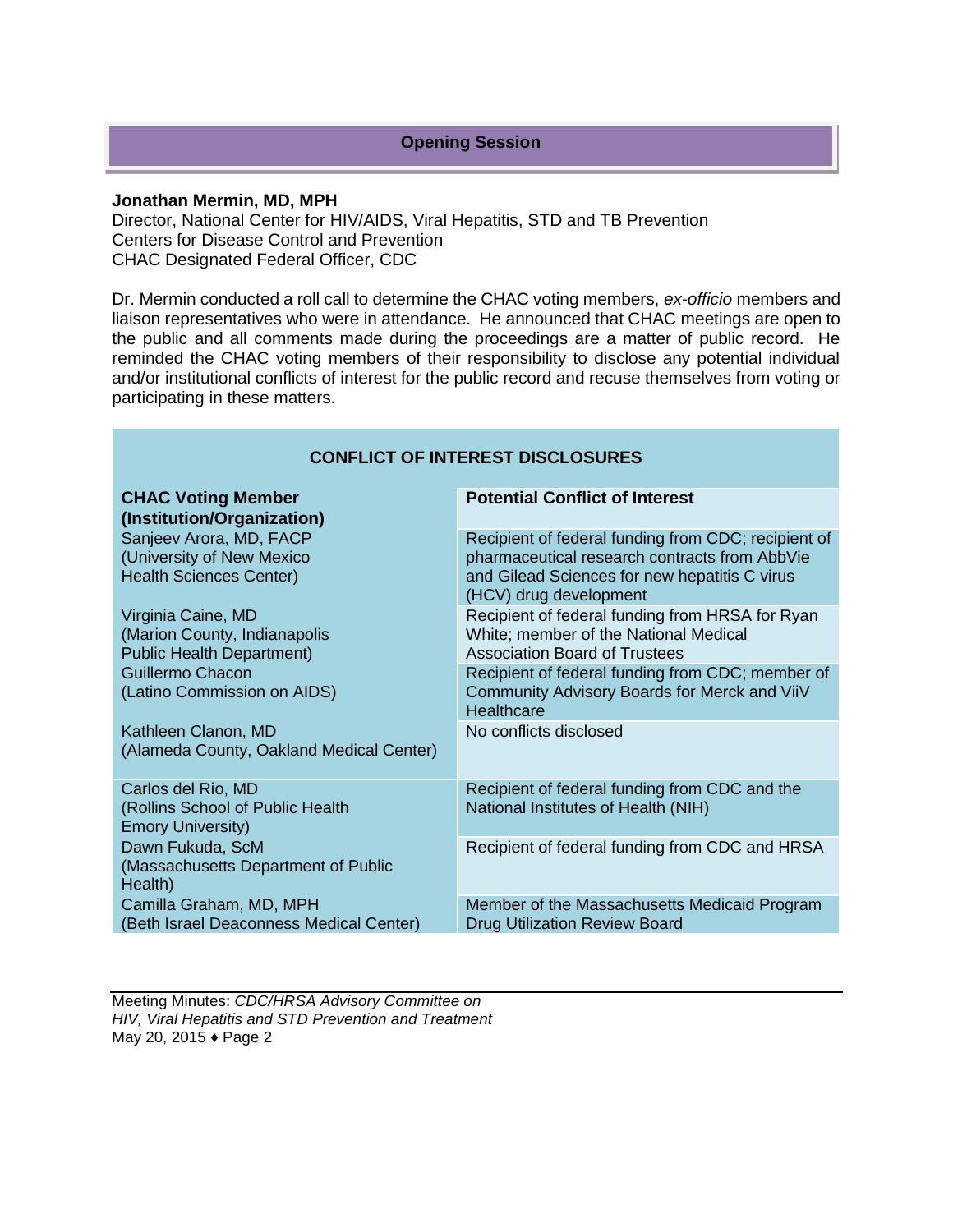# **CONFLICT OF INTEREST DISCLOSURES**

| <b>CHAC Voting Member</b><br>(Institution/Organization)           | <b>Potential Conflict of Interest</b>                                                           |
|-------------------------------------------------------------------|-------------------------------------------------------------------------------------------------|
| Debra Hauser, MPH<br>(Advocates for Youth)                        | Recipient of federal funding from CDC; member of<br>the Trojan's Sexual Health Advisory Council |
| Marjorie Hill, PhD<br>(Consulting Services)                       | Recipient of federal funding from CDC and HRSA                                                  |
| Steven Johnson, MD<br>(University of Colorado School of Medicine) | Recipient of federal funding from HRSA and NIH;<br>member of the ViiV Healthcare Advisory Board |
| Michael Kaplan<br>(AIDS United)                                   | Recipient of federal funding from CDC and HRSA;<br>recipient of pharmaceutical funding          |
| Jennifer Kates, PhD<br>(Kaiser Family Foundation)                 | No conflicts disclosed                                                                          |
| Amy Leonard, MPH<br>(Legacy Community Health Services)            | Recipient of federal funding from CDC and HRSA                                                  |

Dr. Mermin confirmed that the voting members and *ex-officio* members in attendance constituted a quorum for CHAC to conduct its business on May 20, 2015. He called the proceedings to order at 8:36 a.m. and welcomed the participants to the CHAC meeting.

Dr. Mermin highlighted the permanent and temporary changes to CHAC's membership in terms of CDC appointees and alternates.

- Ms. Dawn Fukuda's role changed from serving as a CHAC member to replacing Dr. Jeanne Marrazzo as the new CHAC Co-Chair. Dr. Mermin thanked Ms. Fukuda for undertaking this important position.
- The participants joined Dr. Mermin in welcoming four new members to their first CHAC meeting.
	- o Camilla Graham, MD, MPH; Co-Director, Viral Hepatitis Center, Division of Infectious Diseases, Beth Israel Deaconness Medical Center
	- o Debra Hauser, MPH; President, Advocates for Youth
	- o Michael Kaplan; President and Chief Executive Officer, AIDS United
	- o Amy Leonard, MPH; Senior Director of Public Health Services, Legacy Community Health Services
- Dr. Marjorie Hill's term expires on November 30, 2015. The participants joined Dr. Mermin in thanking Dr. Hill for her outstanding service as a CHAC member. A draft nomination package was submitted to the CDC Committee Management Office to replace Dr. Hill.
- Dr. Chana Rabiner would serve as the *ex-officio* member for the Substance Abuse and Mental Health Services Administration (SAMHSA) in the absence of Dr. Elinore McCance-Katz.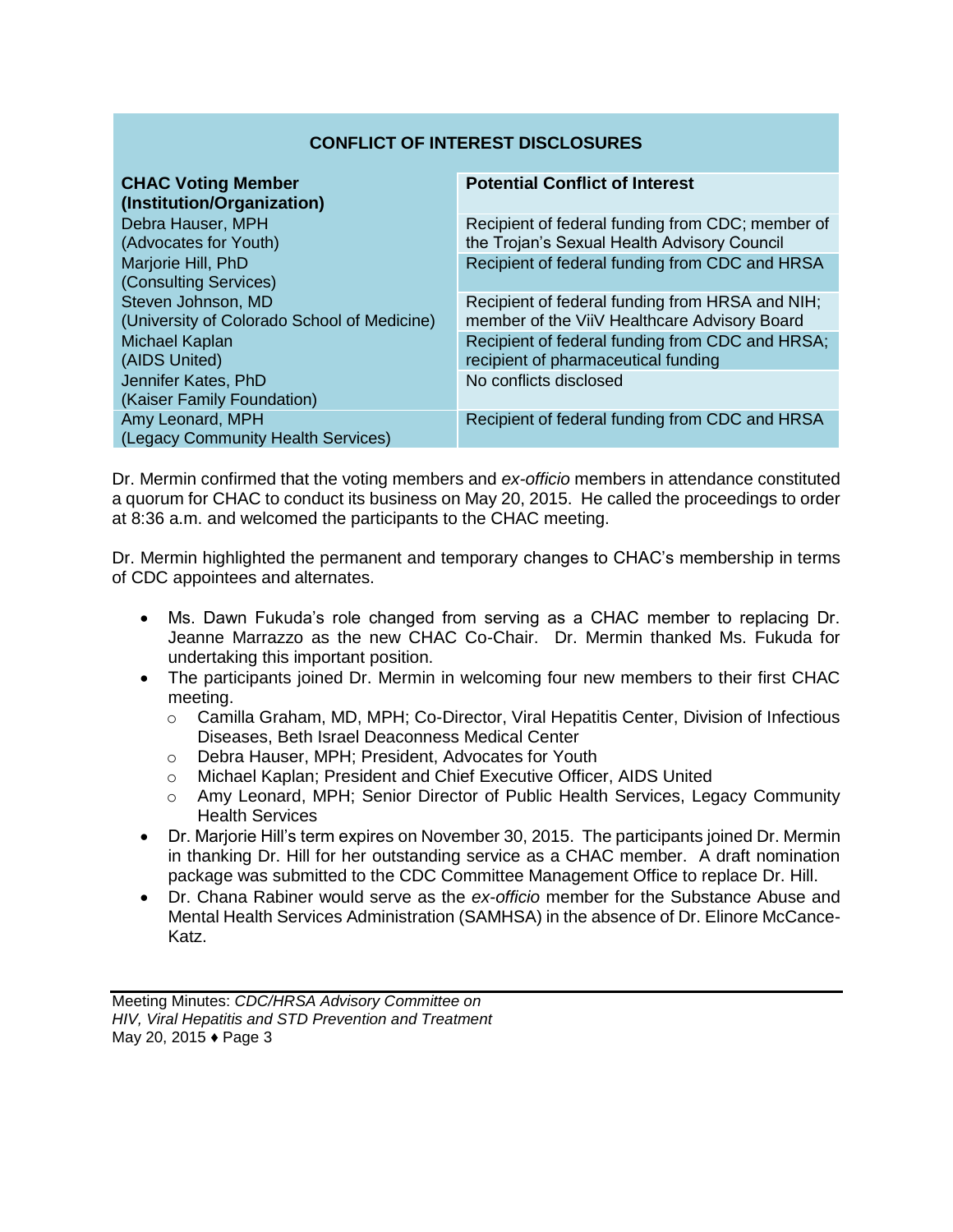# **Kathleen Clanon, MD, CHAC Co-Chair**

Medical Director Alameda County Health Care Services Agency

**Dawn Fukuda, ScM, CHAC Co-Chair**  Director, Office of HIV/AIDS

Massachusetts Department of Public Health

Dr. Clanon and Ms. Fukuda also welcomed the participants to the meeting. For the benefit of the new members, the Co-Chairs reviewed the charter that formally describes CHAC's overall objectives, scope of activities and duties to improve HIV, viral hepatitis and STD prevention and treatment efforts for the nation. The Co-Chairs explained that meetings are held twice per year to provide CHAC with an opportunity to make recommendations on the future directions of CDC and HRSA programs.

In general, the Co-Chairs emphasized the need for CHAC's guidance to be clearly defined for three specific duties described in the charter: (1) support of healthcare services to persons living with HIV/AIDS (PLWHA); (2) education of health professionals; and (3) support of CDC and HRSA processes to identify and respond to prevention and health service delivery needs.

In particular, the Co-Chairs noted that CHAC would formulate concrete recommendations in three areas during the current meeting: (1) the top priorities of CDC and HRSA in 2016; (2) plans by CDC and HRSA to continue their partnership to integrate prevention and care of HIV, viral hepatitis and STDs; and (3) areas in which CHAC's guidance would be most useful and helpful to the agencies.

The Co-Chairs concluded their opening remarks by asking the four new members to describe their specific areas of expertise that would be contributed to CHAC during their tenures.

- Prevent sexual health morbidity among youth (Ms. Hauser)
- Place more emphasis on the national goal of "Achieving an AIDS-Free Generation" through the National HIV/AIDS Strategy (NHAS) and healthcare reform (Mr. Kaplan)
- Improve the HCV care continuum, particularly access to new drugs (Dr. Graham)
- Strengthen the focus on HIV/STD co-morbidities (Ms. Leonard)

# **Laura Cheever, MD, ScM**

Associate Administrator, HIV/AIDS Bureau Health Resources and Services Administration CHAC Designated Federal Officer, HRSA

Dr. Cheever joined her colleagues in welcoming the participants to the  $24<sup>th</sup>$  CHAC meeting, particularly the four new members appointed by CDC. She confirmed that similar to previous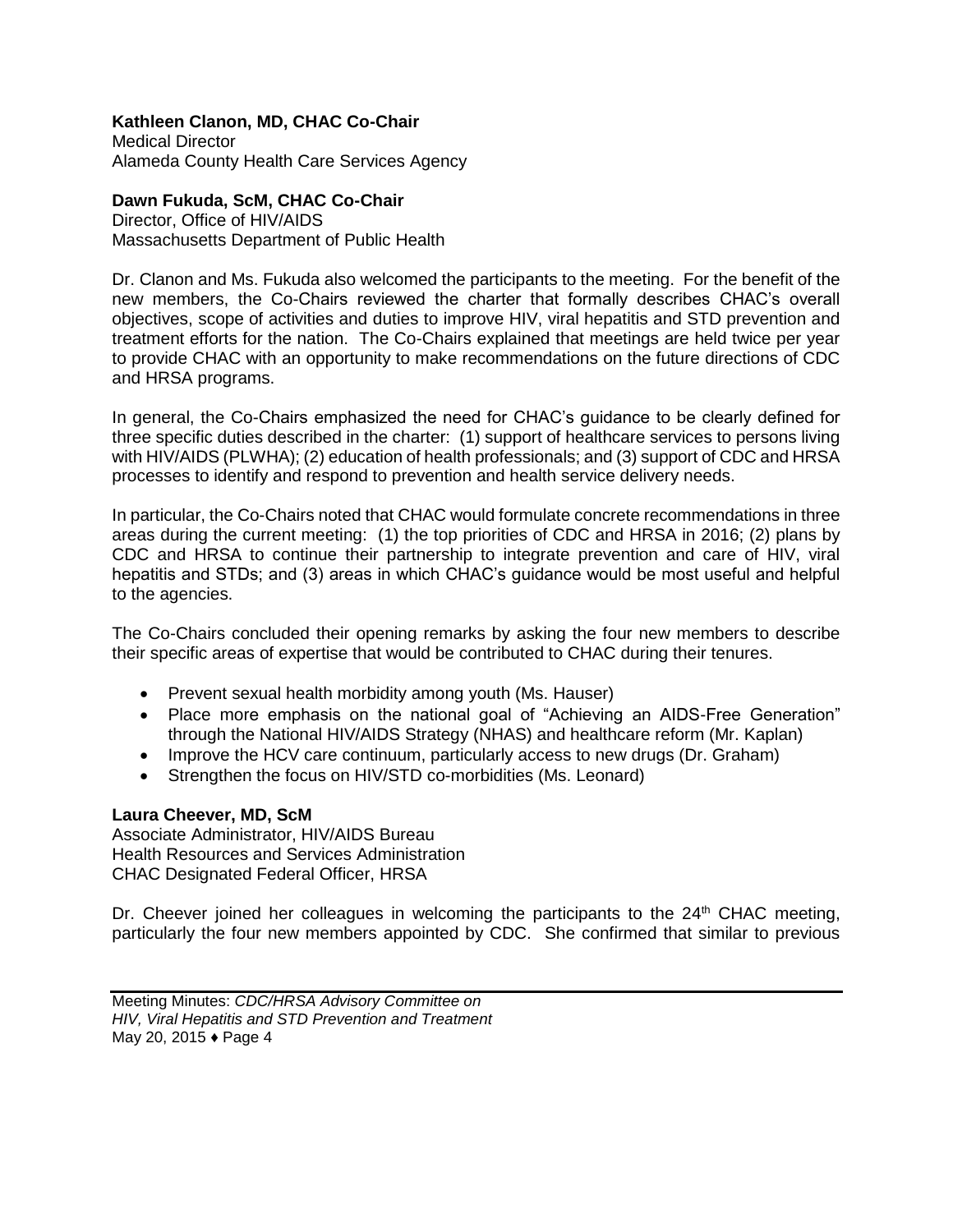meetings, HRSA would continue to solicit CHAC's sound guidance to improve the direction of its treatment programs.

Dr. Cheever announced that the terms of three CHAC members appointed by HRSA would expire on June 30, 2015: Drs. Kathleen Clanon, Steven Johnson and Britt Rios-Ellis. Because their terms have been extended until December 30, 2015, however, the outgoing members would be invited to attend the next meeting. The participants applauded the tremendous contributions of these members as Dr. Cheever presented their letters and certificates of appreciation.

Dr. Cheever made additional announcements regarding CHAC's membership in terms of HRSA appointees. Ms. Antigone Dempsey, the past CHAC Co-Chair and a former member, was formally acknowledged for her excellent service during her tenure. Mr. Tommy Chesbro recently resigned as a CHAC member due to new employment commitments.

# **CDC/NCHHSTP Director's Report**

#### **Jonathan Mermin, MD, MPH**

Director, National Center for HIV/AIDS, Viral Hepatitis, STD and TB Prevention Centers for Disease Control and Prevention CHAC Designated Federal Officer, CDC

#### **Advice Requested from CHAC by NCHHSTP:**

- 1. What if any role should the Division of Adolescent and School Health have in addressing the relationship between substance use and risks for HIV, STDs and hepatitis among teens?
- 2. What are the most effective actions that CDC and the nation should take to address increasing syphilis rates among men who have sex with men (MSM)?

Dr. Mermin covered the following topics in his Director's report to CHAC. At the agency level, CDC's continued leadership in responding to the worldwide ebola crisis has tremendously impacted its operations in terms of staff and resources. As of April 30, 2015, CDC deployed 2,208 staff, including 968 staff to West Africa. These deployments accounted for >40,000 workdays. NCHHSTP staff has accounted for ~230 of CDC's deployments since the fall of 2014, including ~110 staff to West Africa. Other key milestones in CDC's ebola response are highlighted below.

- The Emergency Operations Center supported >3,000 staff from all parts of CDC over the past year to address emerging ebola-related issues.
- The CDC laboratory in Bo, Sierra Leone administered >12,000 ebola tests.
- CDC trained 24,615 health workers in the field in West Africa.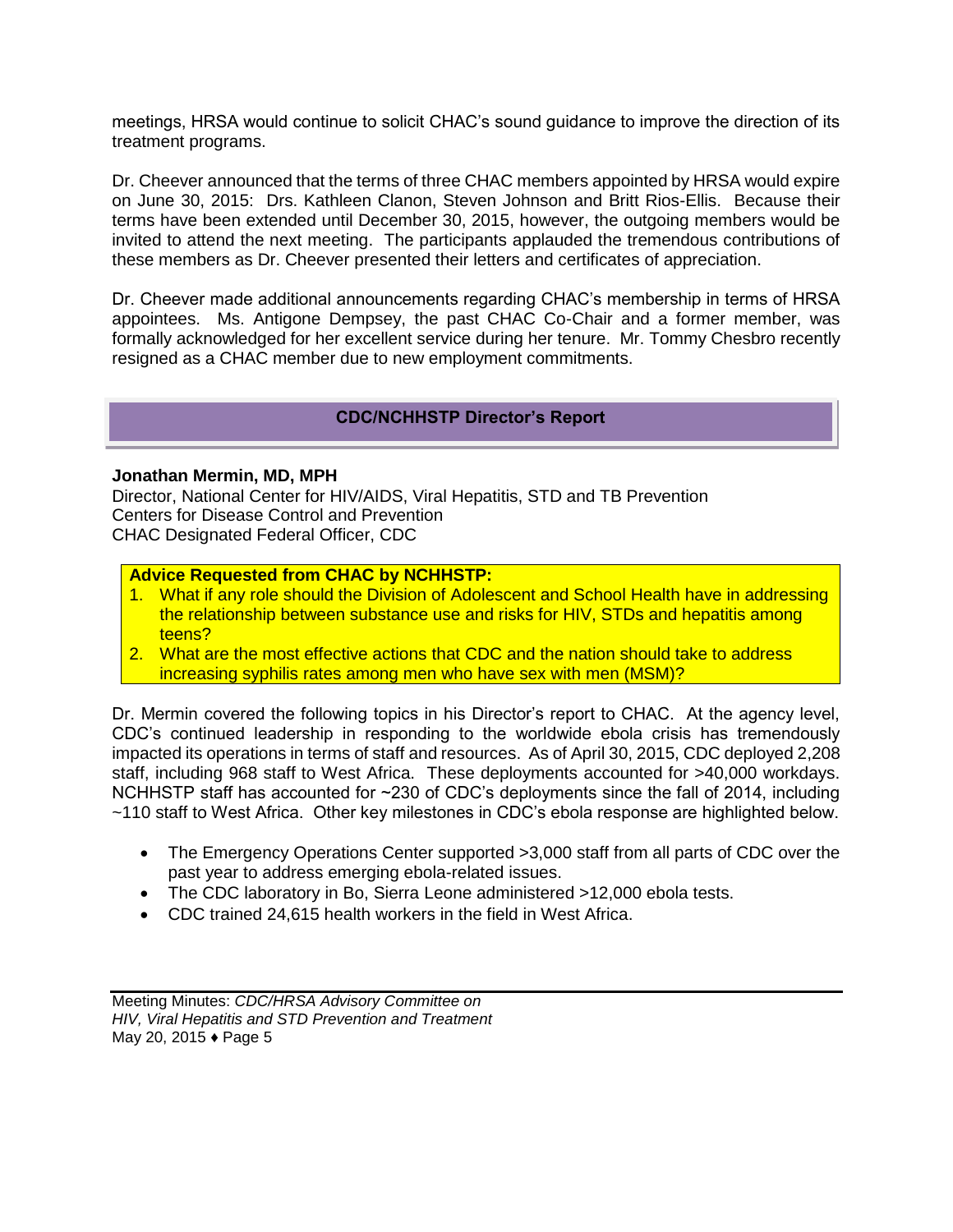- CDC conducted ebola screening on 180,859 travelers who were leaving Guinea, Liberia and Sierra Leone. State and local health departments have tracked >13,700 of these travelers to date. Of 27 travelers who arrived from West Africa and required medical evaluation, none had ebola. The World Health Organization recently declared Liberia as an "ebola-free" area.
- Of all U.S. hospitals, 55 were approved to treat ebola patients. To date, U.S. hospitals have provided treatment to 11 ebola patients.
- Of all U.S. laboratories, 56 had approved ebola testing capabilities, but only 1 had the capacity to test for the virus prior to the outbreak.
- The CDC National Contact Center, CDC-INFO, provided responses to 35,288 ebolarelated questions.

At the National Center level, NCHHSTP published a *Morbidity and Mortality Weekly Report* (*MMWR*) article on its joint investigation with the Indiana State Department of Health regarding a recent outbreak of HCV/HIV co-infection among persons who inject drugs (PWID). Of the small, rural Indiana community of 4,200 persons, ~150 PWID had HIV. Of PWID with HIV, >90% were co-infected with HCV. HCV infections were associated with injections of oxymorphone, while most of the HIV infections were recently acquired. The proportion of PWID with HCV monoinfection is unknown at this time, but is estimated to account for ~60%-70% of this population.

NCHHSTP issued a health advisory in April 2015 to notify all state/local health departments and healthcare providers of the growing HCV epidemic among PWID and the possibility of current or future HIV outbreaks. NCHHSTP data show that injection drug use (IDU) has been the major contributor to the 150% increase in acute HCV cases in the United States in 2000-2013. NCHHSTP asked states to analyze their surveillance data to identify specific geographic areas that are at risk for clusters of HCV/HIV co-infection and report these findings to state and local health departments.

NCHHSTP activities account for ~\$1.2 billion of CDC's \$7 billion budget request in the FY2016 President's Budget. A \$31 million increase was requested for the viral hepatitis budget to stop the HCV epidemic among young persons and reduce mother-to-child transmission of hepatitis B virus (HBV). A \$12 million increase was requested for the HIV budget to target persons who are at highest risk for acquiring or transmitting HIV and support the development of integrated statewide plans for prevention, care and treatment.

The organizational structure of the NCHHSTP Office of the Director now includes permanent directors for all five divisions and a new Program and Performance Improvement Office (PPIO). Dr. Richard Wolitski was appointed to lead PPIO to oversee NCHHSTP-wide efforts to enhance efficiency, outcomes and impact. PPIO will be responsible for the following activities.

 Expand capacity for high-impact prevention, particularly through performance indicator reports at national, state and local levels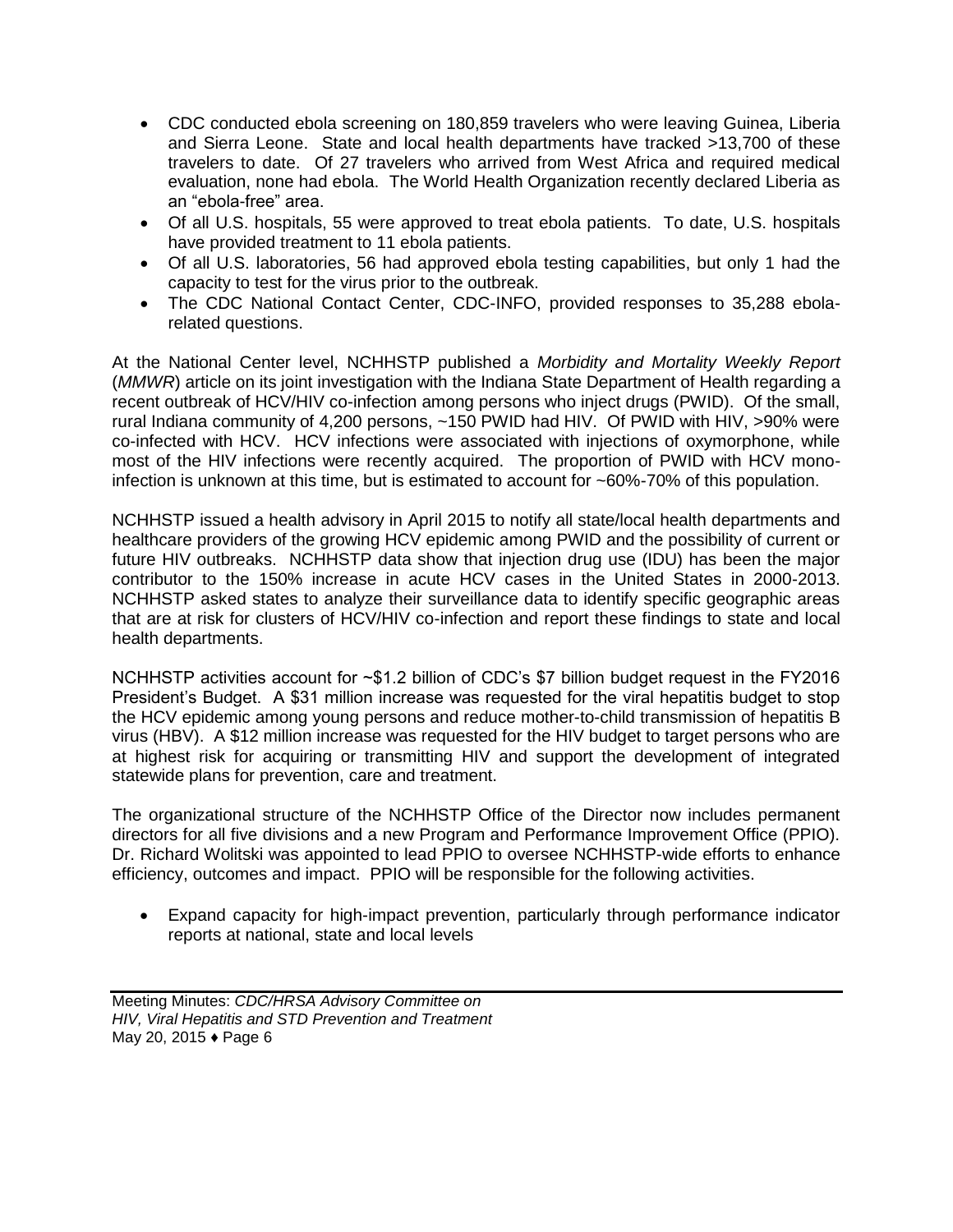- Strengthen epidemic and economic modeling, particularly through existing cooperative agreements (CoAgs) with Emory, Harvard and the University of California-San Francisco
- Maximize healthcare system opportunities for prevention and treatment
- Enhance program collaboration and service collaboration across NCHHSTP
- Ensure alignment between funding opportunity announcements (FOAs) and NCHHSTP goals

PPIO will compile and analyze data to monitor NCHHSTP's progress over time. For example, NCHHSTP's National Progress Reports will be used to identify gaps in the actual percentage of PLWH who know their serostatus and the national goal. NCHHSTP's State Progress Reports will be used to compare differences in death rates by state among persons with diagnosed HIV infections. NCHHSTP's Rapid Feedback Reports will be used to compare the six-month performance of grantees. In the Young MSM and Transgender of Color CoAg, for example, grantee performance was evaluated based on three major goals: the number of clients tested for HIV, the percent of HIV-positive clients, and the percent of HIV-positive clients who were linked to medical care.

NCHHSTP enhanced its website for the public to more easily access online resources. Most notably, the National Prevention Information Network (NPIN) [\(http://npin.cdc.gov\)](http://npin.cdc.gov/) website was redesigned for users to access content from their desktops, tablets and SmartPhones. A new NPIN Social Community was launched. The new GetTested website [\(https://gettested.cdc.gov\)](https://gettested.cdc.gov/) combined the former HIVTest.org and FINDSTDtest.org websites into one resource that is now accessible from any device.

At the division level, the Division of HIV/AIDS Prevention (DHAP) released data to illustrate positive trends in the HIV epidemic in the United States. Based on 2011 data, 86% of PLWH in the United States who knew their status was the highest reported proportion to date. The annual rate of new HIV diagnoses in the United States decreased by 33% in 2002-2011. PWID accounted for ~70% of the reduction, while persons with heterosexual contact accounted for ~35% of the decline. However, HIV rates have increased in young MSM, particularly young MSM of color.

DHAP will release new three-year FOAs up to \$185 million, including ~\$60 million from the HHS Secretary Minority AIDS Initiative, to support prevention efforts for MSM and transgender persons. Grantees will be required to increase the uptake of pre-exposure prophylaxis (PrEP), apply surveillance data to improve engagement in care, and develop collaborative service networks.

DHAP released estimates of transmission at each stage of HIV care for the first time. The data showed that 9 in 10 HIV infections resulted from persons who did not receive regular care, including individuals with a known HIV diagnosis. The data further documented that persons with viral load counts <200 copies/ml were 94% less likely to transmit HIV than those who did not know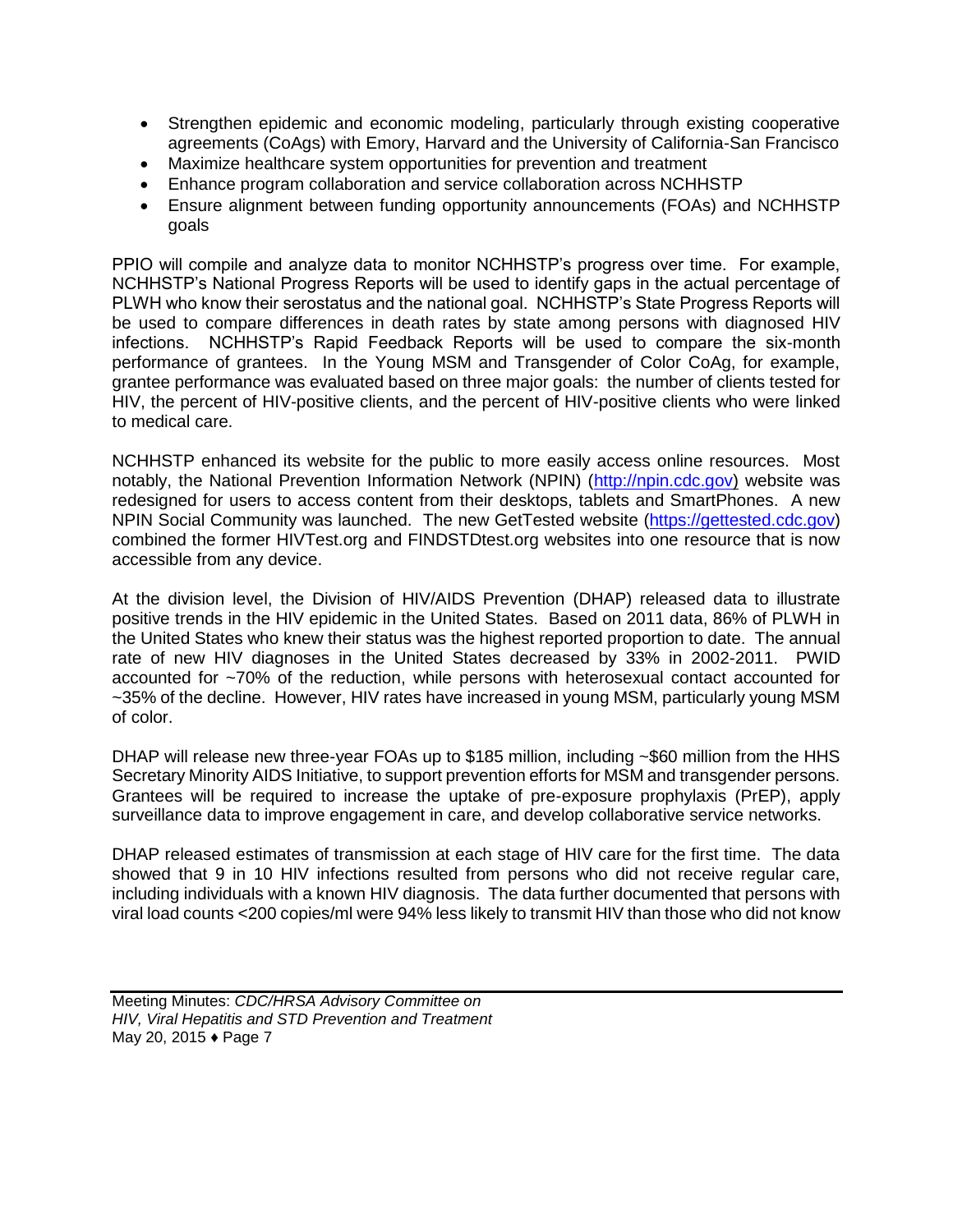their HIV serostatus. DHAP published and obtained extensive public comments on its new *Prevention with Positive Guidelines* and draft male circumcision recommendations.

The Division of Viral Hepatitis (DVH) published analyses of the cost effectiveness of HCV testing and treatment. The data showed that full implementation of CDC's HCV testing recommendations could avert 320,000 deaths. The data further demonstrated that treating all HCV-infected patients at current market prices rather than delaying care until patients developed severe liver disease would cost <\$40,000 per quality-adjusted life-years. DVH provided technical assistance (TA) to Egypt and Georgia due to the high burden of HCV in these countries. DVH implemented testing and linkage to care projects for chronic HBV and HCV.

The Division of STD Prevention (DSTDP) conducted laboratory testing of novel compounds against *Neisseria gonorrhoeae*, including testing to determine the efficacy of a proprietary compound against ciprofloxacin-resistant isolates. DSTDP's application for its *2013 STD Treatment Guidelines* has been downloaded 830,000 times to date. DSTDP plans to issue its *2015 STD Treatment Guidelines* in the near future.

DSTDP provided TA to Detroit to address limited access to quality STD services after the local STD clinic closed. DSTDP collaborated with the CDC-funded STD/HIV Prevention Training Centers (PTCs) to implement provider- and clinic-based interventions to increase STD preventive services for MSM at 31 HIV care clinics in 14 states.

The Division of Tuberculosis Elimination (DTBE) recently reported the lowest number of TB cases in U.S. history. The 9,412 new TB cases diagnosed in the United States in 2014 represented a 2.2% decrease from 2013. DTBE data from the "iAdhere Study" showed that 78% of U.S. patients who self-administered the three-month, once-weekly isoniazid (INH)/ rifapentine regimen (3HP) completed therapy.

DTBE found that the 3HP regimen resulted in more cost-savings and a much higher completion rate than the current nine-month INH regimen. Due to the success of the 3HP regimen, DTBE will provide TA to the ongoing multi-state outbreak of INH-resistant TB among homeless persons and also will explore the possibility of strengthening its focus on latent TB infection in the United States.

The Division of Adolescent and School Health (DASH) recently released the *Youth Risk Behavior Surveillance Report, United States 2013*. DASH developed a new web-based system to measure and evaluate the performance of its funded programs. DASH released the first cost-benefit study of school nursing services that estimated a \$98 million net benefit to the Massachusetts program. DASH is continuing to develop two major resources: indicators at national, state and grantee levels to monitor progress and an *MMWR Surveillance Summary on Sexual Minority Youth*.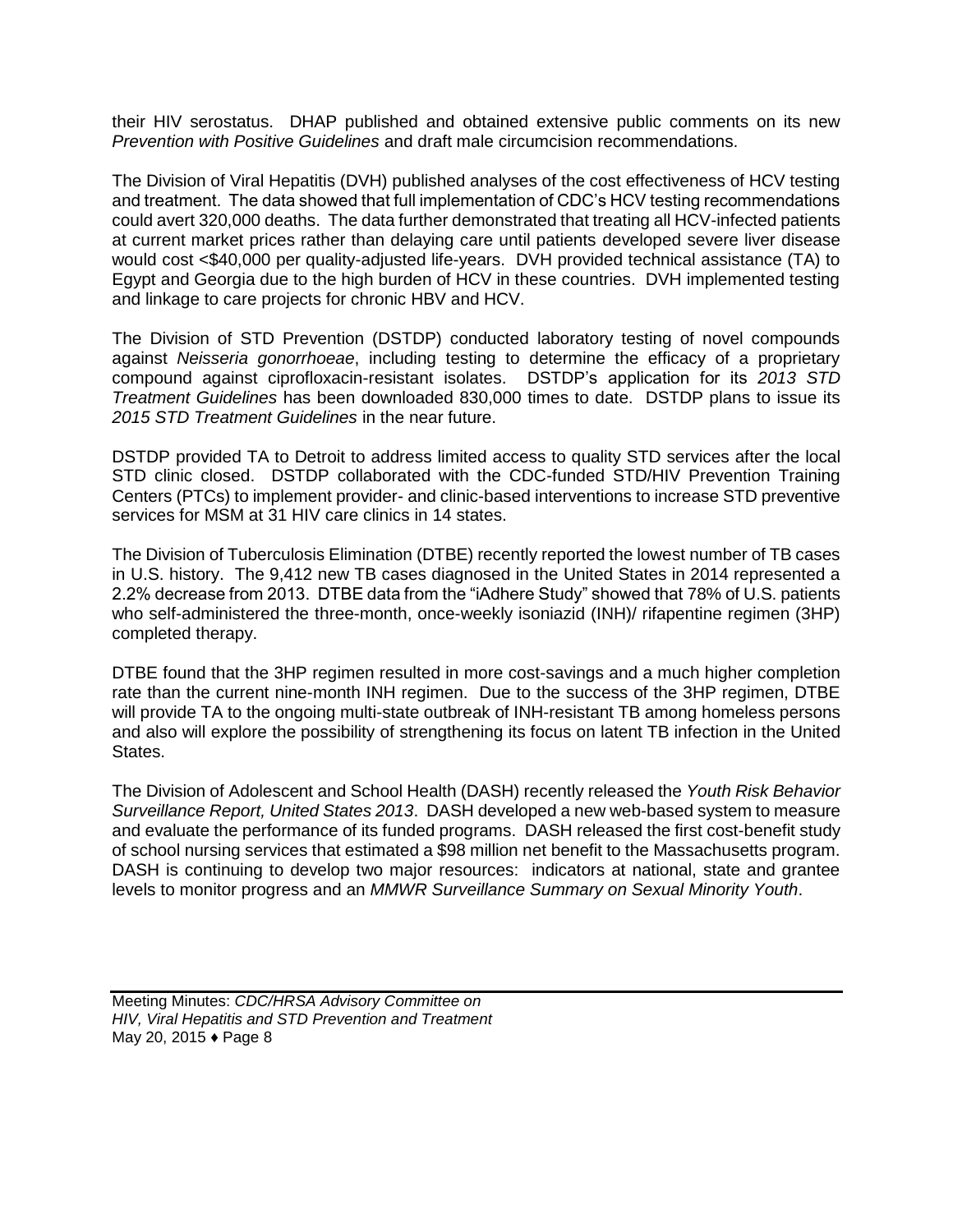CHAC discussed the following topics with Dr. Mermin in follow-up to the NCHHSTP Director's report.

- The critical need for CDC to continue to address HIV and other public health needs in the field during its global ebola response.
- Additional geographic locations outside of Indiana with a high prevalence of HCV/HIV coinfection among PWID. For example, the HCV/HIV outbreak in Indiana underscores the urgent need to take stronger public health actions to address the heroin epidemic in the metropolitan Washington, DC area in terms of enrolling persons in treatment and preventing overdoses.
- Indiana's limited ability to respond to CDC's recommendations on HIV/HCV co-infection due to the lack of drug treatment programs and other resources.

CHAC made several suggestions in response to Dr. Mermin's request for input.

*Question 1: DASH's role in addressing the relationship between substance use and risks for HIV, STDs and hepatitis among teens* 

- DASH should acknowledge that substance abuse played a large role in the outbreak of HCV/HIV co-infection in Indiana. The lack of clear national policies and limited federal investments to increase PWID access to syringe exchange programs (SEPs) contributed to the outbreak.
- DASH proposes to address the relationship between substance use and risks for HIV, STDs and hepatitis among teens, but its existing expertise and resources should be brought to bear to more strongly focus on youth sexual health. Compared to substance use among teens, for example, communities would be less likely to endorse, adopt and support youth sexual health activities. Moreover, an additional focus on substance use would minimize the importance of the youth sexual health goal as a top priority. The \$31 million DASH budget is small, but provides the only opportunity in the federal government to specifically address sexual health and sex education of youth. If resources permit, however, DASH should explore the relationship among youth sex education, substance use, and substance use morbidity related to the prevention of HIV, STDs and hepatitis.
- DASH should compile and thoroughly review lessons learned, experiences and best practices from health departments and national organizations before undertaking its new proposed role to address the relationship between substance use and risks for HIV, STDs and hepatitis among teens. For example, the New York City Department of Health and Mental Hygiene has served as a national leader in removing bureaucratic silos to address public health issues in a non-traditional and holistic manner, such as HIV, STDs and mental health problems.
- DASH should partner with a diverse group of entities (e.g., the Boys and Girls Clubs of America) to provide youth with accurate sexual health information.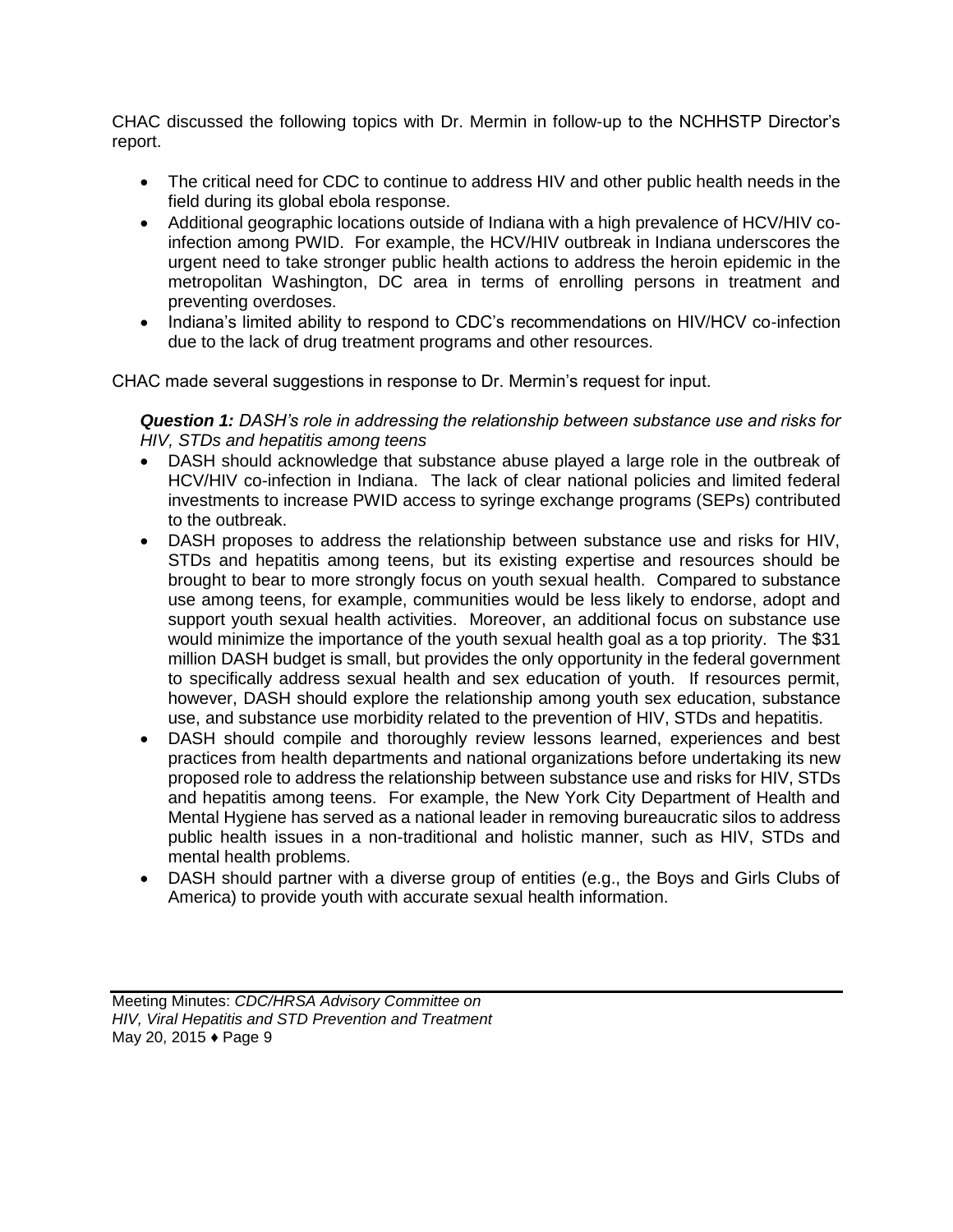*Question 2: Effective interventions for CDC and its partners to reduce increasing syphilis rates among MSM* 

- CDC and its partners should aggressively target education, information and support to clinicians who still are reluctant to address the needs of MSM, including routine HIV and STD testing. "Unwilling" clinicians should be provided with clear and compelling data. For example, the incidence of syphilis is dramatically increasing in the United States. MSM account for >80% of syphilis infections, while HIV-positive MSM account for >50%. CDC should acknowledge that creative strategies outside of traditional disease intervention specialists (DIS) will be needed in this effort.
- CDC and its partners should explore the possibility of replicating the Boston model. For example, persons who present with syphilis symptoms in Boston healthcare settings automatically are tested for HCV due to the high rate of co-infection. CDC and its partners should develop a screening protocol to automatically test for HIV, other STDs and HCV when MSM present with syphilis symptoms.
- CDC and its partners should create a streamlined and standardized process for health departments and private providers to ensure a seamless transition to treatment when MSM and their partners present with syphilis symptoms. Treatment of syphilis typically is prioritized only during outbreaks and based on the patient's risk.
- CDC and its partners should use the syphilis epidemic among MSM as an opportunity to more widely implement and institutionalize the treatment as prevention strategy.

# **HRSA/HAB Associate Administrator's Report**

# **Laura Cheever, MD, ScM**

Associate Administrator, HIV/AIDS Bureau Health Resources and Services Administration CHAC Designated Federal Officer, HRSA

# **Advice Requested from CHAC by HAB:**

- 1. What are CHAC's recommendations to ensure that HAB's ongoing and future HIV/AIDS care and treatment programs are well represented in the updated NHAS?
- 2. What are CHAC's recommendations to HAB to improve HIV health outcomes in youth? Of all age groups, for example, young persons 19-24 years of age have the lowest viral suppression rate of ~59%.
- 3. What are CHAC's recommendations to HAB to identify critical areas of need, determine gaps in evidence, and better demonstrate program effectiveness across the HIV Care Continuum to inform RWHAP reauthorization in the future?

Dr. Cheever covered the following topics in her Associate Administrator's report to CHAC. HAB created a framework to guide the future direction of the Ryan White HIV/AIDS Program (RWHAP)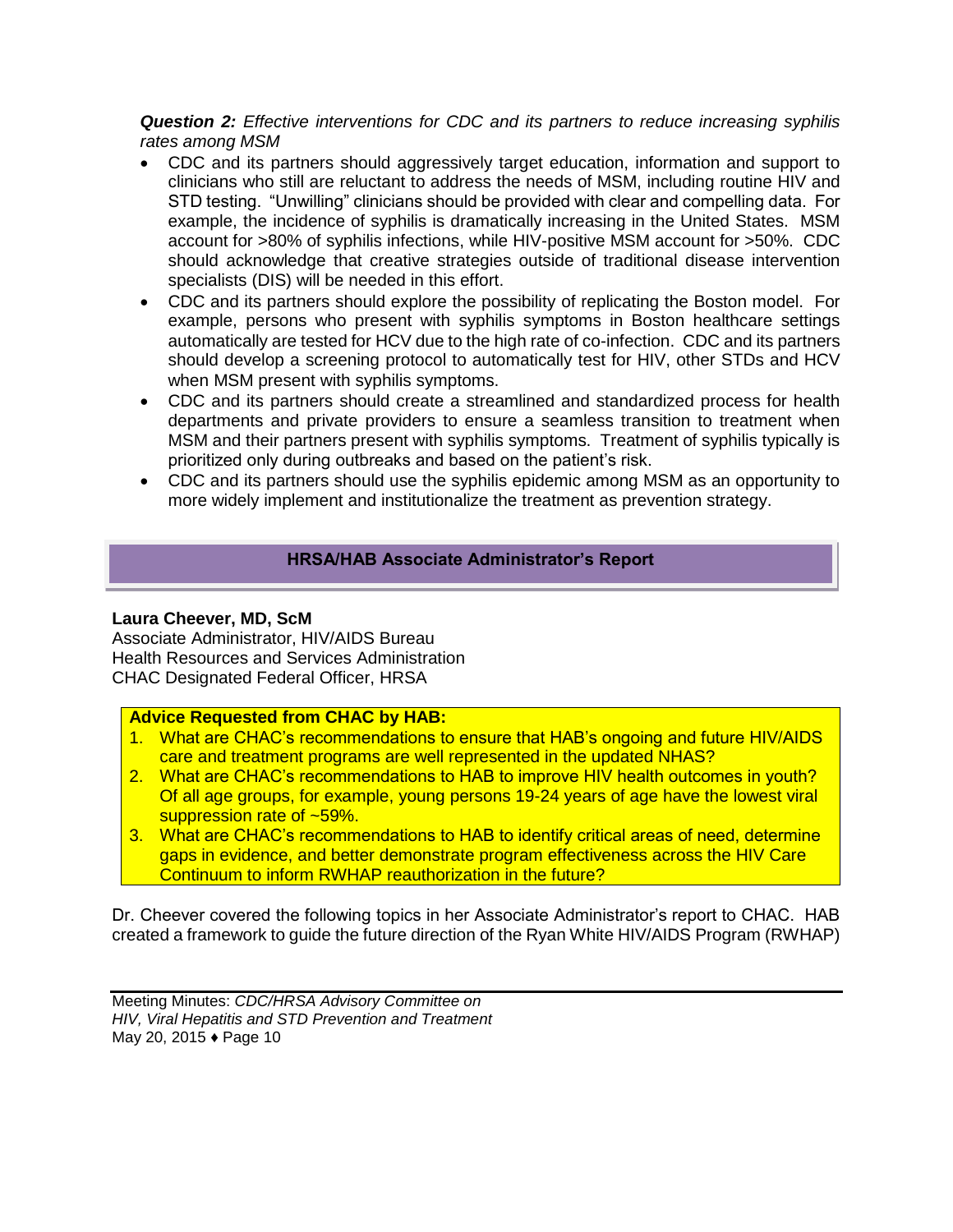in the context of the Affordable Care Act (ACA) and the evolution of the U.S. healthcare system over time.

The RWHAP framework is based on an overarching goal of achieving "zero new HIV infections" through comprehensive care systems and a public health approach. HAB focuses on several key components to achieve this goal, including service delivery, policy at federal, state and local levels, needs assessments to identify and fill gaps, capacity development, and quality improvement of HIV care systems for all PLWH in the United States.

HAB currently is focusing on achieving its FY2015 priorities. Support will be provided to the updated NHAS with particular emphasis on the greatest health disparities and the HIV Care Continuum. Data utilization will be further advanced to improve health outcomes. RWHAP will continue to be integrated into the changing healthcare landscape with an increased focus on community-based engagement and evaluations of the healthcare needs of RWHAP clients during the transition to an ACA environment. HAB's national leadership and internal operations will continue to be enhanced and improved.

HAB highlighted key findings from the 2013 Ryan White Service Report (RSR). The data showed that 524,675 clients received at least one RWHAP-funded service in 2013. Of 505,887 clients who were HIV-positive, 216,326 (or 42.8%) were diagnosed with AIDS and 313,952 (or 59.8%) received at least one outpatient ambulatory medical care (OAMC) visit. RWHAP has an extensive and profound reach. Most notably, CDC's 2012 data estimated that RWHAP served 931,449 persons diagnosed with HIV (or 56% of the total HIV-positive population in the United States).

By age, persons 35-54 years of age accounted for 55.2% of RWHAP clients. By race/ethnicity, minority populations accounted for 71.2% of RWHAP clients. By gender, males accounted for 70.6% and females accounted for 28.4% of RWHAP clients. By risk, MSM (45%) and heterosexual contact (39%) accounted for the most common risk factors.

Other demographics of RWHAP clients include some form of health care coverage (72.1%); below 100% of the Federal Poverty Level (FPL) (67.6%); and stable housing (83.3%). The 2012 and 2013 RSRs showed no significant differences in payer sources of RWHAP clients between the two years. No insurance (28%), Medicaid (26%), private insurance (12%) and Medicare (9%) were still the top four payer sources in 2013. The RWHAP budget of ~\$2.3 billion has remained relatively stable since FY2013.

In terms of health outcomes, CDC's 2011 national surveillance data showed that 30% of all PLWH were virally suppressed. HAB's 2010-2013 RSR data showed that the percent of RWHAP HIVpositive clients who were retained in care remained stable at ~81% over this time, while the percent of clients who achieved viral load suppression increased from 69.5% to 78.6%.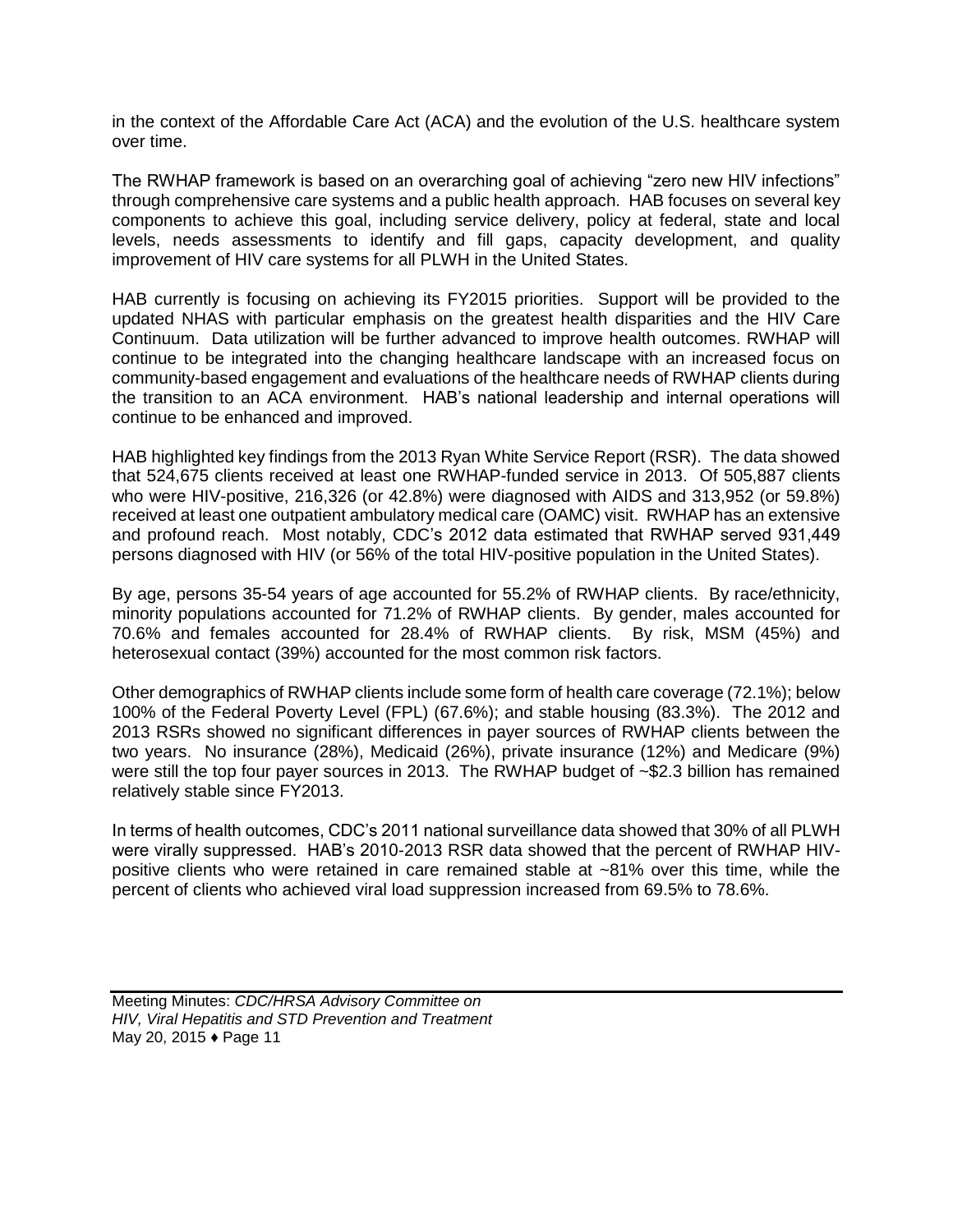Differences in health outcomes between national data and RSR client-level data are due to definitions. "Retained in care" is defined as RWHAP clients who had at least one OAMC visit before September 1 of the measurement year and at least 2 OAMC visits >90 days apart. "Viral suppression" is defined as RWHAP clients who had at least one OAMC visit, at least one viral load count, and a last viral load test in the year of <200 copies/ml.

By race/ethnicity, RSR data showed decreases in retention in care rates in all groups in 2010- 2013 and increases in viral suppression rates in all groups with the exception of Native Hawaiians. HAB's analyses demonstrate that gaps are being closed, but disparities continue to persist in some groups. The lowest viral suppression rates were observed in African Americans and multiracial persons (by race/ethnicity); Southern states (by geographic location); and young persons 19-24 years of age (by age).

The role of RWHAP in ACA is to fund a system of care that benefits all PLWH and provide a safety net for PLWH with little or no income. The RWHAP safety net includes the provision of services to PLWH who might be ineligible for other forms of assistance; provision of coverage for necessary services that might not be covered by other types of insurance; and provision of an entry to medical care and assistance in enrolling in other more comprehensive coverage.

HAB contracted Abt Associates to conduct a study to determine the impact of ACA on RWHAP, particularly in ambulatory medical settings. Preliminary findings of the study are highlighted as follows. The number of uninsured clients decreased in all study sites, but reductions were less in non-Medicaid expansion sites. Non-Medicaid expansion sites believed their clients have not significantly benefited from ACA. Health and insurance literacy was poor for both providers and clients. Managed care organizations and qualified health plan providers might not have the necessary expertise to provide HIV care. Efforts to coordinate activities between RWHAP providers and new providers were challenging.

The level and intensity of services varied by client type. For example, a 30-minute visit was typical for stable and established clients, while a 2- to 4-hour visit was required for new or complex clients. However, longer visits are not fully reimbursed by insurance. Insured clients most frequently relied on RWHAP for mental health, medical/non-medical case management and transportation services. Some sites had limited experience with third-party billing and were required to adopt complex billing processes, acquire new billing systems and hire new staff, (e.g., case managers, benefits counselors and coordinators, resource specialists and billing specialists).

HRSA is extensively involved in HHS's new Healthcare Delivery System Reform. The initiative focuses on the provision of better care at a lower cost by improving incentives to providers, care delivery and dissemination of information. HAB is exploring strategies to apply each of the three focus areas to RWHAP.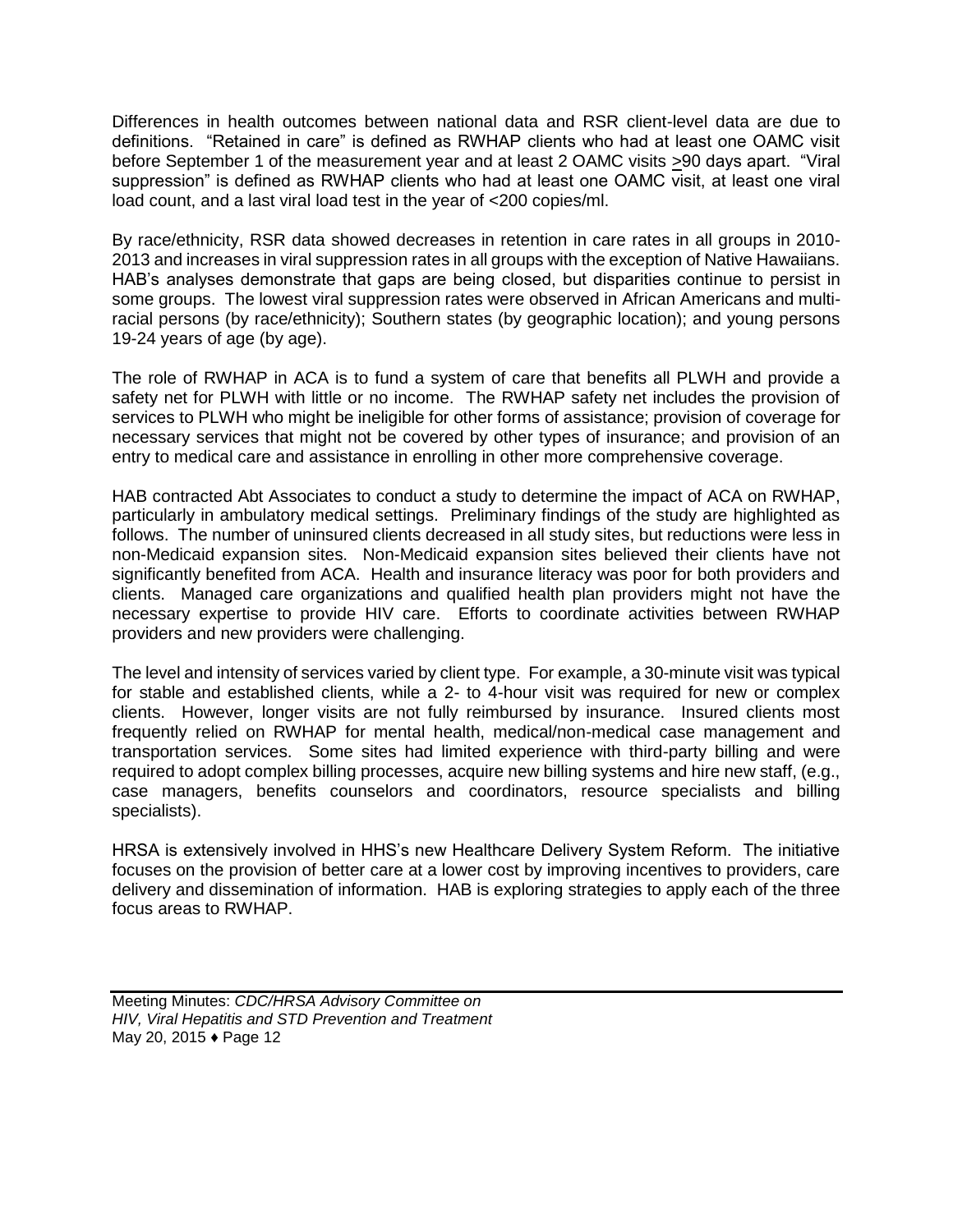For incentives, HAB is conducting a study to determine the feasibility of awarding RWHAP Part A supplemental funds based on performance. For care delivery, HAB will continue to provide national leadership in integrating and coordinating RWHAP clinical care services. HAB also will compile its lessons learned, experiences and best practices in this area to assist other groups in improving their delivery of care. For information dissemination, HAB will continue to provide RWHAP grantees with Meaningful Use quality measures for their clinical sites.

HAB will convene two technical expert panels in 2015 to obtain external input and guidance on the consolidation of RWHAP Parts C and D. The charge of the expert panels will be four-fold: (1) describe the unique needs of women and youth living with HIV; (2) identify existing models of care and gaps; (2) describe barriers to care for these populations, particularly in the context of trauma, adherence to treatment and viral suppression; and (4) identify key strategies and innovative tactics to better serve the needs of women and youth clients.

HAB is partnering with the National Institute of Mental Health and the National Institute of Allergy and Infectious Diseases (NIAID) to examine the impact of sexual violence and other forms of trauma on risk factors for HIV among women and youth and their ability to access services. To support this effort, HAB and NIH are analyzing data on trauma-informed care and its capacity to improve outcomes in medical settings. HAB and NIH will convene an expert meeting in June 2015 to apply these findings to RWHAP and initiate the development of a new research agenda.

HAB has or will soon award four contracts in 2015: (1) "Strengthening the HIV Continuum of Care: Future Role of RWHAP Part A Jurisdictions;" (2) "Evaluation Methods to Award RWHAP Part C Funds;" (3) "RWHAP Outcomes Within the Context of the Affordable Care Act;" and (4) "Building Futures: Supporting Youth Living with HIV." HAB grantees are continuing to conduct five Special Projects of National Significance (SPNS) that focus on the integration of HIV primary care in Community Health Centers (CHCs), health information technology capacity building, HIV interventions for Hispanic populations, medical homes for HIV-positive homeless populations, and HIV care for transgender women of color.

HAB will award two new SPNS Initiatives in September 2015. The "Use of Social Media to Improve Engagement, Retention and Health Outcomes Along the HIV Care Continuum" will be specifically targeted to youth. The "Dissemination of Evidence-Informed Interventions to Improve Health Outcomes Along the HIV Care Continuum" will provide grantees with incentives to implement innovative, evidence-based approaches in this area.

HAB re-competed the Regional AIDS Education and Training Center (AETC) FOA to increase the size and strengthen the skills of the HIV clinical workforce and improve outcomes along the HIV Care Continuum. The AETCs will focus on training novice and low-volume HIV providers to provide high-quality HIV care and assist current HIV providers in practice transformation to improve health outcomes. HAB also re-competed the National Resource Center FOA to achieve four major goals: coordinate the development and dissemination of national HIV curricula;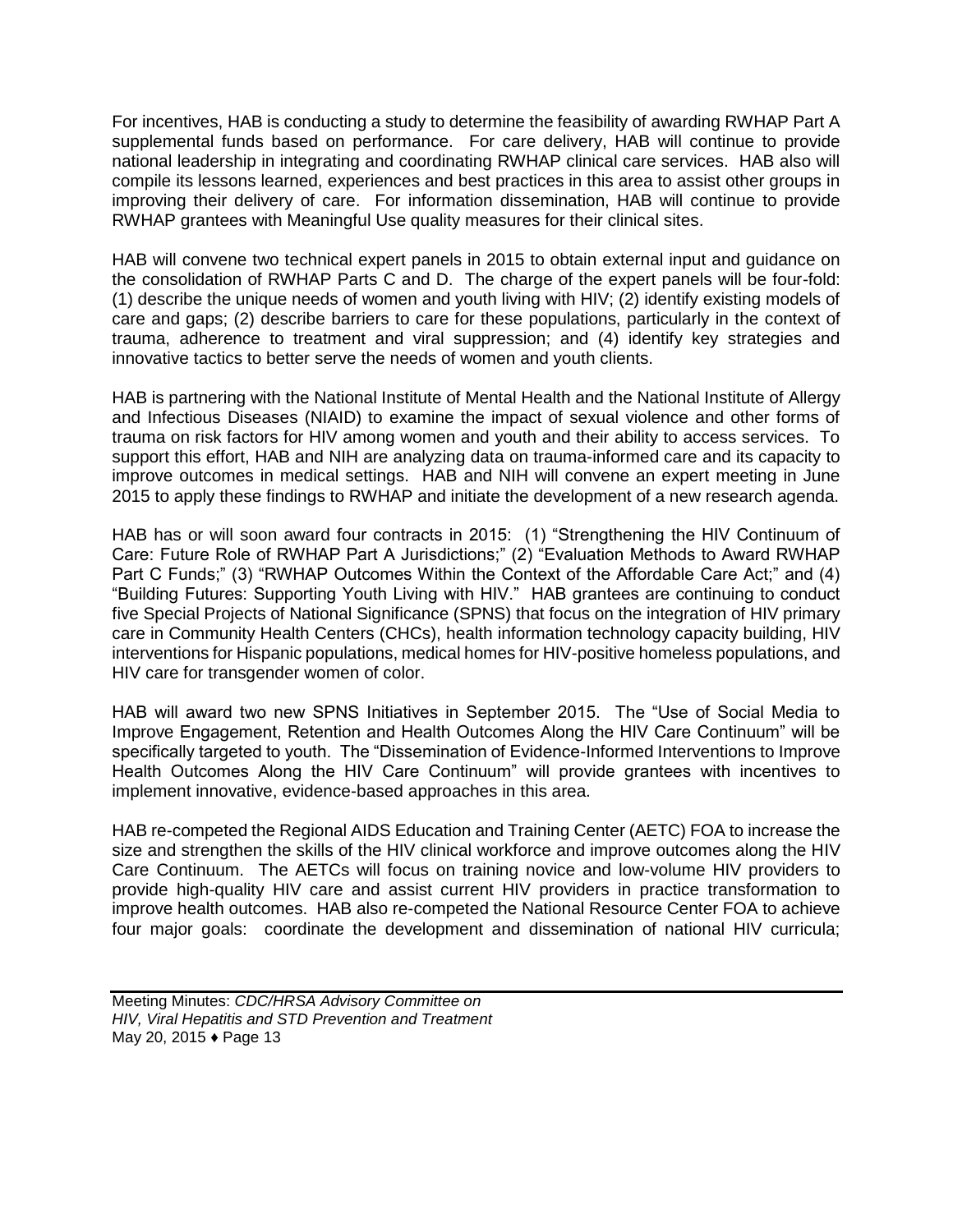support TA activities of HAB and all AETCs; serve as a central repository for materials developed by AETCs; and convene TA training sessions.

HAB contributed extensive resources to respond to the recent HIV outbreak in Indiana. A Part A grantee provided care to newly identified clients upon referral. Part B grantees in Indiana and Kentucky coordinated response efforts across their states. A Part C clinic and other clinics in Kentucky provided early intervention services and care. CHCs in the area were engaged in the response as well. HAB learned several important lessons during the investigation, such as the critical need for a solid infrastructure, high-quality surveillance and a rapid response. HAB also learned that HIV-related stigma and barriers have persisted at the local level.

HAB is continuing its planning efforts for the 25<sup>th</sup> anniversary of the Ryan White CARE Act (RWCA) on August 18, 2015. HAB will implement a multifaceted approach to commemorate the anniversary with numerous events at federal, state and local levels throughout the fall of 2015. Most notably, RWHAP's comprehensive public health approach to care and treatment will be featured and its success in serving PLWH along the HIV Care Continuum will be showcased. RWHAP's future plans, particularly aggressive outreach to youth, young MSM and young women of color, will be highlighted. RWHAP's important role in a post-ACA environment will be described.

HAB will devote a track to the Ryan White anniversary during the U.S. Conference on AIDS (USCA) on September 10-13, 2015. The HAB track will include 16 sessions covering four major themes: celebrating the  $25<sup>th</sup>$  anniversary, linking persons to care, improving health outcomes, and addressing health disparities. HAB will convene an all-grantee meeting in FY2016 for HAB and the RWHAP grantees to share lessons learned and disseminate best practices.

HAB appointed Branch Chiefs and Division Directors to permanently fill leadership positions in the Division of Metropolitan HIV/AIDS Programs, Division of State HIV/AIDS Programs, Division of Policy and Data, Division of HIV/AIDS Training and Capacity Development, and Office of Operations and Management. HAB appointed new RWHAP Project Officers as well.

CHAC made several suggestions in response to the HAB Associate Administrator's report.

- HAB should consider the possibility of presenting a session on strategies to reduce HIVrelated stigma in its upcoming USCA track.
- HAB should develop and widely disseminate a report to document its lessons learned, best practices and success in retaining 81% of RWHAP HIV-positive clients in care. A report describing these approaches would be extremely helpful to HIV care and treatment programs in the field.
- HAB should extensively engage and educate health departments, legislators and health commissions that drive state policy on the major contribution of RWHAP in improving the national delivery of HIV care over the past 25 years.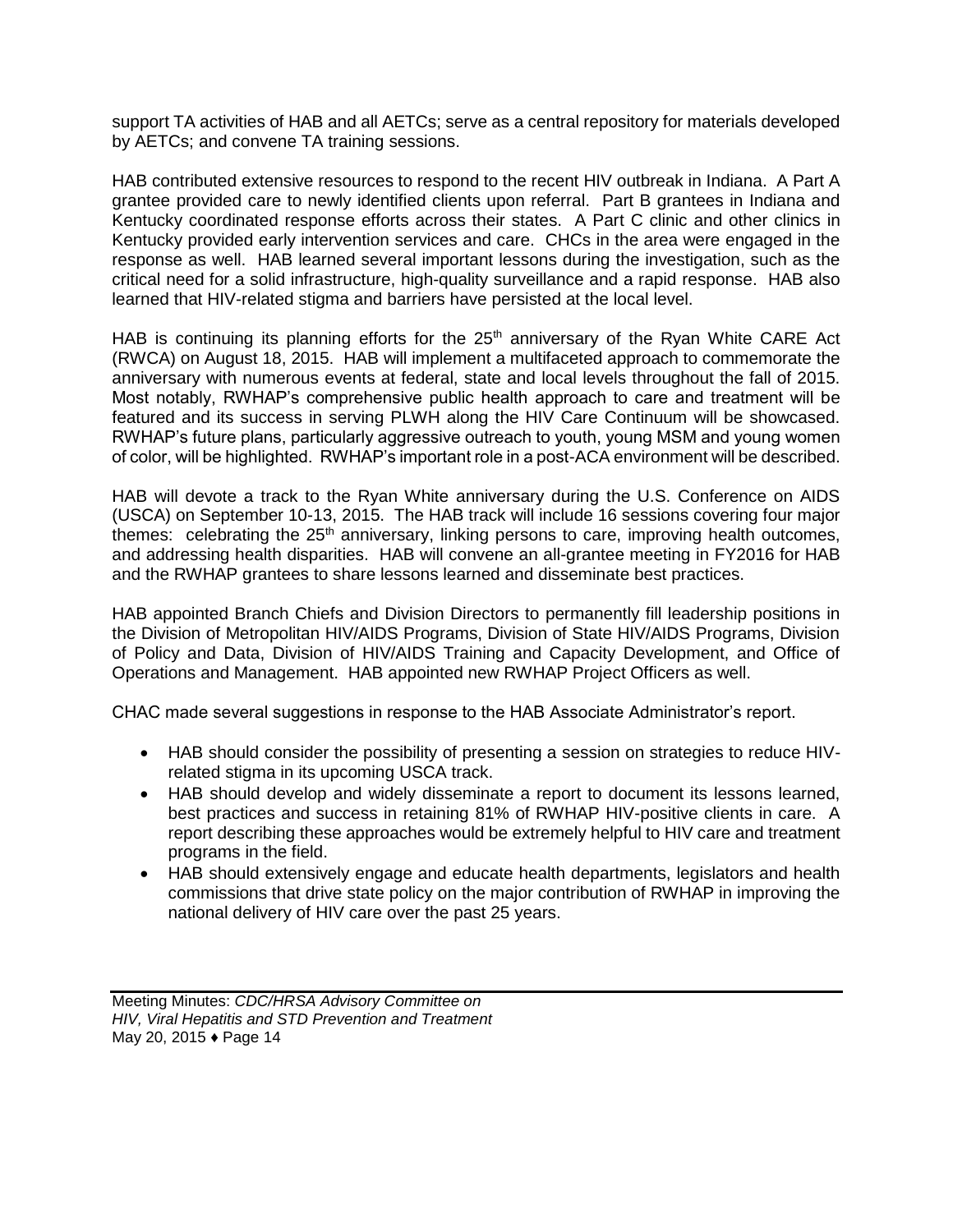- HAB should explore the possibility of including a new indicator in the RSR dataset to monitor the relationship between the age at which minorities enter the healthcare system and delayed HIV diagnoses in these populations. This indicator could be extremely useful in earlier identification and initiation of treatment in these populations to disrupt HIV transmission.
- HAB should collect and publish data to illustrate differences in ACA benefits and health outcomes of HIV patients in Medicaid expansion versus non-Medicaid expansion states.
- HAB should create a map of the United States to pinpoint locations of existing HIV providers; identify local primary care providers who can be trained in this capacity; and apply the food desert model to determine geographic areas of the country that should be designated as "HIV care deserts." The map will be particularly helpful in rural areas of the country, but in the interim, local efforts are underway to fill this data gap. For example, the Marion County, Indianapolis Public Health Department recently allocated \$1 million to a Federally Qualified Health Center (FQHC) network to build the knowledge and capacity of providers to care for HIV patients.
- HAB should collect targeted data to support the proposed consolidation of RWHAP Parts C and D. Several women and youth advocacy organizations have expressed concern that the consolidation will dilute the specific focus of Part D on women and youth. For example, HAB should analyze RSR data to document differences in health outcomes between HIVpositive youth who do and do not receive RWHAP services.
- HAB should create a process to reverse the adverse consequences related to tiered pricing of HIV drugs. In Colorado, for example, this approach has led to problems with insurance plans and resulted in unintended discrimination against a chronic disease.
- HAB established "zero new HIV infections" as the overarching goal for the RWHAP framework, but this goal focuses on prevention and is not aligned with the original intent and purpose of RWHAP to provide care to PLWH. HAB should integrate "optimal health outcomes of PLWH" into the RWHAP goal.

The federal agencies made several remarks in follow-up to CHAC's discussion. Dr. Cheever confirmed that if Congress approves the consolidation of RWHAP Parts C and D, the specific focus on women, children and youth in Part D will be retained.

Dr. Cheever explained that HRSA will continue its interagency partnership with the Centers for Medicare and Medicaid Services (CMS), particularly if an ACA proposed rule is released in 2016. In the interim, CMS has been notified of the critical need to reverse the unintended outcomes resulting from tiered pricing of drugs for HIV and other chronic diseases. Dr. Richard Wild, the alternate *ex-officio* member for CMS, added that the Center for Consumer Information and Insurance Oversight announced its plans to more rigorously scrutinize insurance plans in 2016.

Dr. Clanon concluded the session by noting that CHAC would need to revisit the three questions posed by Dr. Cheever and provide guidance in response to her request for input. During the follow-up discussion, Ms. Fukuda asked CHAC to also consider and provide feedback on common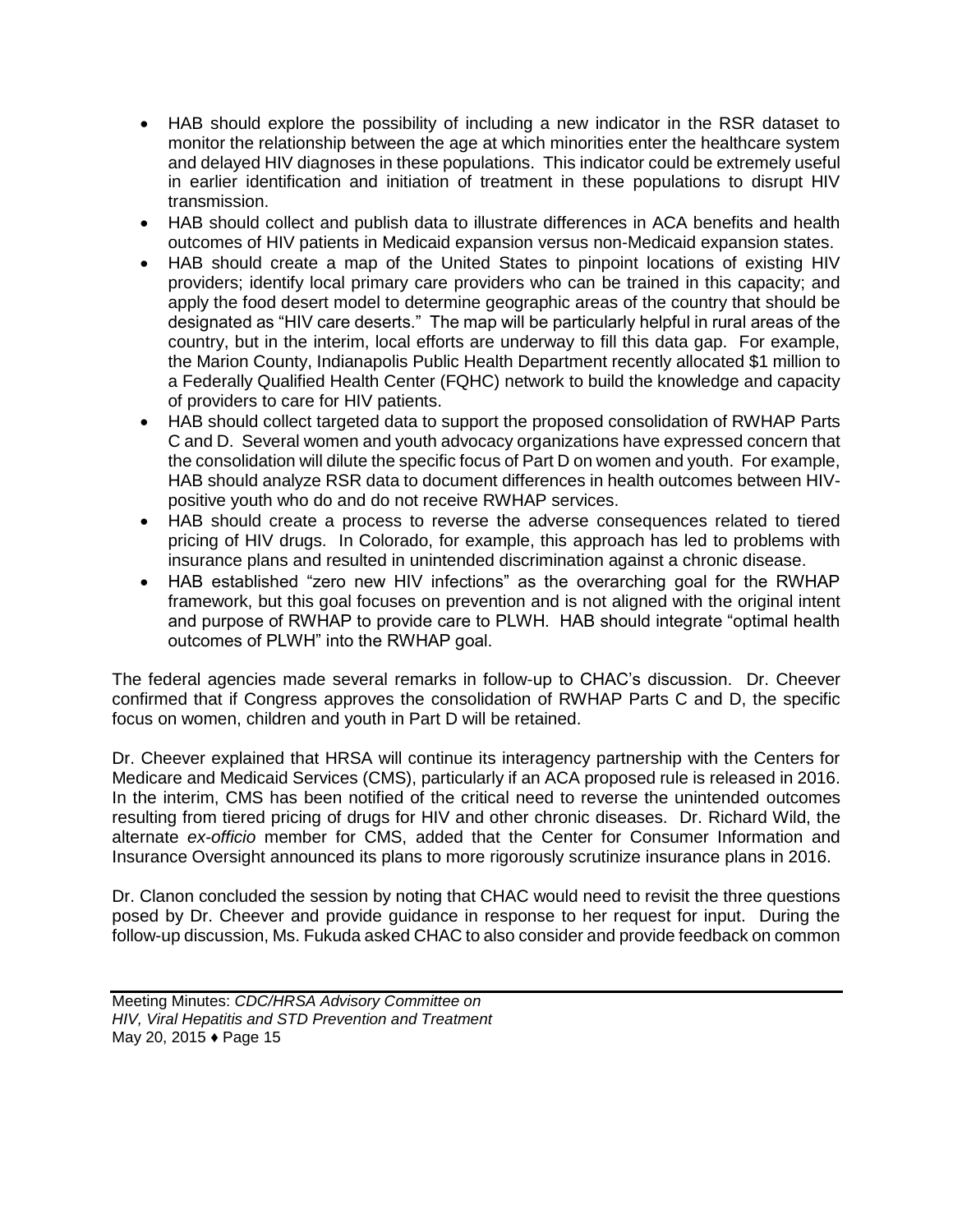themes of the CDC and HRSA updates: populations with the greatest need, disparities issues, health outcomes from both HIV prevention and treatment perspectives, and strategies to accomplish public health aims.

# **PANEL PRESENTATION: THE ROLE OF STD CLINICS IN PREP IMPLEMENTATION**

#### **Gail Bolan, MD**

Director, Division of STD Prevention Centers for Disease Control and Prevention

# **Advice Requested from CHAC by DSTDP:**

- 1. What steps can be taken to fill gaps for uninsured and underinsured clients who are interested in taking PrEP? What are the differences in PrEP uptake between Medicaid and non-Medicaid expansion states? Can RWHAP be leveraged to provide clinical and/or non-clinical case management PrEP-related services to priority populations? Can HRSA change funding restrictions to allow PrEP support and TA?
- 2. What actions can CDC and HRSA take to ensure equitable access to PrEP, while preventing exacerbation of racial disparities in HIV? For example, the differential implementation of PrEP in Medicaid versus non-Medicaid expansion states and in privately versus publicly funded medical settings has the potential to worsen disparities.
- 3. What strategies can be applied to coordinate current resources and build operational capacity to deliver PrEP in STD clinics? Most notably, STD/HIV PTCs have clinical and scientific expertise, but not necessarily operational experience. Moreover, capacity building assistance (CBA) and TA providers need more skills to offer guidance on operational issues.
- 4. Can CDC negotiate with Gilead Sciences on behalf of state and local health departments? For example, can the requirement be eliminated for clinical sites only to dispense monthly refills? What is an effective approach for CDC to help STD clinics in non-Medicaid expansion states minimize their dependence on and direct negotiation with the Gilead Sciences Patient Assistance Program?
- 5. What is the best data source for CDC to monitor population-based PrEP uptake (e.g., the CDC National HIV Laboratory Surveillance System; baseline HIV RNA test results of patients submitted by their medical providers; or data submitted by state surveillance programs)?

Dr. Bolan was pleased to introduce a panel of guest speakers who would present a series of overviews on the role of STD clinics in PrEP implementation in the field. The presentations are outlined below.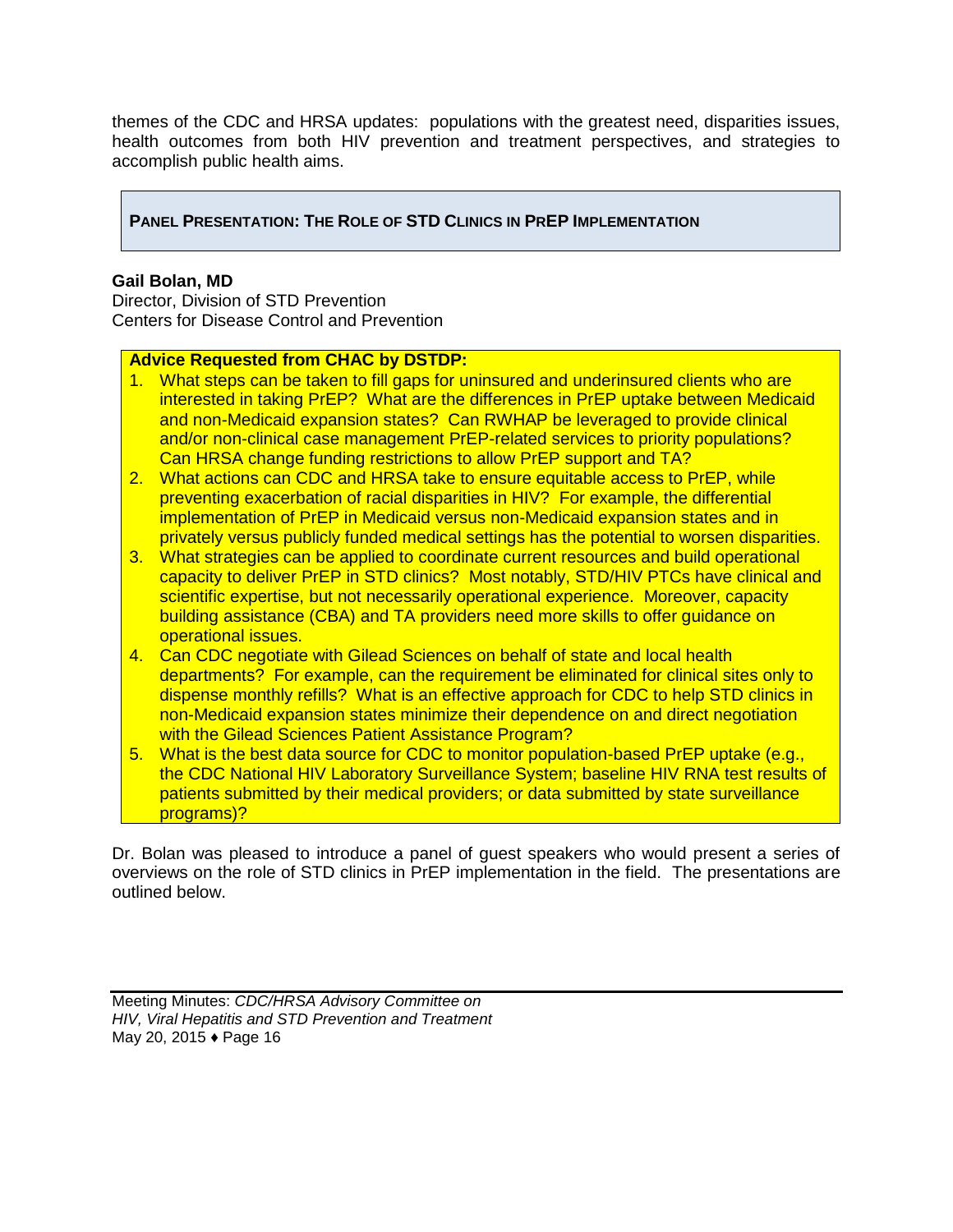# **U.S. PrEP Demonstration Project**

#### **Stephanie Cohen, MD, MPH**

City Clinic Medical Director, San Francisco Department of Public Health Assistant Clinical Professor at the University of California, San Francisco

Dr. Cohen presented an overview of the U.S. PrEP demonstration project. San Francisco data documented decreases in the number of new HIV diagnoses, the number of HIV-related deaths and the prevalence of HIV from 2006 to 2013. San Francisco has served as a national leader in PrEP-related randomized controlled trials (RCTs) and other activities over the past 10 years. In this role, San Francisco formed a multi-agency consortium to scale-up PrEP uptake and launched the "Getting to Zero" initiative to expand access to PrEP and improve outcomes along the HIV Care Continuum through rapid initiation of antiretroviral therapy and enhanced retention in care.

San Francisco led the NIAID-funded, multi-site and open-label PrEP demonstration project that was targeted to MSM and transgender women who have sex with men. The demonstration sites included two STD clinics and a CHC in San Francisco, Miami and Washington, DC. The study was designed to determine key outcomes of the cohort: PrEP uptake, adherence to and retention in care, sexual behaviors and STDs, side effects and toxicities of treatment, drug resistance in seroconverters, and staff and space needed to effectively deliver PrEP in clinical settings. The study was launched in September 2012 and final visits were completed in February 2015.

Eligible persons for the PrEP study included HIV-negative MSM and transgender women who have sex with men and are at risk for HIV infection. For purposes of the study, "risk" was defined as one or more of the following behaviors within the past 12 months: condom-less anal sex with  $\geq$ 2 partners;  $\geq$ 2 episodes of anal sex with an HIV-positive partner; and positive syphilis, rectal gonorrhea or chlamydia test results. Other eligibility criteria also were established for the cohort: >18 years of age, fluent in English or Spanish, normal renal function, HBV-negative, and no medical contraindications.

The demonstration sites provided the cohort with a 30-day supply of Truvada® during the enrollment/screening process at weeks 1-2 and then conducted follow-up at weeks 4, 12, 24, 36 and 48 weeks. A final visit was completed 4 weeks after the cohort discontinued use of Truvada®. Over the course of the study, the demonstration sites screened the cohort for HIV, kidney function, HBV and STDs, including urethral, rectal and pharyngeal gonorrhea and chlamydia.

The demonstration sites pre-screened a total of 1,069 persons. Of the pre-screened cohort, 364 persons declined PrEP, 148 persons were ineligible for the study, and 557 persons enrolled or an overall uptake of 60% among potentially eligible clients. After controlling for the three sites in the multi-variable analysis, the potential for enrolling in the study was greatest among persons with prior awareness of PrEP, higher levels of self-reported risks and self-referrals to the study.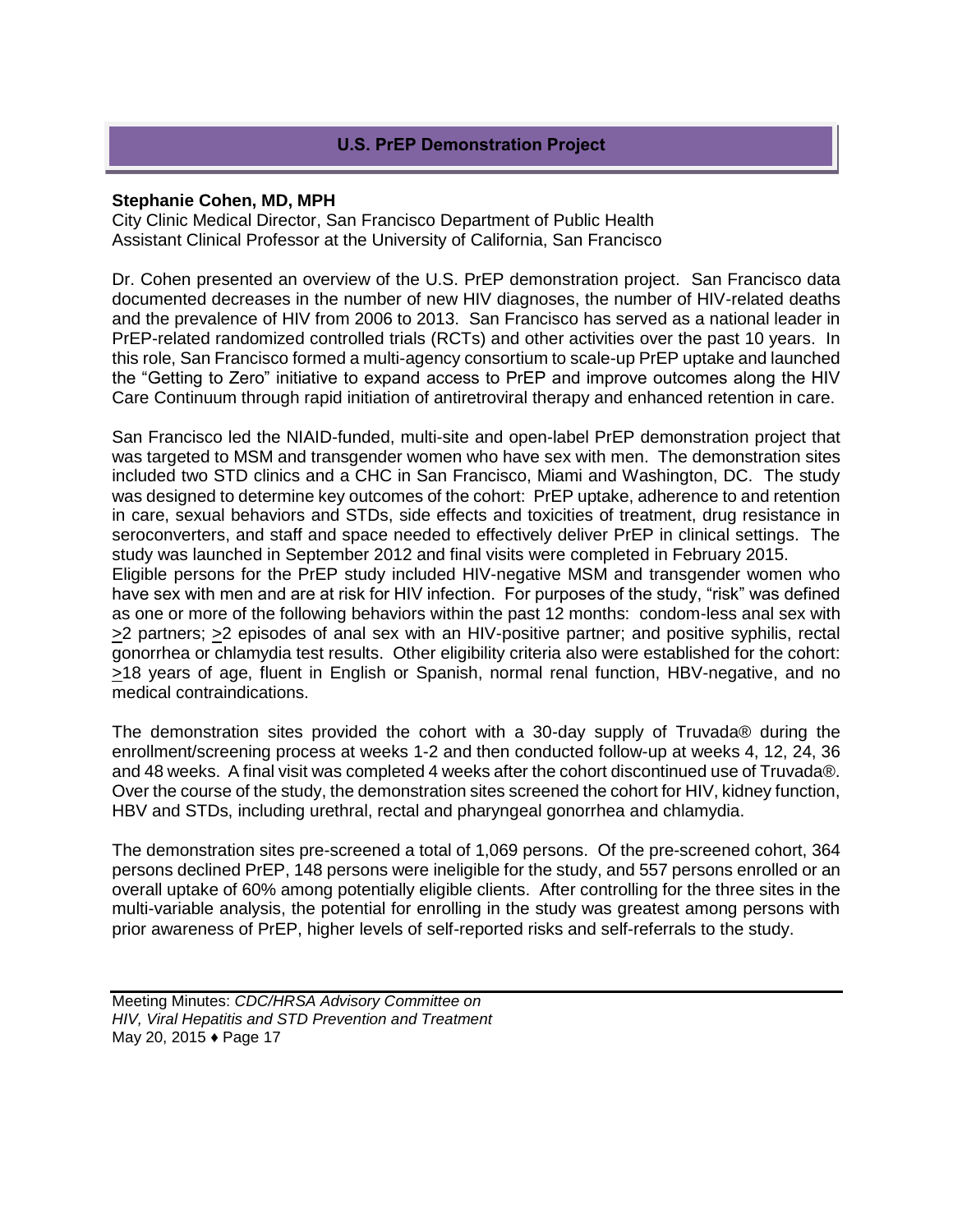The demonstration sites noted that a substantial proportion of pre-screened persons who provided sexual behavior data, but declined participation in the study actually needed PrEP due to their risk for HIV acquisition. Of 346 pre-screened non-participants, for example, 62% reported condom-less, receptive anal sex in the past 3 months. Of 276 pre-screened non-participants, 27% reported >5 condom-less anal sex partners in the past 12 months. Of 276 pre-screened non-participants, 43% reported positive rectal gonorrhea/chlamydia or syphilis test results in the past 12 months.

The demonstration sites observed that PrEP uptake did not vary by age, educational level, HIV risk perception, race/ethnicity or target population (e.g., MSM or transgender women). However, black MSM (BMSM) and transgender women were underrepresented in the study due to their reluctance to self-refer. The demonstration sites also collected anecdotal data from the cohort.

# *Main reason for enrolling in the study*

- Self-protection against HIV
- The need to help the community and advance the fight against the HIV epidemic
- Self-protection against an HIV-positive partner
- Increased safety of having sex without condoms (~5% only)

#### *Major factors for declining enrollment in the study*

- Insufficient time to participate in the study
- Concerns about PrEP side effects
- No risk for HIV based on self-perceptions
- The need for more time to consider enrollment in the study

The demonstration sites collectively documented an extremely high PrEP adherence rate of ~80% during weeks 4-48 of the study. Stable housing was found to be a strong protective factor in PrEP adherence. However, lower drug levels were observed by site (Miami) and race/ ethnicity (African Americans).

The demonstration sites noted key changes in the cohort's risk behaviors while on PrEP. From initial screening to week 48, decreases over the prior three months were observed in the number of anal sex partners ( $\sim$ 11 to  $\sim$ 9); the number of receptive anal sex episodes ( $\sim$ 15 to  $\sim$ 12); and the number of receptive anal sex episodes with a condom (6 to  $\sim$ 3). Over the same period of time, no changes in behaviors over the prior three months were observed in the number of receptive anal sex episodes without a condom (9) and the percent of the cohort that reported any condomless receptive anal sex (~66%).

The demonstration sites gathered extensive STD data. Of the entire cohort, ~27% had gonorrhea, chlamydia or early syphilis at baseline and ~53% had at least one STD episode during follow-up. The cohort's high STD incidence did not increase over time, but its re-infection rate was significant. Of 77 participants with rectal gonorrhea or chlamydia at baseline, for example, ~60%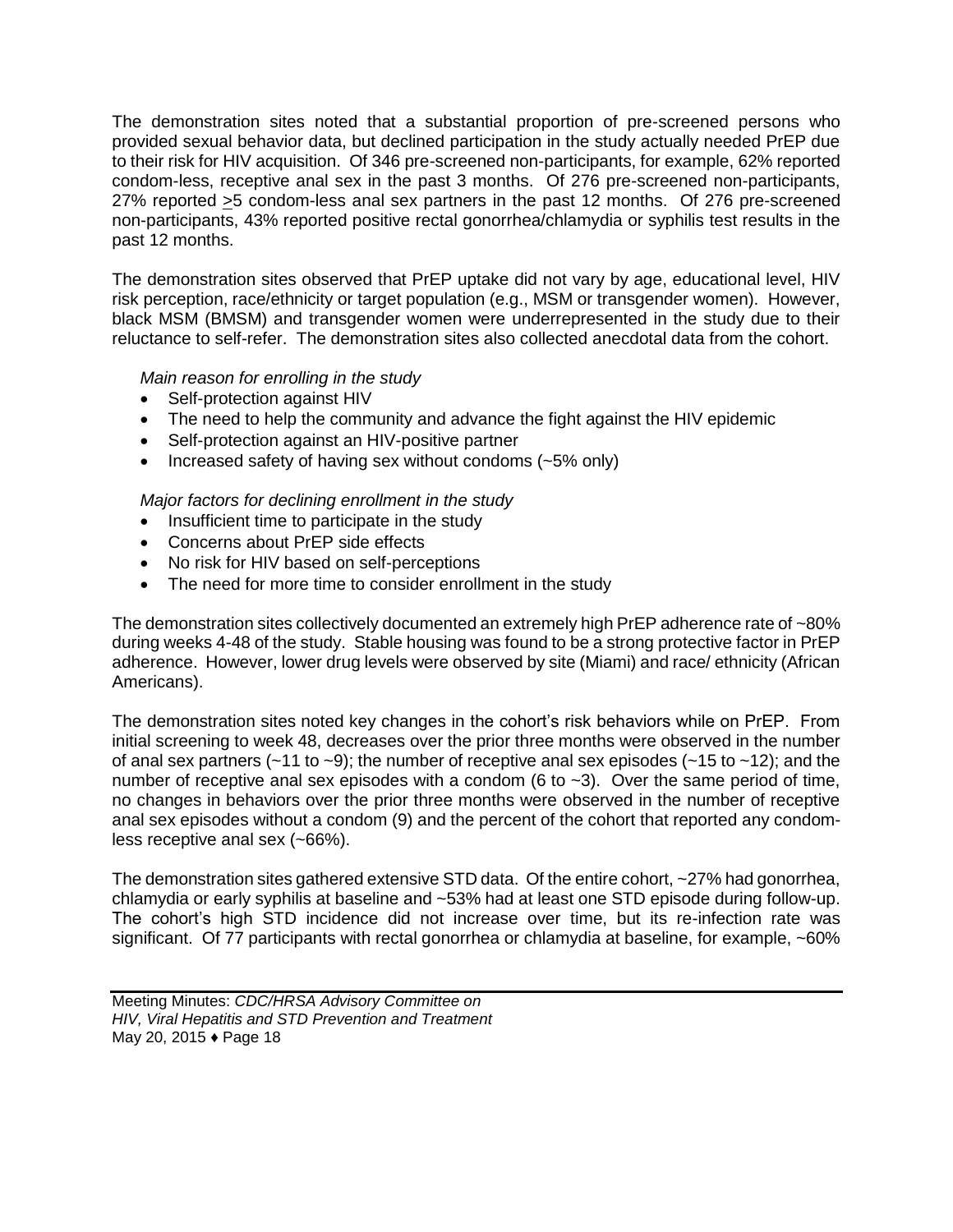were re-infected during follow-up. Of 33 participants with urethral gonorrhea or chlamydia at baseline, ~24% were re-infected during follow-up. Of 60 participants with pharyngeal gonorrhea or chlamydia at baseline, 25% were re-infected during follow-up.

The demonstration sites collected a wealth of HIV data. Of the entire cohort, three participants initially were found to have acute HIV infections at enrollment (all three had negative fourth generation Ab/Ag tests, but positive HIV viral loads). Seroconversions were documented in two participants who had dried blood spot levels equal to <2 doses of Truvada® per week.

The demonstration sites analyzed the data to document the HIV/STD incidence of the cohort: HIV incidence of 0.43/per 100 person-years; gonorrhea incidence of ~43/per 100 person-years; chlamydia incidence of  $\sim$ 48/per 100 person-years; and syphilis incidence of  $\sim$ 12/per 100 personyears. The HIV incidence of the cohort was found to be extraordinarily low based on the high level of sexual risk. Moreover, studies with similar cohorts have reported a much higher HIV incidence of 3.9, 4.2 or 8.9/per 100 person-years.

The San Francisco and Miami demonstration sites administered a follow-up survey 4-6 months after the study was completed to determine the ability of the cohort to continue to access PrEP. Of 174 participants across the two sites, 85% were interested in participating in a PrEP poststudy. Of the sub-sample, ~51% had discussed PrEP with a provider and ~43% had completed a PrEP post-study. The sub-sample highlighted the cost of Truvada®, lack of access to knowledgeable PrEP providers and no insurance as the top three barriers to continuing PrEP after the study.

The demonstration sites learned several critical lessons during the study. The demand for and interest in PrEP were high in multiple populations across various clinical settings. PrEP retention and adherence rates were solid overall, but differences were observed by site, race/ ethnicity and sexual risk category. The delivery of PrEP was found to be feasible in STD clinical settings, but complex navigation and access issues that widely vary at the local level should be addressed.

The San Francisco Department of Public Health capitalized on its success in the demonstration project to incorporate PrEP navigation services into the San Francisco City Clinic (SFCC). A fulltime program coordinator and counselor as well as a half-time nurse practitioner were hired to provide PrEP education and counseling. Depending on whether clients are insured, uninsured or have barriers, education is provided on navigating health systems and accessing PrEP at medical homes; linkages are made to providers with knowledge of PrEP; and other types of assistance are given as needed.

Of 450 clients who have received SFCC's PrEP navigation services since May 2014, >120 have been given PrEP; 36% previously received non-occupational post-exposure prophylaxis (nPEP) at SFCC; ~41% had a history of syphilis, rectal gonorrhea or chlamydia in the prior year; 43% had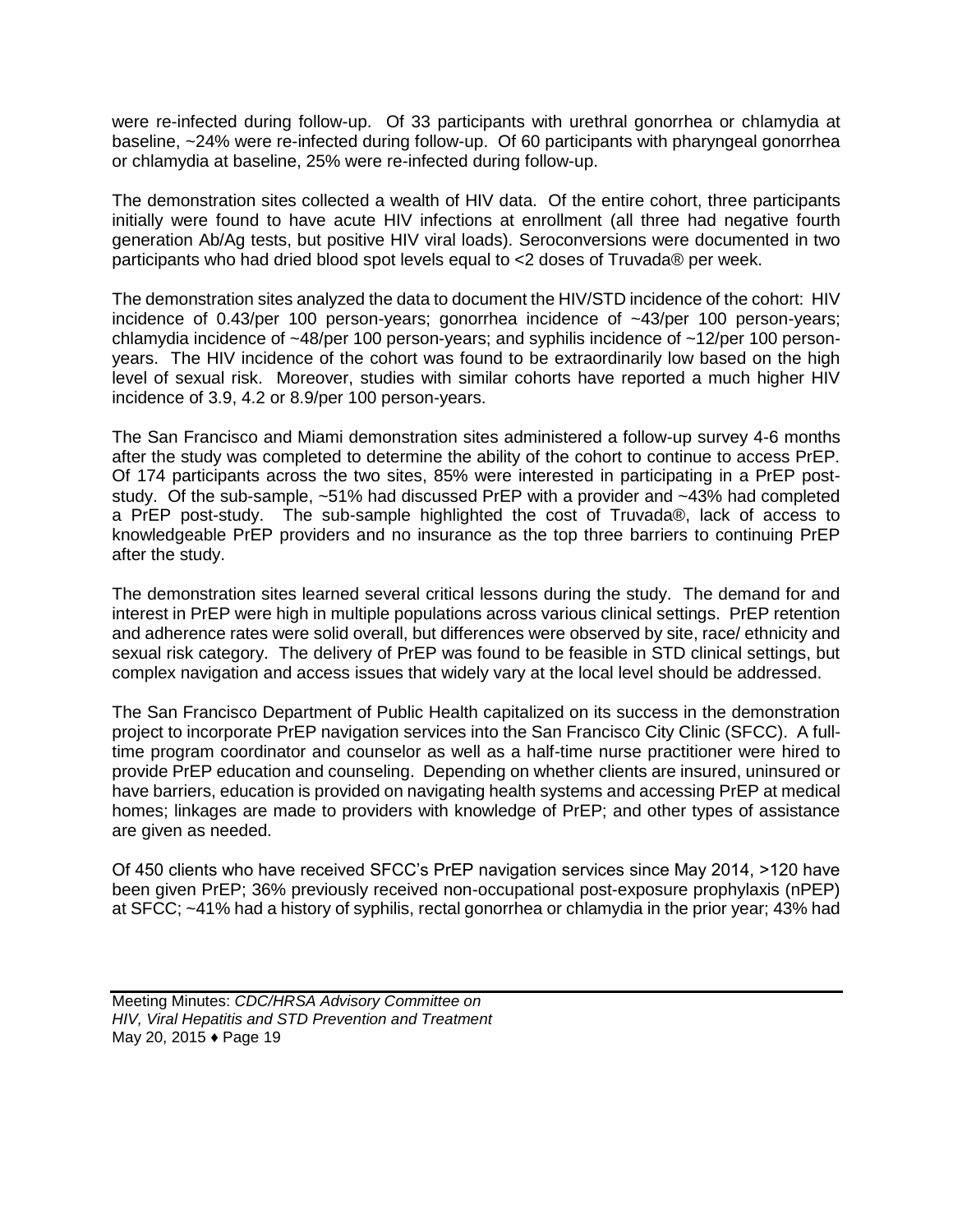insurance; and 95% were uninsured and enrolled in either a medication assistance program or a health insurance plan.

SFCC is aware of both the advantages and disadvantages of STD clinics playing a major role in PrEP implementation. On the one hand, STD clinics are ideal sites for the delivery of PrEP. STD clinics serve clients who are at elevated risk for HIV infection. Moreover, STD clinical staff includes clinicians and counselors who have skills and expertise in taking a sexual history, providing risk reduction counseling, and linking HIV-positive clients to care. Staff experience in linkage and navigation can be applied to PrEP.

On the other hand, the integration of PrEP into routine sexual health service at STD clinics is associated with several barriers. STD clinics are accustomed to providing episodic care and might not have existing systems to conduct longitudinal follow-up. Moreover, STD clinics are unlikely to offer creatinine monitoring as part of routine services. STD clinical staff might be uncomfortable explaining the risks and side effects of Truvada® and/or providing adherence counseling, particularly if nPEP is not a part of services. Other staff might have a conflict in offering PrEP, while delivering routine STD or family planning health education messages.

Overall, STD programs can play a critical role in supporting PrEP uptake and implementation. PrEP can be directly delivered to clients. A directory of local PrEP resources can be developed, including a PrEP provider list as well as options and gaps in local health insurance plans. PrEP can be initiated or referrals can be made for clients who are at elevated risk for HIV and are identified through STD surveillance and partner services. Capacity in administering PrEP can be built for both clinical and non-clinical providers.

SFCC acknowledges the need for more data because the impact of PrEP on STD prevention is unknown at this time. San Francisco data collected in 2002-2013 showed that even before the availability of PrEP, the number of early syphilis and gonorrhea cases continued to grow. The average number of male sex partners in the past three months reported by MSM patients who presented to SFCC also increased from ~5 in 2007 to ~6 in 2013. Survey responses showed a decrease in the percent of HIV-negative MSM who always used condoms during anal sex and an increase in this same population of condom-less sex with >6 partners. Similar trends were observed in San Francisco MSM based on National HIV Behavioral Surveillance (NHBS) data.

SFCC convened a series of focus groups to share STD data with and obtain input from MSM. Because many MSM do not view STDs as a major priority, SFCC created a multi-tiered approach to discuss STD prevention with its clients in a PrEP environment. Clients are extensively engaged in a dialogue regarding their sexual health goals. Emphasis is placed on the fact that the high efficacy of PrEP in HIV prevention does not protect against other STDs, including HCV. Quarterly STD screening is recommended for clients on PrEP. Other drivers of risk are addressed (e.g., substance use and mental health issues).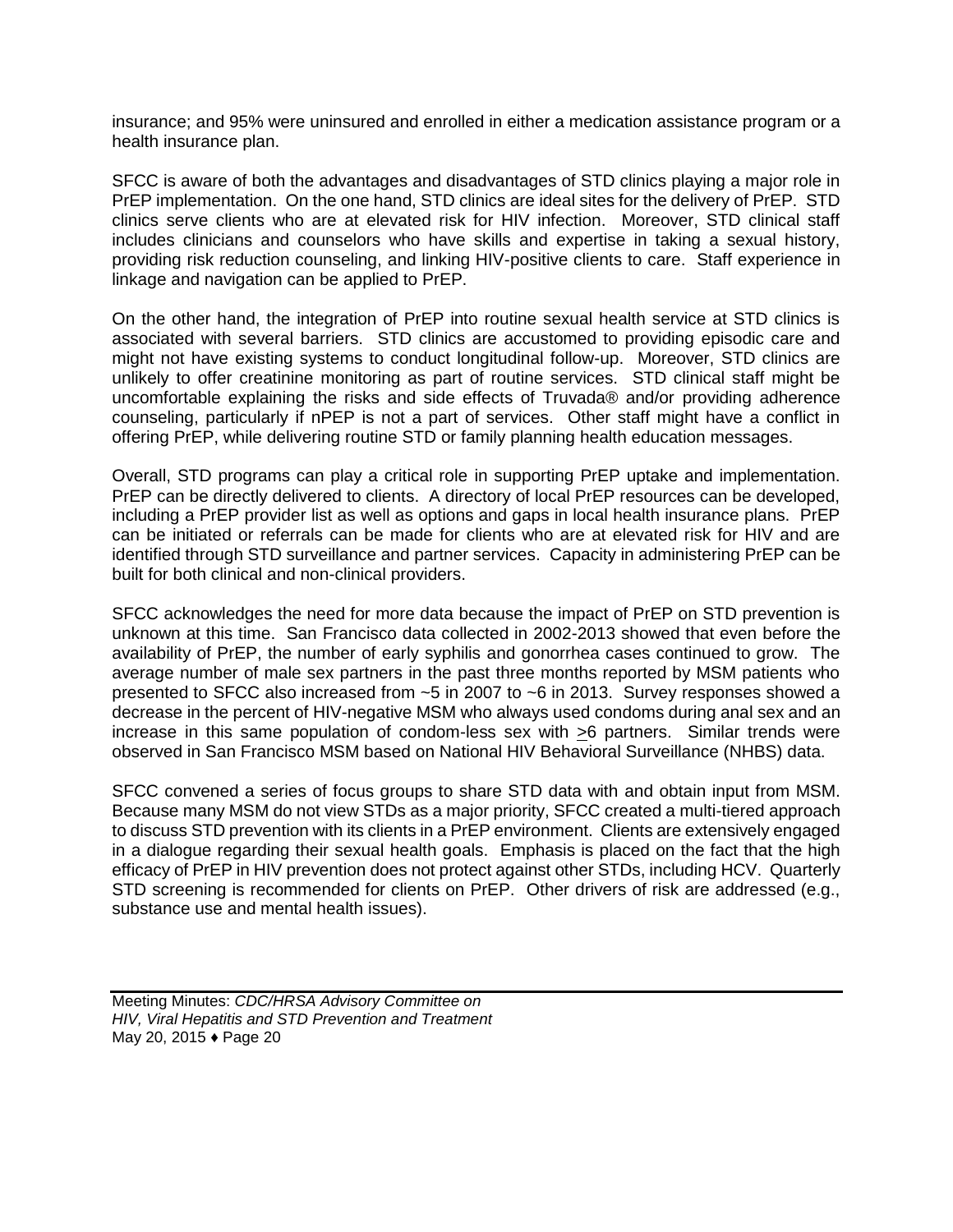SFCC learned several lessons in its initial efforts to determine the impact of PrEP on STD prevention. Definitions of "safe sex" and "unprotected sex" are evolving among MSM. Condom use rates declined and STD rates increased prior to the availability of PrEP. PrEP offers opportunities for synergies in prevention, particularly in the context of providing care to a new population of MSM that previously did not seek sexual health services. New strategies and innovative STD prevention tools are needed to motivate clients in this area.

Dr. Cohen concluded her overview by asking CDC and HRSA to consider six recommendations to enhance PrEP implementation.

- Provide quarterly STD screening, including extra-genital screening, to persons on PrEP.
- Integrate new PrEP training sessions into existing training courses for Partner Services Programs and HIV test counselors.
- Provide TA to support implementation of third-party billing for PrEP in STD clinics.
- Support PrEP capacity building and education for clinicians.
- Develop innovative STD prevention strategies due to the continued growth of syphilis, gonorrhea and chlamydia rates.
- Add STD screening to NHBS.

# **Practical Considerations for Integrating PrEP into Public Health STD Programs**

#### **Julie Dombrowski, MD, MPH**

Medical Director Public Health-Seattle and King County STD Clinic

Dr. Dombrowski described practical issues that should be considered to integrate PrEP into public health STD programs. Even in the current ACA environment, STD clinics will continue to play a critical role in HIV prevention, including PrEP implementation. Most notably, HIV is an extremely concentrated epidemic that most heavily affects the small and stigmatized MSM population. General primary care is not adequate to provide high-quality HIV/STD prevention and care, including PrEP. STD clinics are the single largest source of new HIV diagnoses and provide care to substantial uninsured patient populations.

The Washington State Medicaid Program included coverage for PrEP with no restrictions. However, Seattle and King County's (SKC) preliminary calculations showed that MSM who might be eligible for or interested in PrEP would account for 32% of the state's \$21 million Medicaid drug budget. As a result, SKC was required to prioritize PrEP delivery.

SKC reviewed several data sources to stratify risk in MSM. The 2009 Menza, *et al.* study assigned a risk score to four specific behaviors in the past year to predict the acquisition of HIV in MSM: methamphetamine or amyl nitrate use (11 points), bacterial STD (4 points), >10 sex partners (3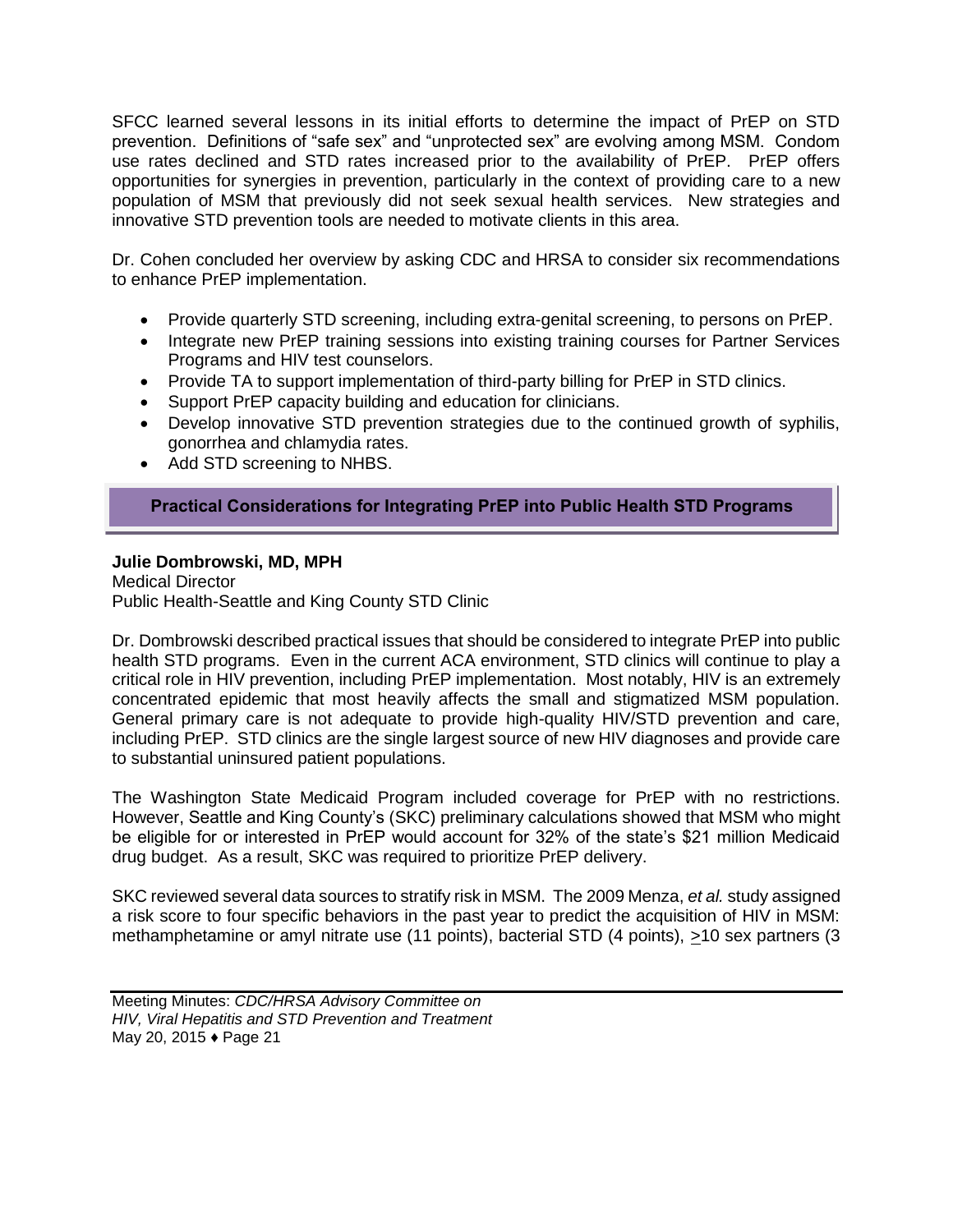points), and condom-less anal sex with an HIV-positive partner or a partner with an unknown status (1 point). SKC agreed that MSM with any of the four risk factors should be tested for HIV more frequently and would be candidates for PrEP.

SKC refined the 2009 risk identification strategy with more recent data in 2014 by examining STDs by pathogen and anatomic site in its HIV-negative STD cases. The updated analysis showed that based on the highest incidence of specific STDs, SKC's priority populations for PrEP should be MSM with rectal gonorrhea (4.1/100 person-years) and early syphilis (2.8/100 person-years).

SKC emphasized that prioritization is a local approach. Several studies documented other populations that should be prioritized for PrEP in local areas based on their annual incidence of HIV: MSM with early syphilis in the SKC STD Clinic (2.8/100 person-years); BMSM in six cities of the HIV Prevention Trial Network 061 Study (3.0/100 person-years); BMSM 18-24 years of age in Atlanta (10.9/100 person-years); and BMSM 13-29 years of age at the Crossroads Clinic in Mississippi (>11/100 person-years).

SKC developed guidelines to deliver PrEP in an STD clinical setting. Highest priority is given to populations for which PrEP is recommended: MSM with rectal gonorrhea and syphilis, MSM who exchange sex for drugs or money, MSM who actively use methamphetamines and have anal sex, and persons with an HIV-positive partner. Persons outside of the high-risk group who are interested in taking PrEP are referred to SKC's organizational partners and private providers.

SKC administers the PrEP program with DIS staff, nine mid-level providers and clinicians. Because the original model of scheduling appointments for PrEP initiation failed due to the high rate of patient no-shows, SKC now conducts PrEP intake at the time of the patient's STD treatment, provides counseling, and collects blood samples for baseline laboratory tests. SKC conducts follow-up one month after the initial visit and every three months thereafter. Computerassisted self-interviews are used to monitor variables of interest, such as sexual risk, changes in sexual risk due to PrEP, and sharing of PrEP medication. The Washington PrEP Drug Assistance Program played a critical role in eliminating cost-related barriers to PrEP uptake.

SKC learned that public health is prohibited from billing insurance above the direct cost of medications. As a result, SKC partnered with two HIV specialty pharmacies. SKC does not have sufficient data at this time to report on PrEP adherence and retention of its patients, but methamphetamine users throughout the city have not been engaged to date.

SKC's 1993-2014 data show that compared to women and men who have sex with women, MSM now account for >50% of all visits to the STD Clinic. However, PrEP highlights a new source of tension for STD clinics. As a safety net provider, STD clinics provide walk-in care to symptomatic and uninsured persons without primary care, particularly men. This role typically focuses on heterosexuals with gonorrhea and chlamydia. As a disease controller, STD clinics prioritize HIV and syphilis in MSM and other high-risk groups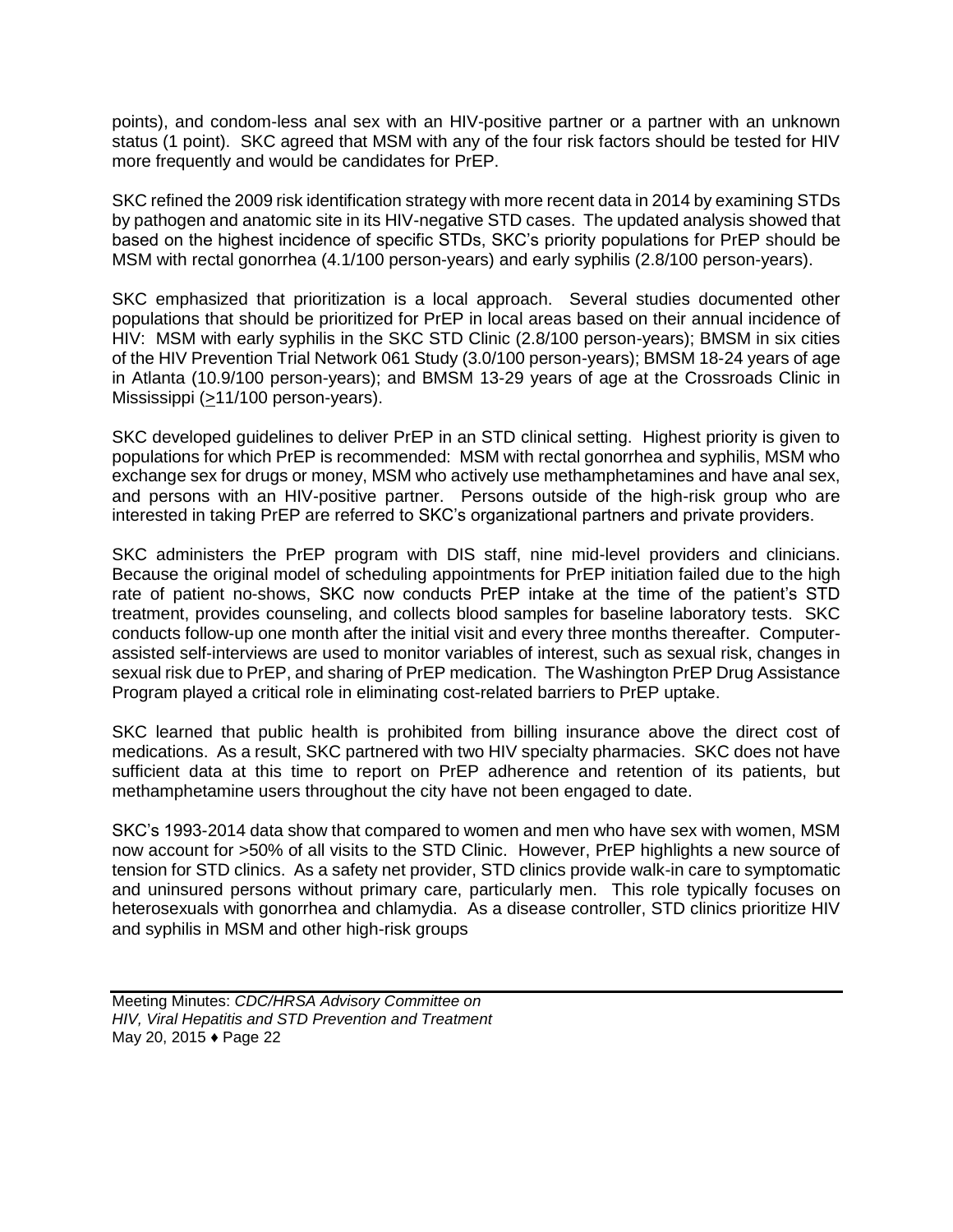SKC identified several resources that are available to address PrEP operational challenges and build the capacity of STD clinics to deliver PrEP. CDC-funded PTCs provide outstanding clinical and scientific expertise, but their operational skills and resources are limited. CDC-funded DIS Training Centers should be used to strengthen DIS skills in delivering PrEP in clinical settings and through population-based STD partner services.

The CDC-funded CBA Program is changing its traditional focus from offering behavioral interventions to community-based organizations (CBOs) to providing operational assistance to health departments and STD clinics. AETCs are another excellent resource, but are prohibited from using their HRSA funds to provide PrEP education, training and TA.

SKC met with several health departments over the past year to gather input from STD clinics in the field on HIV/STD prevention services. SKC found tremendous disparities in access to PrEP between Medicaid and non-Medicaid expansion states. In non-Medicaid expansion states, for example, programs are not focusing on implementing PrEP due to their enormous difficulties in paying for HIV testing of young, uninsured gay men. Creative programs are available, but are heavily dependent on the Gilead Sciences Patient Assistance Program.

SKC explored several approaches to overcome these barriers for STD clinics. Access to PrEP should be addressed in the context of numerous competing priorities. Guidance and TA on operational issues should be expanded and improved. For example, STD clinics that still require face-to-face interviews to discuss test results do not provide the best care to patients or appropriately use limited medical resources. DIS training should be updated, particularly to replace outdated models for partner services and syphilis investigations.

Analytic capacity should be improved in local health departments. Data sharing between states and local jurisdictions should be required or encouraged. A platform should be available to connect and mentor STD clinic medical directors across the country on an ongoing basis. Collaborations between health departments and academic institutions should be promoted.

SKC's site visits resulted in the identification of a number of key action steps. To build the foundation, state Medicaid programs and private insurance companies should continue to cover PrEP. Additional funding opportunities for PrEP should be created in non-Medicaid expansion states. Policies should be developed to ensure equity for public and private medical providers who prescribe PrEP.

To build programs, operational capacity to deliver PrEP in STD clinics should be enhanced through coordinated efforts by CDC and HRSA TA and CBA programs. State and local health departments should be given extensive TA to develop and implement PrEP prioritization guidelines based on their individual priority populations. Guidance should be developed for health departments to monitor PrEP uptake.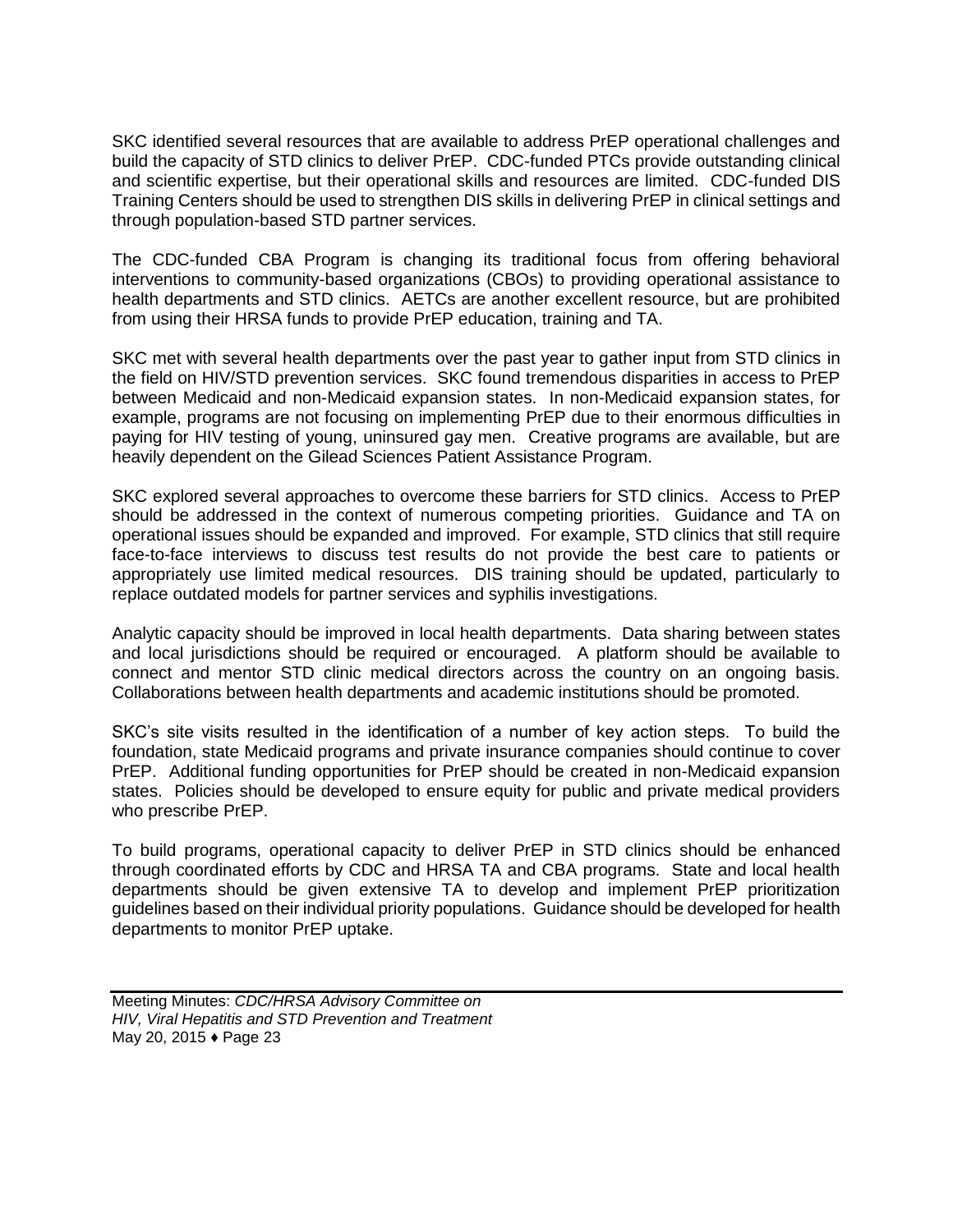# **PrEP Implementation Activities in Chicago and New York City**

#### **Tarek Mikati, MD, MPH**

Senior Medical Director New York City Department of Health and Mental Hygiene

Dr. Mikati presented an overview of the Lakeview Specialty Clinic (LVSC) and Howard Brown Health Center (HBHC) PrEP Implementation Pilot Project in Chicago. He also provided a status report on PrEP implementation in New York City (NYC). The Chicago Department of Public Health (CDPH) focused on three key issues after the U.S. Public Health Service released the first comprehensive clinical practice guidelines for PrEP in May 2014: (1) whether most STD clinic patients are PrEP candidates; (2) specific subpopulations that should be prioritized for PrEP in STD clinics; and (3) strategies to implement PrEP in STD clinics with limited resources.

In terms of priority populations, LVSC acknowledged that MSM account for 1,350 patient visits of all 5,500 visits each year (or 60% of all MSM-STD visits to CDPH). Demographics of the LVSC MSM patient population are highlighted as follows: <30 years of age (58%), racial/ethnic minorities (67%), foreign-born (22%), and uninsured (62%). LVSC provides STD diagnosis and treatment, HIV/acute HIV screening, and referrals as needed.

LVSC's STD data showed that in April-July 2014, MSM rectal GC positivity rate was 18% and MSM rectal CT positivity rate was 19%. Behavioral risk factors were noted in 76 MSM who tested positive for rectal STDs:

- HIV-positive (22%)
- New HIV diagnosis (5%)
- Multiple sexual partners in the past three months (82%)
- Receptive anal intercourse in the past three months (83%)
- Inconsistent condom use during anal receptive sex (83%)
- History of previous STDs (70%)
- Drug use during sex (45%)

LVSC considered three options to implement PrEP in an STD clinical setting. Option 1 was a passive referral module in which PrEP educational brochures would be distributed to STD clinic patients. Option 2 was an active referral module in which high-risk patients would be linked to HBHC. Option 3 was onsite administration of PrEP at LVSC. LVSC selected option 2 because active referral to HBHC could be implemented in a much shorter period of time than onsite delivery of PrEP at LVSC. Option 2 also was more likely to link patients to PrEP than passive referral and generate cost-savings in LVSC's resource-limited setting.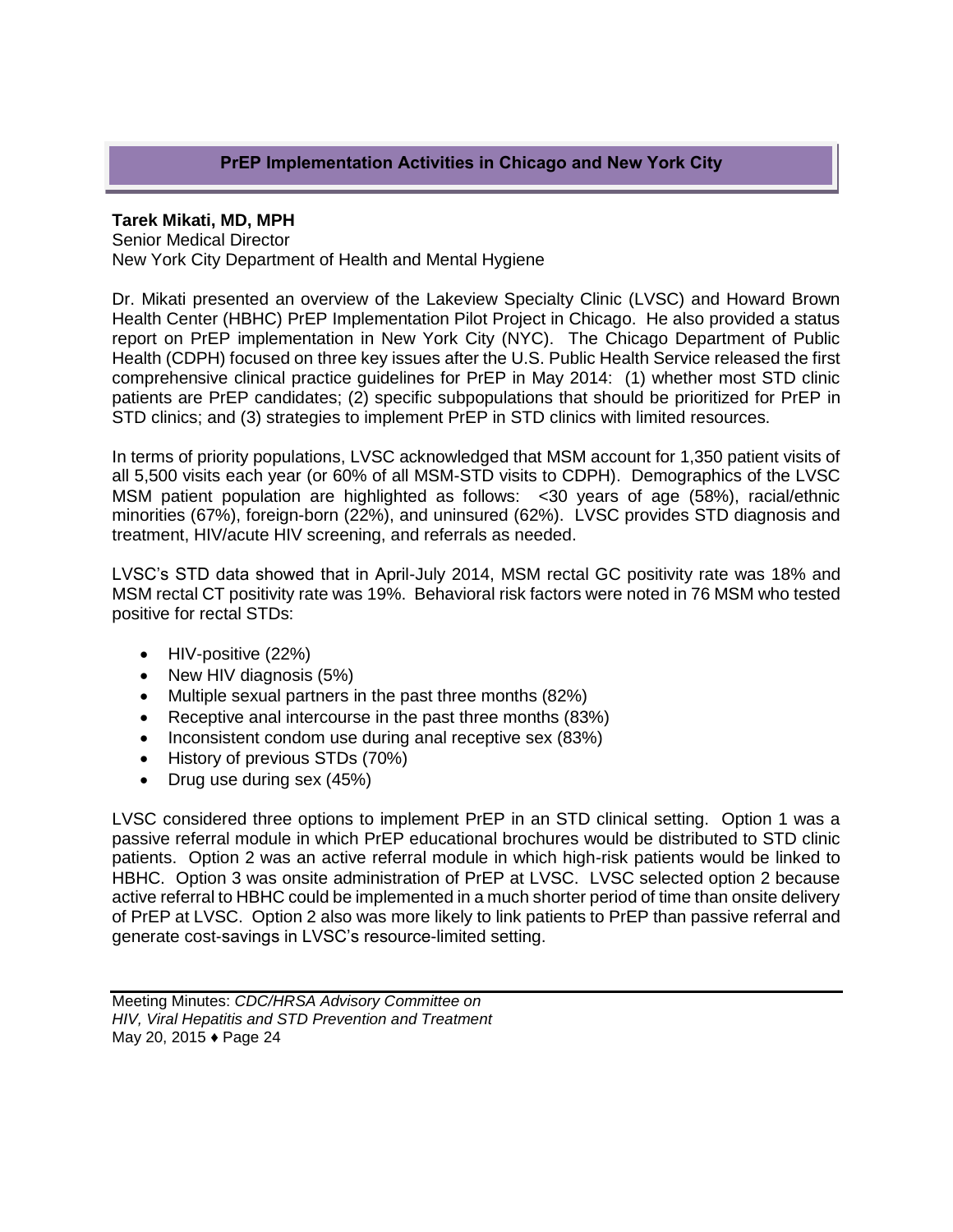LVSC selected HBHC as the partner PrEP clinic due to its role as one of the nation's largest lesbian/gay/bisexual/transgender organizations. HBHC provides mental health, primary care, outreach, and walk-in STD/HIV testing services. Moreover, the demographics of HBHC patients are similar to those of LVSC patients: HIV-positive (31%), racial/ethnic minorities (44%), and <100 FPL (17%).

The HBHC PrEP Coordinator reduces barriers to PrEP by helping patients to assess coverage on their health insurance plans, linking uninsured patients to ACA navigators, and ensuring that patients complete their follow-up primary care visits. Although 25% of the patient population is uninsured, the HBHC PrEP Program is continuing to grow with >250 patients at this time.

LVSC reviewed its STD data over a four-month period to identify and prioritize candidates who would be actively referred to HBHC. From April to July 2014, LVSC's high-risk patients included 183 HIV-negative MSM with rectal gonorrhea and/or chlamydia; 30 HIV-negative MSM with early syphilis; and 60 HIV-negative partners of patients newly diagnosed with HIV.

Of 1,350 LVSC patients who are at risk for HIV each year, 276 were identified as PrEP candidates. The PrEP delivery cascade includes identification of high-risk patients, PrEP counseling and education on active referral, linkage to the HBHC PrEP Program, treatment initiation, retention in the PrEP program, and achievement and maintenance of medication adherence. For patients who give consent, LVSC developed a protocol for clinicians, DIS staff and the PrEP Coordinator to facilitate active referral, linkage to and retention in the HBHC PrEP Program. For patients who do not give consent, an educational brochure and information on the HBHC PrEP Program are distributed. LVSC also educates providers on counseling and offering PrEP to high-risk populations.

Of 52 LVSC patients that consented to active referral to the HBHC PrEP Program, 52 were MSM, 49 were <35 years of age, and 36 were racial/ethnic minorities. Risk behaviors of the 52 patients were documented:

- Anal receptive intercourse within the past year (44)
- Early syphilis (15)
- Rectal chlamydia  $(6)$
- Rectal gonorrhea (6)
- Partner to a newly diagnosed HIV patient (3)
- Combination of syphilis/rectal STI's (21)
- STD history (38)
- Inconsistent condom use (33)
- Sex while impaired due to alcohol or drugs (35)
- Drug use within the past three months (25)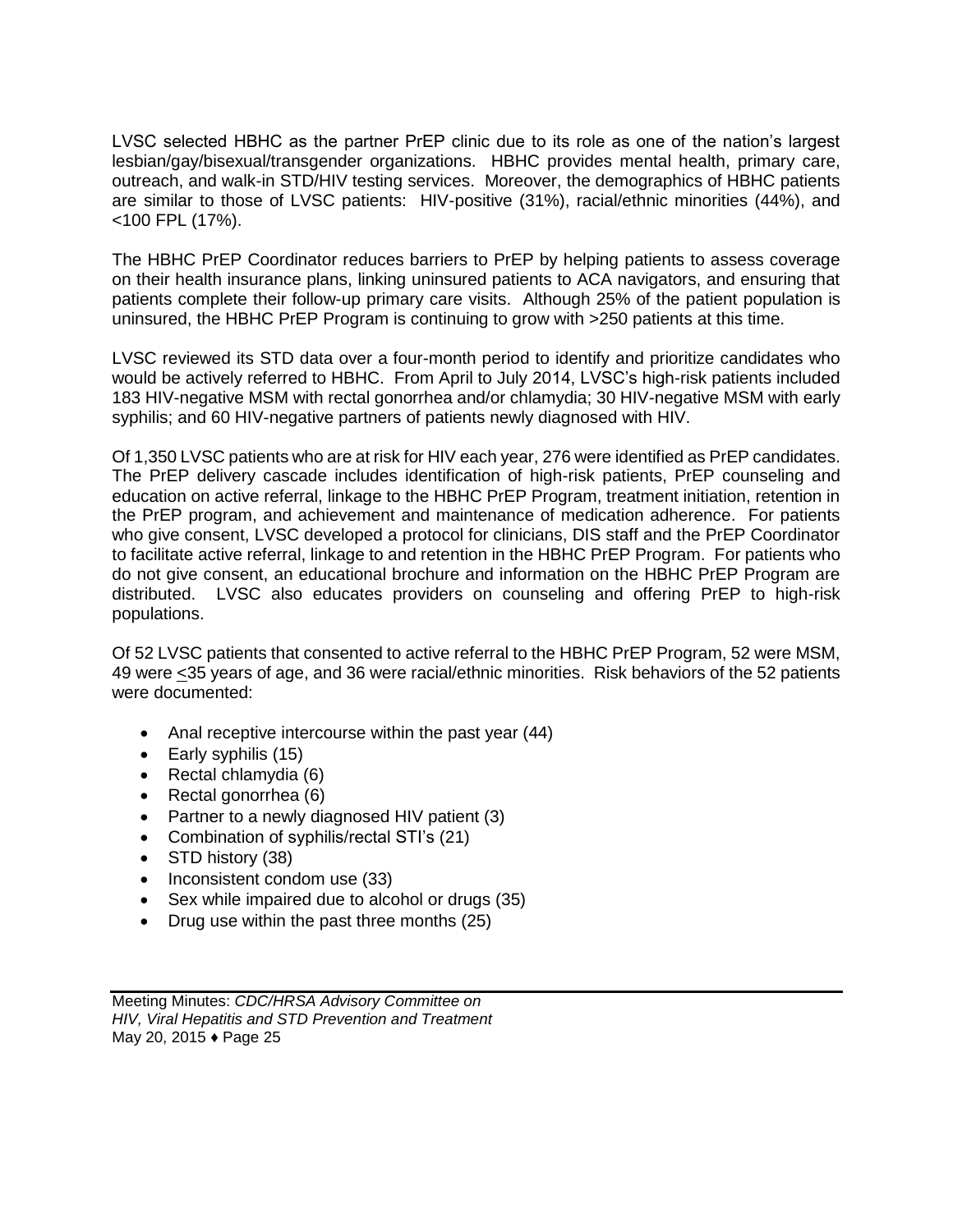LVSC recently collected data on outcomes of the 52 patients who were actively referred to the HBHC PrEP Program. From September 17, 2014 to April 4, 2015, only 27 of the 52 patients responded to the PrEP Coordinator. Of this cohort, 19 patients were linked to the HBHC PrEP Program and 18 initiated treatment.

The LVSC/HBHC collaboration was successful in several areas. The active referral pilot project was launched with only three months of planning. In terms of allocating programmatic resources, HBHC greatly benefited from LVSC providing an estimate of the number of PrEP candidates who would be actively referred. LVSC clinical providers strongly endorsed the PrEP implementation pilot project at the outset. Most patients were enthusiastic about PrEP education and also were receptive to both active and passive referrals. High-risk patients now have knowledge of sources to access PrEP. PrEP was initiated within two weeks for undocumented immigrants who were at high risk for HIV.

CDPH is taking several actions to expand the LVSC/HBHC PrEP implementation pilot project. PrEP training is planned to be provided to DIS staff at all STD clinics in terms of offering counseling and actively referring all patients with rectal STDs who were empirically treated at the first visit. Partnerships were established in February 2015 with two STD clinics and the University of Chicago to implement the active referral process. BMSM account for the vast majority of patients at these sites. Efforts are underway to engage other PrEP clinics in Chicago that have expressed an interest in collaborating with STD clinics on utilizing the active referral module.

Dr. Mikati described the current status of PrEP implementation in NYC. The NYC Department of Health and Mental Hygiene includes a large network of eight STD clinics that provide confidential, walk-in services six days per week to persons >12 years of age regardless of their insurance or immigration status. NYC STD clinics collectively account for ~80,000 patient visits per year. Populations with a low socioeconomic status (SES) and racial/ethnic minorities account for the vast majority of patient visits.

The percent of patient visits to NYC STD clinics by MSM and transgenders increased from 14% in 2010 to 23% in 2014. Of 8,747 MSM who presented to NYC STD clinics in 2014 and tested negative for HIV, 40% were symptomatic and had a medical visit, 54% had an HIV or STD screening visit, 5% had an HIV visit only, 61% were <30 years of age, and 61% were racial/ ethnic minorities.

NYC STD clinicians currently are identifying potential PrEP candidates and providing passive referrals. Patients are given a three-day starter PEP regimen and are actively referred to PrEP after completion of the regimen. NYC STD clinics are planning to develop a statewide system to screen and identify PrEP candidates. The New York program will be similar to the Chicago active referral module and will most heavily focus on the priority population of MSM with bacterial STDs. Navigators in STD clinics will actively refer candidates to New York PrEP programs, provide PrEP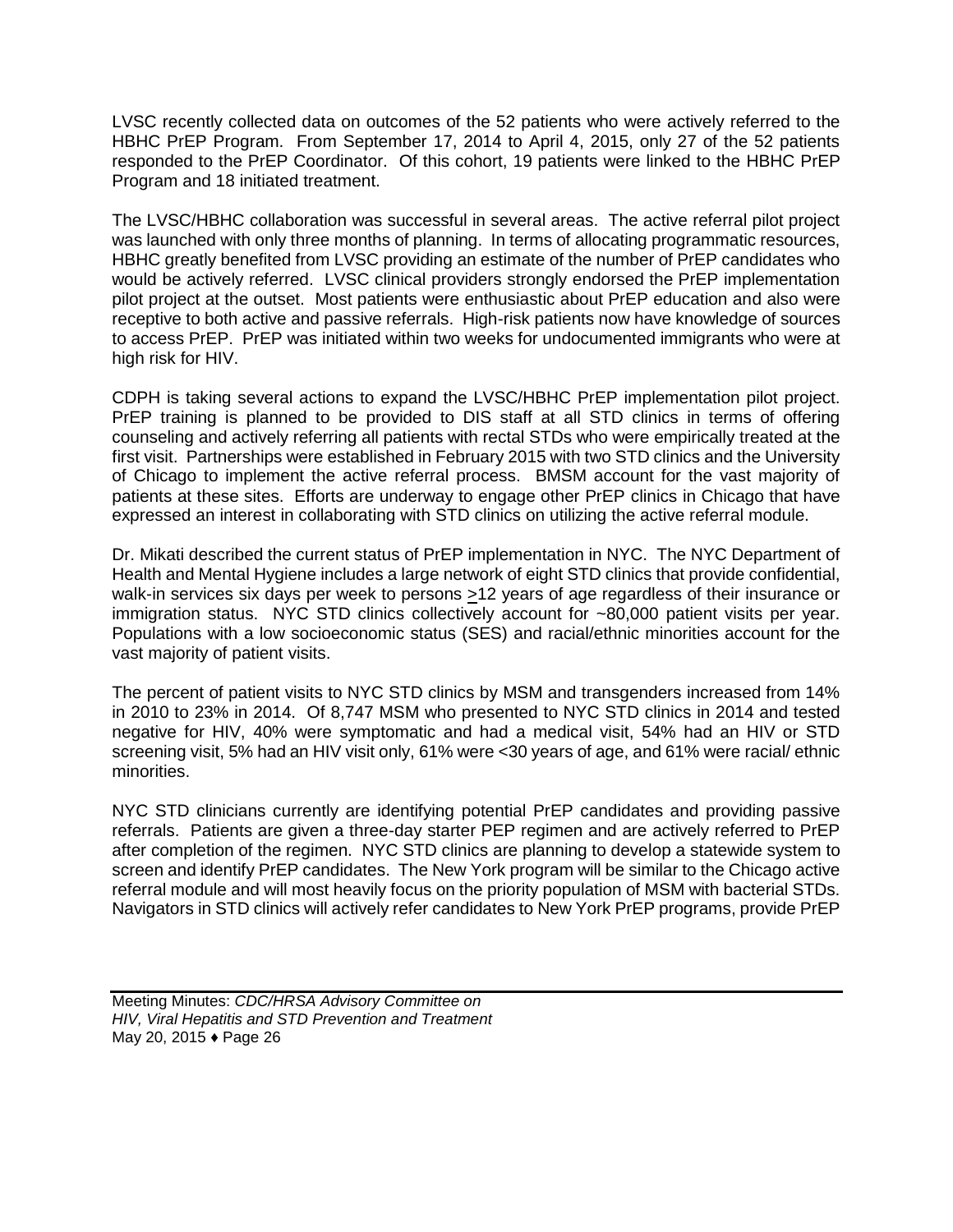and adherence counseling, and offer linkages to primary care services. Candidates will be offered a one-month PrEP starter regimen before being referred to primary care.

Several important lessons have been learned in implementing PrEP in large urban cities. Regardless of whether STD clinics implement PrEP onsite or utilize the active referral module, HIV prevention navigators will be needed to enroll patients in insurance plans, increase adherence and expand access to medications. STD clinics also will need billing expertise and training to provide PrEP onsite or offer linkages to offsite PrEP services.

CDC-funded STD/HIV PTCs should provide extensive training and widely disseminate curricula on HIV prevention, diagnosis and medication use. Many STD clinicians have no HIV experience and are not comfortable in providing counseling to their patients in these areas. The role of DIS staff should be expanded as well to provide counseling and implement PrEP. Surveillance data on MSM with positive syphilis and rectal STD test results should be collected from health departments to outreach to, provide counseling and improve linkages to PrEP services in this high-risk population.

CHAC emphasized the need for an extensive discussion to begin formulating guidance to HHS, CDC and HRSA on the role of STD clinics in implementing PrEP. CHAC's resolution should address gaps in financing and reimbursement of PrEP, the need to clearly define PrEP as "prevention" or "treatment," and necessary funding to support PrEP coordinators and patient navigators. In the interim of approving a formal resolution, CHAC made two key suggestions for the agencies to consider.

First, innovative STD prevention strategies should be developed. Most notably, STD rates are continuing to increase in MSM, but a large proportion of this population does not view STDs as a major priority or a risk factor for HIV acquisition. Potential approaches to consider include PrEP for STDs; non-traditional collaborations to deliver interventions directly to venues where MSM meet sex partners; and extensive engagement of MSM in initial planning efforts to obtain input on the most effective STD messaging and strategies for this population.

Second, STD clinics should review their demographic data to determine the percentage of young MSM 18-24 years of age who do not have a primary care provider or medical home. These data could play an important role in identifying and delivering PrEP to high-risk young BMSM who are outside of the healthcare system.

# **PANEL PRESENTATION: NEW HCV INFECTIONS AMONG PERSONS WHO INJECT DRUGS**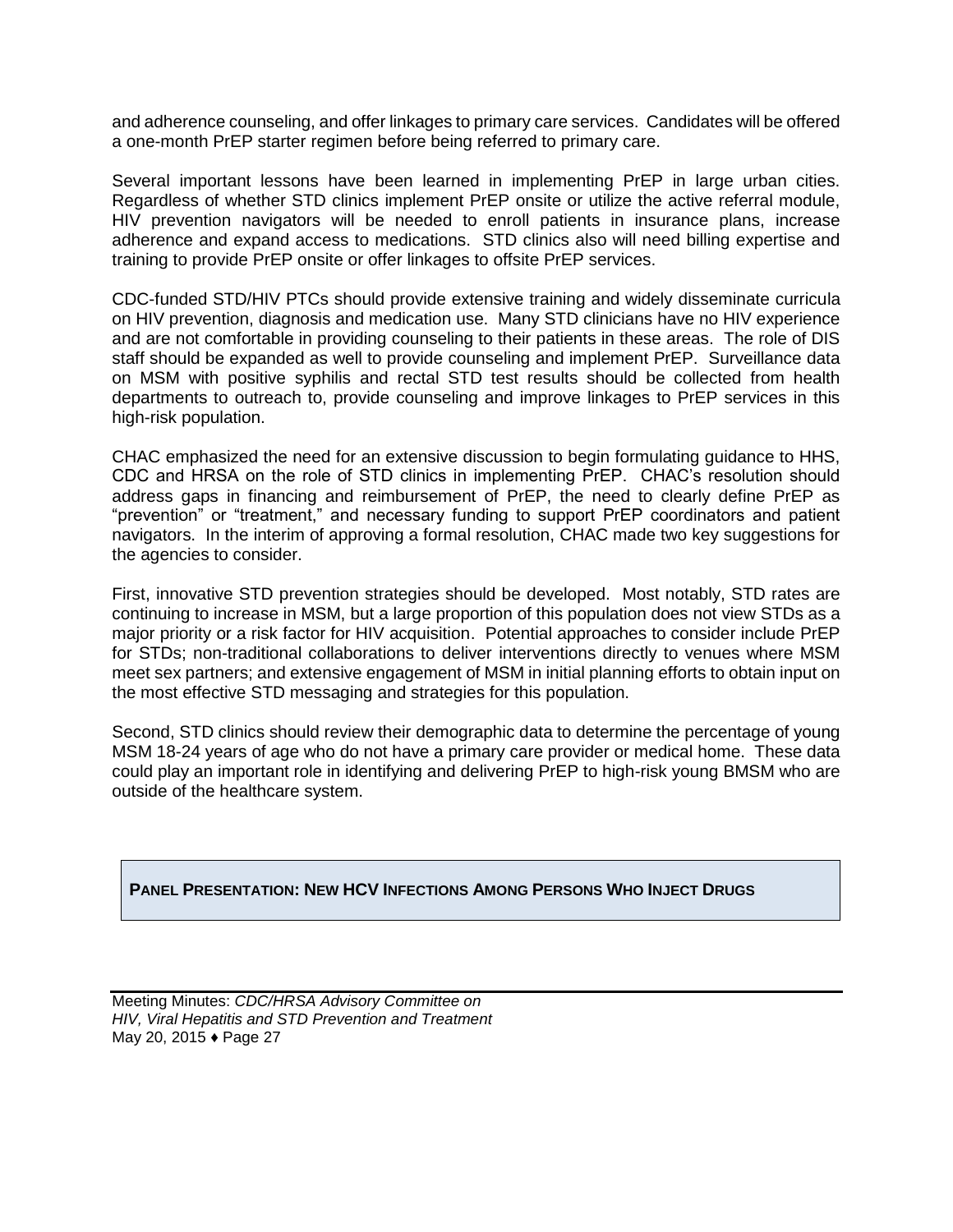#### **John Ward, MD**

Director, Division of Viral Hepatitis Centers for Disease Control and Prevention

#### **Advice Requested from CHAC by DVH:**

- 1. What strategies can be implemented to strengthen HCV surveillance, testing and linkage to preventive services, including HCV treatment?
- 2. What approaches can be taken to encourage state and local health departments to perform assessments and initiate efforts to avert ongoing HCV transmission and HIV outbreaks in their individual jurisdictions?
- 3. What is the role of HCV testing and surveillance activities in identifying priority populations for HIV detection and response?

Dr. Ward was pleased to introduce a panel of speakers who would present a series of overviews on the prevention, detection and response to new HCV infections among PWID. The presentations are outlined below.

# **Indiana HIV Outbreak Among Persons Who Inject Drugs**

#### **John Brooks, MD**

Medical Epidemiologist, Division of HIV/AIDS Prevention Centers for Disease Control and Prevention

Dr. Brooks presented an overview of the Indiana HIV outbreak among PWID. Scott County, Indiana is a rural community that diagnosed three new HIV infections in late 2014. Of the three new cases, two shared a needle-injection partner. Contact tracing identified an additional eight new HIV infections for a total of 11 cases. Interviews with community residents showed high IDU rates of analgesic extended-release oxymorphone (commercially sold as OPANA® ER). Prior to this event, Scott County historically had reported <5 new HIV infections annually.

On March 17, 2015, the Indiana State Department of Health requested CDC assistance in the form of an Epi-Aid to identify and characterize the extent of HIV infection in the community and implement interventions to control the epidemic. As of May 19, 2015, 155 new HIV infections were diagnosed in Scott County. Compared with all 92 counties in Indiana, Scott County ranked extremely low in a variety of health and social indicators prior to the epidemic.

A recent *MMWR* article described the demographics of 135 of the 155 new HIV cases. The age range of the cases was 19-56 years with a median age of 32 years. Non-Hispanic whites accounted for 55% of the cases. Of 112 interviews conducted to date, 108 persons reported IDU with OPANA® ER, heroin or methamphetamines. A small subpopulation of women was identified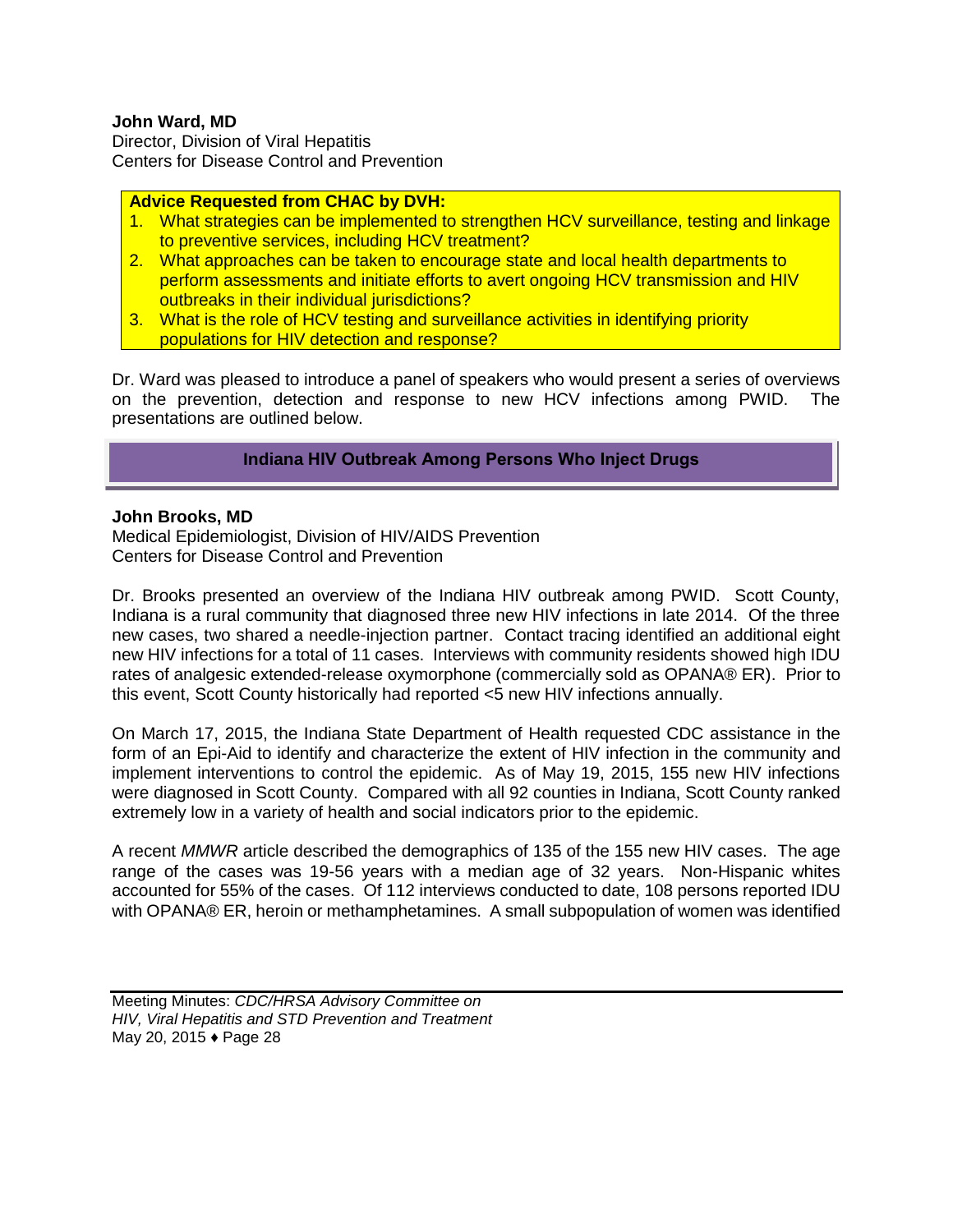as commercial sex workers. A large proportion of the cohort was poor, unemployed, uninsured and had low educational attainment.

Interviews with 108 persons who reported IDU showed that IDU is a multi-generational activity in the community. Some households reported sharing drugs or injection equipment in three generations of one family. The reported number of injections ranged from 4-15 per day, while the reported number of injection partners ranged from 1-6 per injection event. The unprecedented frequency of the number of daily injections was due to the short half-life of OPANA® ER.

New HIV infections began to be diagnosed in Scott County in mid-November 2014, rapidly increased after January 2015, and peaked in mid-April 2015. A sharp decline in the number of new HIV infections has been observed over the past month. Assuming all infections wee among Scott County adult residents 18-65 years of age, the estimated-HIV prevalence based on 155 new infections in Scott County at 1.1%.

CDC also focused on the high prevalence of HCV in Scott County. A large convenience sample of specimens was tested in "high-risk" persons who were defined as those with an injection equipment sharing partner or a sexual partner of the case patient. HIV/HCV co-infection was found to be ~30% in this cohort, while HCV mono-infection was found to be 30%-40% in the general population of high-risk persons. These data emphasize the importance of implementing CDC's recommendations to provide HCV testing to all HIV-positive persons.

Molecular analyses were performed on 97 HIV specimens. Of these, 98% showed no evidence of antiretroviral-resistant mutations and 95% cluster around a single phylogenetic pattern ("Cluster 1"). Recency testing indicated that most HIV infections were acquired in past six months prior to specimen collection, supporting the hypothesis that after HIV was introduced into the PWID community, infection spread rapidly. Regarding HCV infection, of ~200 HCV isolates analyzed to date, ~50% of strains were grouped into three clusters: one cluster of genotype 1A and two clusters of genotype 3A. Cases of multi-strain infection were observed, including an individual who was affected by three different strains.

CDC's analyses showed that HCV has been repeatedly introduced into Scott County over many years.

CDC's extensive contact tracing work included efforts to locate all contacts, particularly those who were reported to share injections or were high-risk sexual partners. CDC has located 79% of all contacts to date and conducted HIV testing: HIV prevalence is highest among in priority contacts with injection sharing or high-risk sexual partners (44%) and lower in non-priority or social contacts (7%).

Several factors have slowed CDC's and state's ability to locate the remaining 101 contacts and conduct HIV testing, including inaccurate contact information, relocation and death. At this time,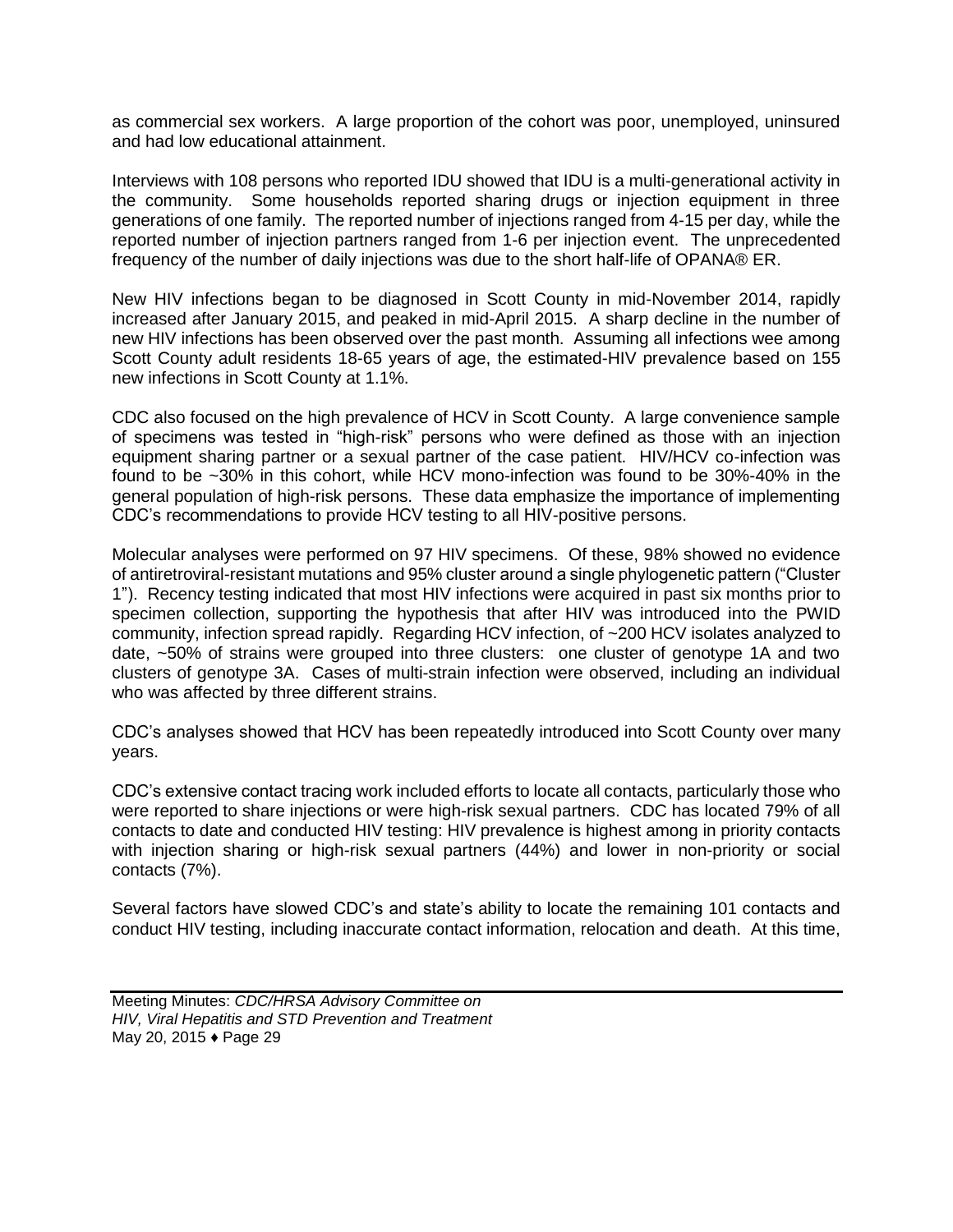only four persons have been identified as new contacts and need to be investigated. CDC also has asked its local partners to systematically locate hard-to-reach contacts or those who previously refused testing and enroll these persons in care.

CDC and its partners launched a number of new interventions to control the epidemic. Indiana developed a simple "one-stop shop" resource to enroll uninsured cases in ACA health insurance plans. HRSA provided resources to expand HIV/HCV care in Scott County. CDC hosted webinars, broadcast radio announcements and conducted other activities to widely disseminate prevention information to the community, including low-literacy fact sheets.

CDC collaborated with state partners to implement an emergency SEP, but the moratorium on methadone provision is still in effect in Indiana. The emergency SEP dispenses new syringes and retrieves used syringes from an IDU population of ~169 persons in Scott County. At this time, ~10 syringes per person are distributed daily. However, CDC estimates that the total IDU population in the community could include as many as 500 persons.

Several state organizations are continuing to raise awareness of the benefits of medicationassisted therapy. There is an effort to train and accredit providers in prescribing Suboxone®. A local health care provider was recently designated as an FQHC. Emphasis on HCV is increasing due to its higher prevalence than HIV in Scott County. Most notably, non-medical, communitywide approaches are being considered to eliminate HCV infections.

State and local partners have rapidly offered treatment to and coordinated care for 156 persons diagnosed with new HIV infections in Scott County. Of this cohort, 44% have been engaged in care and 21% have initiated antiretroviral therapy. CDC intends to collect extensive data on PrEP uptake in this cohort in the near future; two high-risk persons in Scott County already have initiated PrEP. Indiana appears to have been the first state in the nation to develop and target an HIV prevention campaign specifically to truck drivers. This effort was undertaken due to the large numbers of commercial sex workers who conduct their business at truck stops across the country.

To identify outbreaks as early as possible, CDC recommends that at-risk communities implement routine HIV testing in jails, at addiction service organizations that offer substance abuse counseling and mental health services, and at emergency departments (EDs).

In Scott County, current loans ae to create protocols for HIV-infected and non-HIV-infected persons to ensure that high-risk individuals are systematically tested and educated on an ongoing basis. Efforts will be made to establish a new PrEP program and a permanent SEP. Long-term solutions will be identified to better characterize the HIV/HCV co-infected population and expand the public health infrastructure.

# **HCV Infection Among Persons Who Inject Drugs**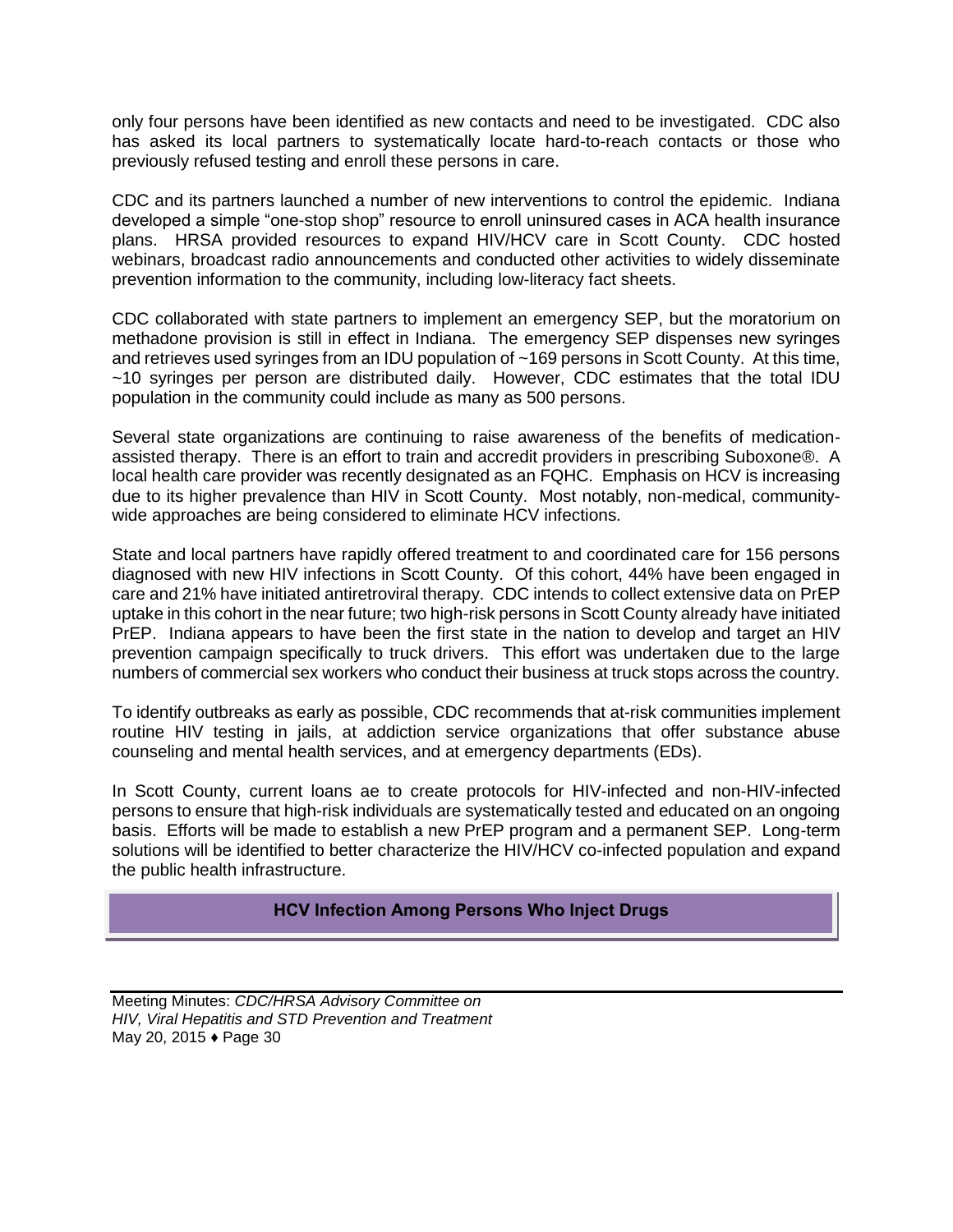#### **Eyasu Teshale, MD**

Epidemiologist, Division of Viral Hepatitis Centers for Disease Control and Prevention

Dr. Teshale presented an overview of HCV infection among PWID. Several studies have documented the burden of HCV among PWID. In this population, the HCV prevalence ranges from 30%-70% and the HCV incidence ranges from 5-42/100 person-years. HCV infection is acquired early in the course of injection, while HCV prevalence increases with years of injection. High-risk injection practices are extremely prevalent.

To prevent morbidity, HCV infection is managed by performing polymerase chain reaction and assessing all HCV-positive persons for genotype, HBV/HIV co-infection and stage of liver disease. Efforts are made to reduce alcohol use or other behaviors and administer vaccination. Persons with HIV/HBV co-infection and moderate to severe liver disease are prioritized for HCV therapy. Initial drug costs are considered high, but therapy is cost-effective. Actual drug costs are 23% lower with Medicaid coverage and 46% lower with the Gilead Sciences Patient Assistance Program. For PLWH, HIV control is initiated prior to the start of HCV therapy. An appropriate HIV regimen is selected to minimize drug-drug interactions.

National surveillance data showed that the decline in the number of reported cases of acute HCV in 2000-2003 remained stable until 2010. However, a ~2.5-fold increase was observed in the number of HCV cases from 850 in 2010 to 2,138 in 2013. With the exception of the 0-19 year age group, acute HCV rates decreased in all age groups in 2000-2002 and remained fairly stable until 2010.

Persons <40 years of age accounted for the largest increases in acute HCV rates from 2010 to 2013: from 0.75 to 2.01/100,000 in the 20-29 year age group and from 0.60 to 1.36/100,000 in the 30-39 year age group. In 2013, the 20-29 year age group accounted for the highest acute HCV rate (2.01/100,000), while the >60 year age group accounted for the lowest acute HCV rate (0.10/100,000).

The 2014 Suryprasad, *et al.* study reported that non-urban settings accounted for the largest increase in HCV incidence from 2006-2011, but the absolute increase was highest in rural settings. Young PWID were the major contributors to the increase in HCV incidence in non-urban settings.

CDC and its state/local public health partners have investigated multiple HCV outbreaks in young PWID since 2008. The outbreaks occurred in white populations in rural and suburban areas: Erie and Courtland Counties (New York), Massachusetts, Wisconsin, Indiana and Virginia. An HCV outbreak also was reported in Native Americans in the Northern Plains. The common denominator in all seven outbreaks was the misuse of prescription opioids followed by early initiation of IDU.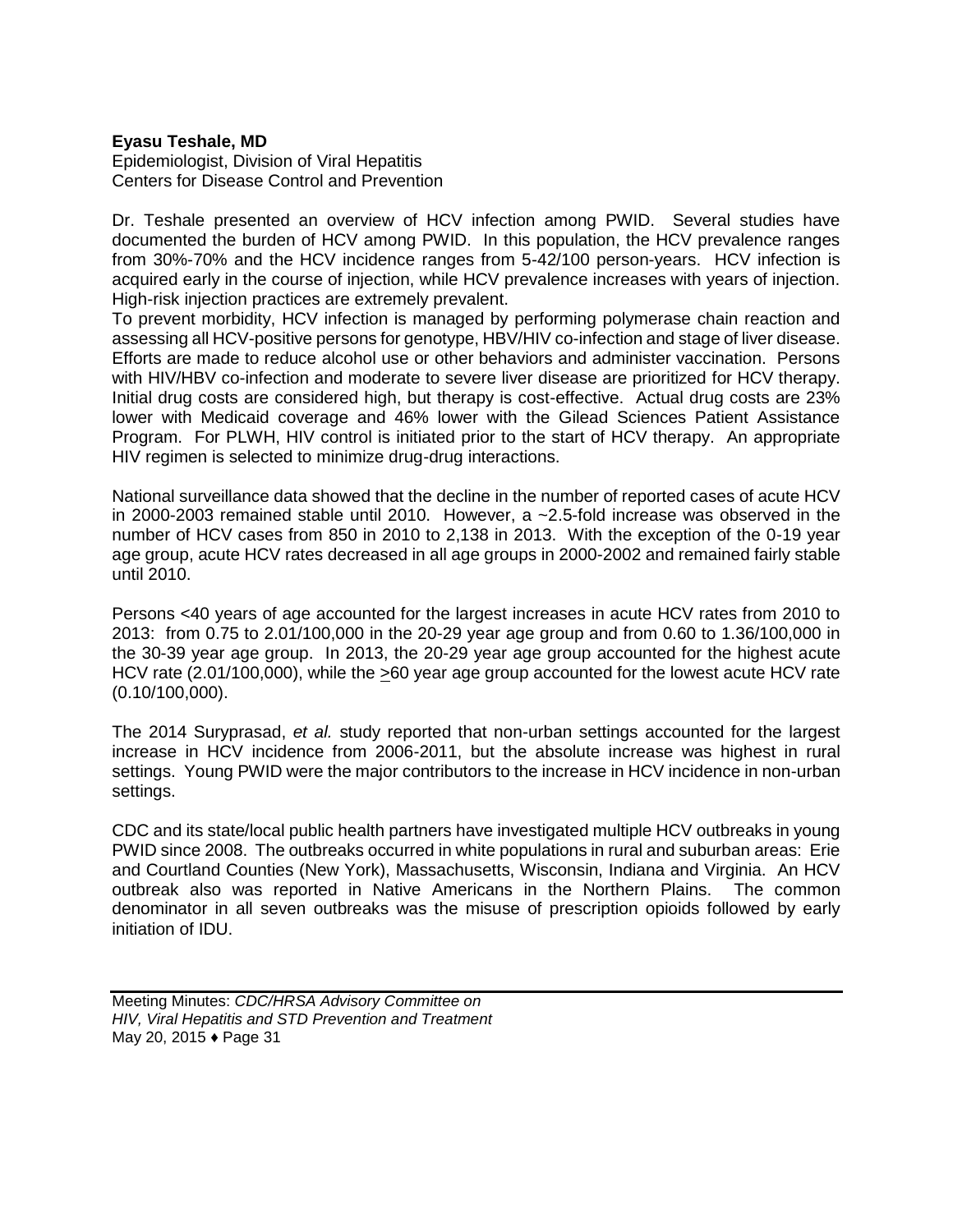Of 34 states that reported acute HCV cases in young persons in both 2006 and 2012, 30 states reported increased rates with 15 of these states reporting increases >200%. Of all cases reported, 50% were in persons <30 years of age. Based on 2013 surveillance data, 29,000 new HCV infections were estimated and accounted for a 150% increase since 2010. Of 39 states, 24 (or 62%) reported increases in case counts with 12 of these states accounting for 66% of cases. The demographics of these cases included a high rate of IDU (61%), similar rates by gender (0.8 male and 0.7 female), the highest rate by age in the 20-29 year age group (2.01), and the highest rates by race/ethnicity (Native Americans 1.7 and whites 0.82).

The investigation of the Scott County, Indiana outbreak showed that the number of acute HCV cases increased by 548% in 2010-2013. The HCV incidence in Scott County of 2.7/100,000 is the third highest rate in the nation. Prior to the outbreak, Scott County accounted for only 2 (or 1.1%) of all 175 HCV cases reported in 2013 and only 5 (or 1.2%) of all 396 HCV cases reported for the entire state of Indiana in 2010-2013. The Indiana public health laboratory only conducted HCV antibody testing as part of the outbreak response and did not perform HCV RNA testing on antibody-positive samples to detect current infection. Based on Medicaid criteria, HCV treatment is indicated for chronic HCV patients with stage 2 fibrosis, HIV or AIDS co-infection, or post-liver transplant.

Of 299 patients in Scott County who were tested for both HIV and HCV, HIV/HCV co-infection was diagnosed in 79 patients (or 26%). Among 185 high-risk patients who reported IDU, however, 96% were diagnosed with HIV/HCV co-infection. The CDC laboratory genotyped 214 HCV strains as part of the Scott County investigation and found that 67% were 1A strains and 22% were 3A strains. Genotyping also found three clusters of endemic HCV strains, but HIV co-infection was not detected in the 3A cluster. Of 106 specimens that were tested for quasi-species, 12 were infected with >1 strain and 14 clusters of transmission with 2-8 members each were identified. Expanded sampling is expected to detect more transmission clusters. Moreover, the collection of additional data will guide prevention interventions.

CDC made several recommendations to prevent further HCV-related morbidity and mortality in Scott County. All HCV-infected persons should be referred to care and treatment. Therapy should be prioritized and guided by recommendations from clinical experts. PWID should not be denied treatment due to their drug addiction. Studies have documented comparable adherence rates between PWID and other risk groups as well as low re-infection rates in this population. Clinical settings should be given assistance in implementing strategies to promote adherence to therapy. Data should be collected on adherence and treatment outcomes with direct-acting antiviral drugs.

CDC proposed a number of activities to improve prevention of HCV transmission in Scott County. Studies of social networks of HCV transmission will be completed. Drug treatment and harm reduction strategies will be scaled-up. Case management will be prioritized based on the study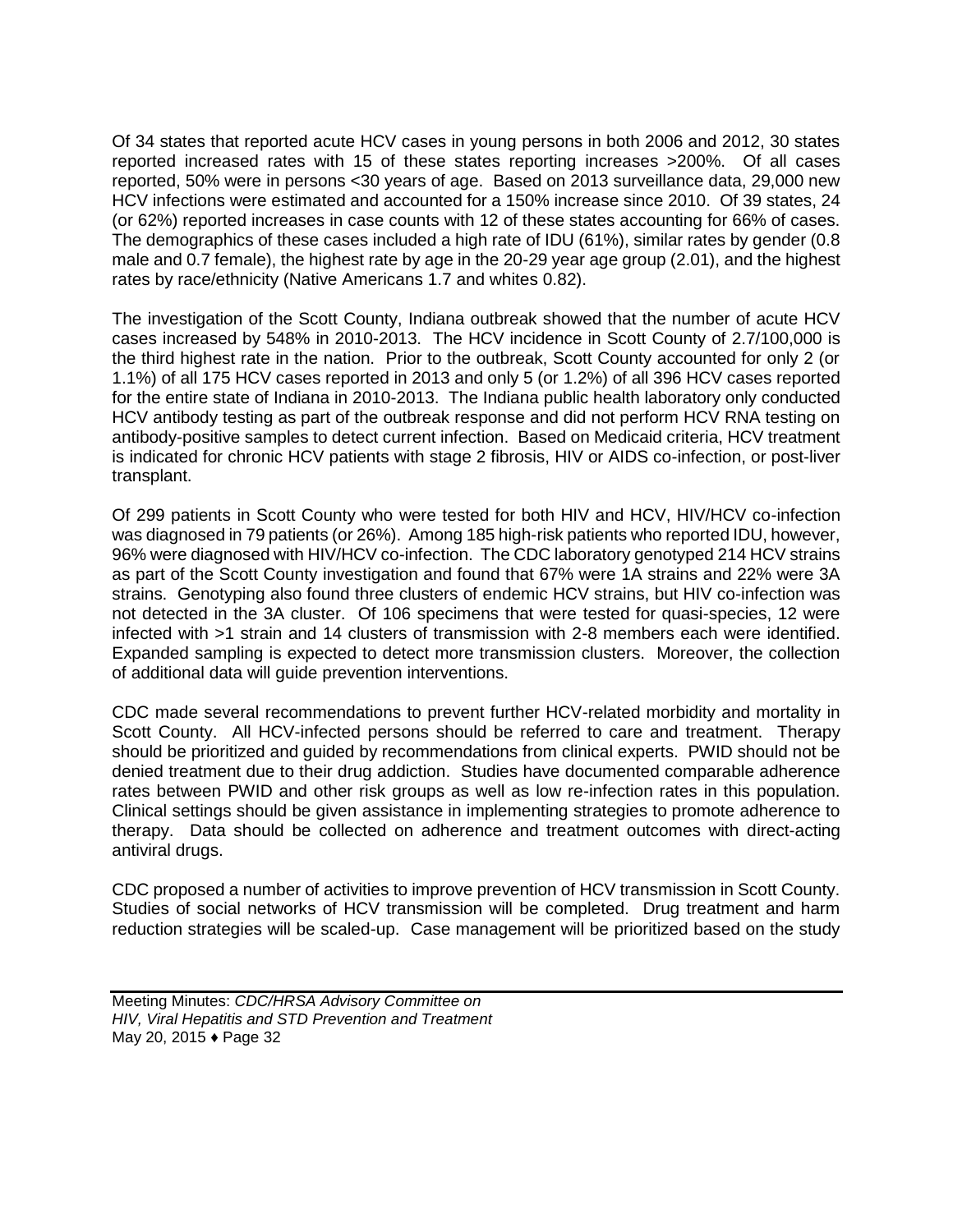findings. Modeling will be conducted to determine the impact of cured PWID on HCV prevalence and incidence. The potential of establishing an HCV cure and prevent infrastructure will be assessed, including clinical capacity to treat a target number of PWID, ancillary prevention services and drug availability. A protocol will be developed for a demonstration project with prevention and elimination targets. Required services will be integrated and scaled-up, including drug treatment, harm reduction, HCV treatment and PrEP for HIV.

SAMHSA data showed dramatic increases in regional drug injection trends among persons <30 years of age in Kentucky, Tennessee, Virginia and West Virginia. In addition to reviewing data from its federal partners, CDC also estimates HCV incidence based on indirect data. These sources include real-time commercial laboratory data, HCV test results, genotypes, provider and patient characteristics, prescription data, overdoses and deaths, drug treatment data, law enforcement data and liver transplantation data.

Several studies have documented the effectiveness of multi-component interventions in preventing HCV transmission among PWID. In meta-analyses of single interventions, the evidence only supported drug treatment. Readily available and low-threshold opioid agonist treatment with methadone and/or buprenorphine plus SEPs have been demonstrated to reduce syringe sharing, lower injecting risk, and reduce the incidence of HIV and HCV (e.g., up to 80% in a U.K. cohort and three-fold in a New York cohort).

The 2011 Martin, *et al.* study was the first modeling study that indicated HCV therapy might be used to reduce HCV prevalence among PWID. The study projected that annual treatment of 10 HCV infections/1,000 IDU could achieve a sustained virologic response of 62.5%. The relative benefits in reducing HCV prevalence would be highest among low-prevalence populations. The *European Association for the Study of Liver Disease 2015 Report* documented that HCV reinfection after treatment-induced viral clearance is the major concern in treating active or recent IDU. However, a number of studies conducted in the era of peg interferon therapy consistently reported an HCV re-infection rate of 2%-4%.

CDC is either funding or collaborating with partners on research projects to cure or prevent HCV in PWID. The "Reduce Hepatitis Infections by Treatment and Integrated Prevention Services" longitudinal study is designed to integrate HCV detection, prevention, care and treatment among young, non-urban PWID. The University of New Mexico and University of Cincinnati were awarded funds to conduct the study in 2014-2018. The "Model of HCV Cure and Prevention in the United States" is an RCT that is based on HCV epidemiology and drug use. RTI and the University of Bristol in the United Kingdom were the grantees and will release the study results in 2016.

The "Patient-Centered Models of HCV Care for PWID" is an RCT that is designed to compare the effectiveness between directly-observed treatment and patient navigators in achieving a sustained virologic response, increasing treatment adherence and reducing HCV re-infection.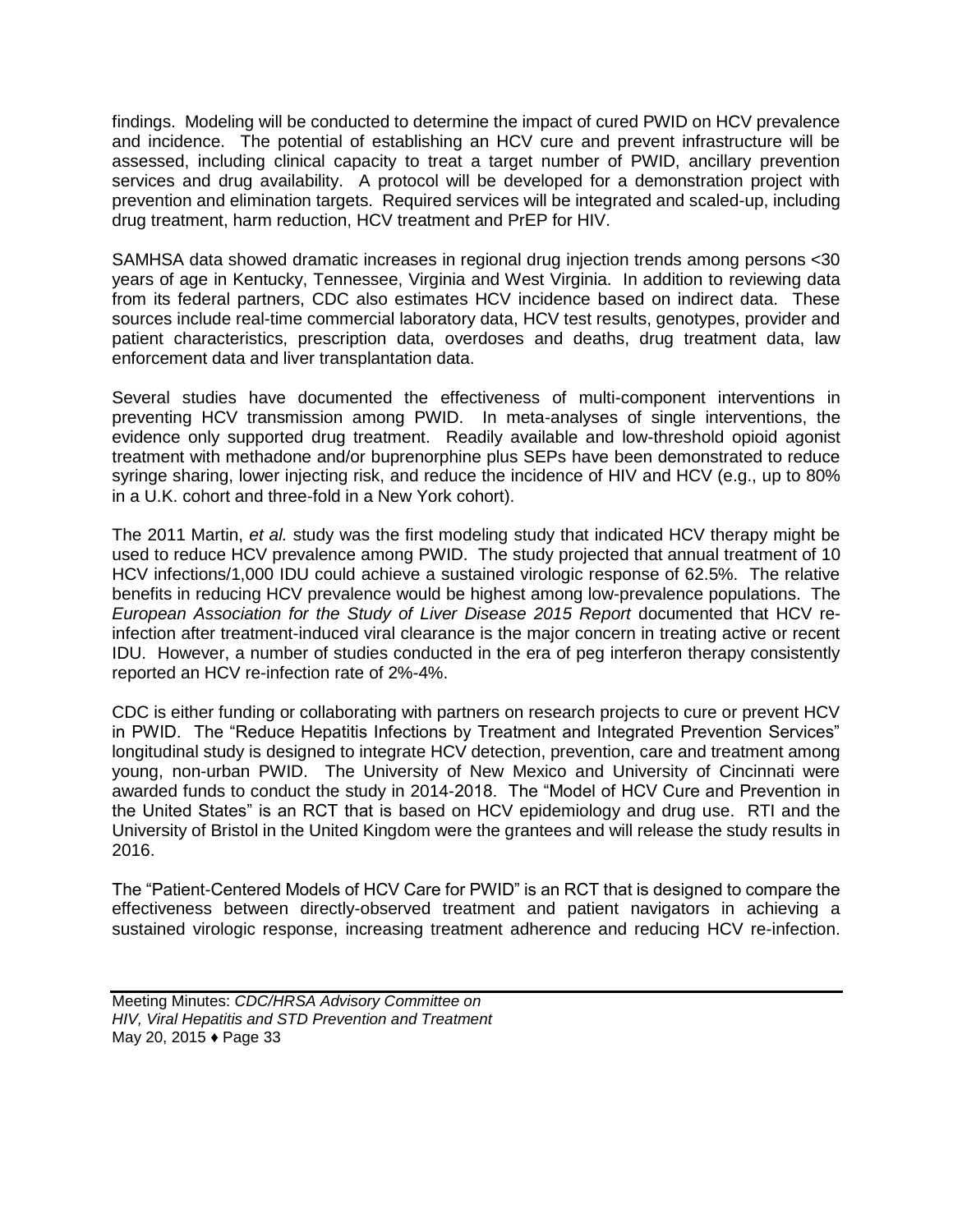The multi-site study is being conducted in eight U.S. cities and will include 1,000 PWID recruited from diverse venues, including CBOs, FQHCs, SEPs and methadone maintenance treatment programs. HCV treatment will be co-located in drug treatment and community health settings.

CDC will include language in its FY2016 FOA to improve the prevention of HCV transmission. HCV capacity will be strengthened for all states to monitor drug use and other transmission risks, detect new infections and coordinate prevention activities. Testing, surveillance and prevention capacity will be expanded in states and tribal areas that report large increases in new HCV infections. The adoption of viral hepatitis education, testing and prevention will be promoted in drug treatment programs, correctional settings and other priority settings. HCV surveillance and prevention activities will be enhanced through partnerships and additional prevention research.

Overall, HCV is readily transmissible among PWID. Most states are reporting increases in HCV infections with young persons <30 years of age in suburban areas accounting for the largest increases. Surveillance needs to be improved to detect recent HCV infections, determine risk factors, and identify gaps in access to care and treatment. Opioid substitution therapy and SEPs have been documented to reduce HCV transmission. A new HCV cure and prevention strategy might reduce both the prevalence and incidence of HCV infection.

#### **Massachusetts Response to HCV Infection Among Young PersonsHsons Who Inject Drugs**

#### **Daniel Church, MPH**

Viral Hepatitis Prevention Coordinator, Bureau of Infectious Disease Massachusetts Department of Public Health

Mr. Church presented an overview of the Massachusetts response to the public health crisis of HCV among young PWID. Massachusetts is one of the few states that has developed a robust surveillance system for HCV. However, data are only maintained on persons who present to a clinician for HCV testing. Clinical laboratories electronically report HCV test results to the Massachusetts Department of Public Health (MDPH). MDPH distributes case report forms to clinicians for new patients.

MDPH designed the Massachusetts Virtual Epidemiologic Network (MAVEN) as an integrated and highly automated surveillance system. The key features of MAVEN include the same interface for multiple users, sharing of real-time data, data standards, quality control, case investigation and management, outbreak-cluster management, and analysis and evaluation.

MDPH established several case definitions for HCV infection. A "confirmed acute" case is based on a positive HCV antibody test result confirmed by supplemental assay, symptoms (e.g., elevated alanine aminotransferase levels), ruling out of other acute hepatitis infections, and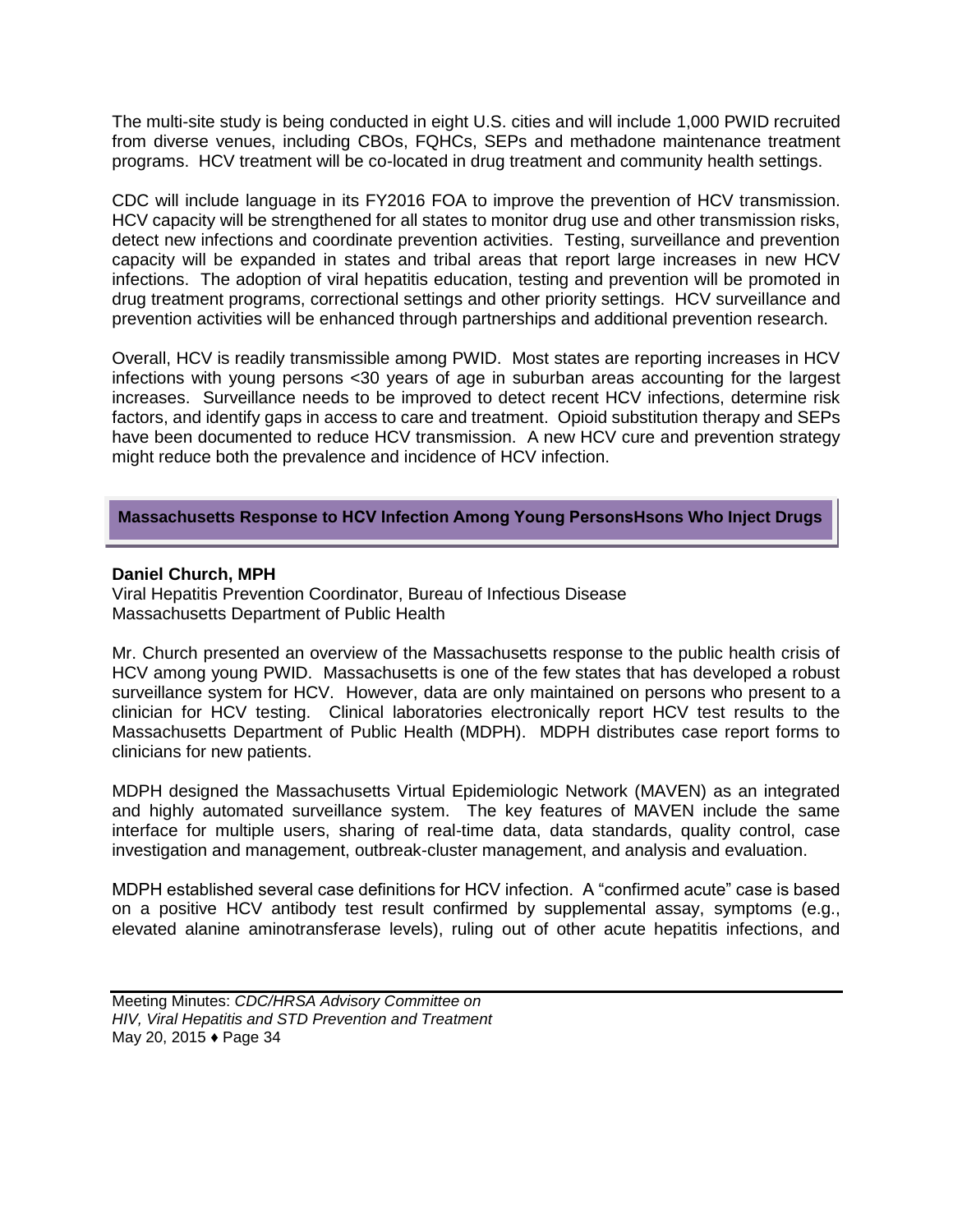documented seroconversion within six months (optional). A "confirmed non-acute" case is based on a positive HCV antibody test result confirmed by supplemental assay. A "probable non-acute" case is based on a positive HCV antibody test result.

MDPH began reporting HCV cases in 1992. Since that time, 120,781 confirmed HCV cases and 32,049 HIV cases have been reported. However, an additional 7,000-10,000 new HCV infections have been reported each year since 2002 due to the combination of confirmed and probable cases. The 2011 Onofrey, *et al.* study reported that the age distribution of newly confirmed HCV cases in Massachusetts dramatically changed from the 1945-1965 birth cohort in 2002 to a larger population of younger persons in 2009. Males account for ~66% of HCV infections in older populations, while females account for ~50% of HCV infections in younger populations. This trend has led to a substantial number of cases of mother-to-child transmission of HCV.

MDPH analyzed the demographics of 2,331 HCV infections that were reported in 2013 among persons 15-29 years of age. The HCV burden by gender was 52% males, 47% females, and 1% transgenders or unknown gender. The HCV burden by race was 57% whites, 35% unknown, 5% other, and 3% blacks. The HCV burden by ethnicity was 58% unknown, 37% non-Hispanics, and 4% Hispanics. However, MDPH acknowledges the challenges in relying on reports from clinicians to gather demographic data.

MDPH conducted enhanced surveillance in 2012 to determine injection equipment sharing practices among 41 persons 18-25 years of age who ever reported any IDU.

- Ever used syringes previously used by another injector (71%)
- Ever divided drugs using a needle (59%)
- Ever used a cooker, bottle cap or spoon previously used by another injector (71%)
- Ever used cotton previously used by another injector (68%)
- Ever used rinse water previously used by another injector (61%)
- Knowledge of locations to access clean needles (76%)

MDPH reported a marked increase in the number of unintentional or undetermined opioid-related deaths in Massachusetts from 2002-2014. Of persons who were admitted for substance abuse treatment in Massachusetts in FY2012, 42,904 reported IDU in the prior year. Of this IDU population, 68% were male, 85% were white, 11% were Hispanic, and the mean age was 31 years. Of the 85% of the IDU population that reported heroin as their primary drug, 27% reported other opiate use in the past year.

MDPH reported a significant decrease in the number of HIV/HCV co-infections among persons <30 years of age in Massachusetts from 2004-2013. Of 3,797 cases of HIV/HCV co-infection in Massachusetts at this time, persons in the <30 year and 30-34 year age groups collectively account for only 129 (or 3%) of these cases. The percentage is small compared to other age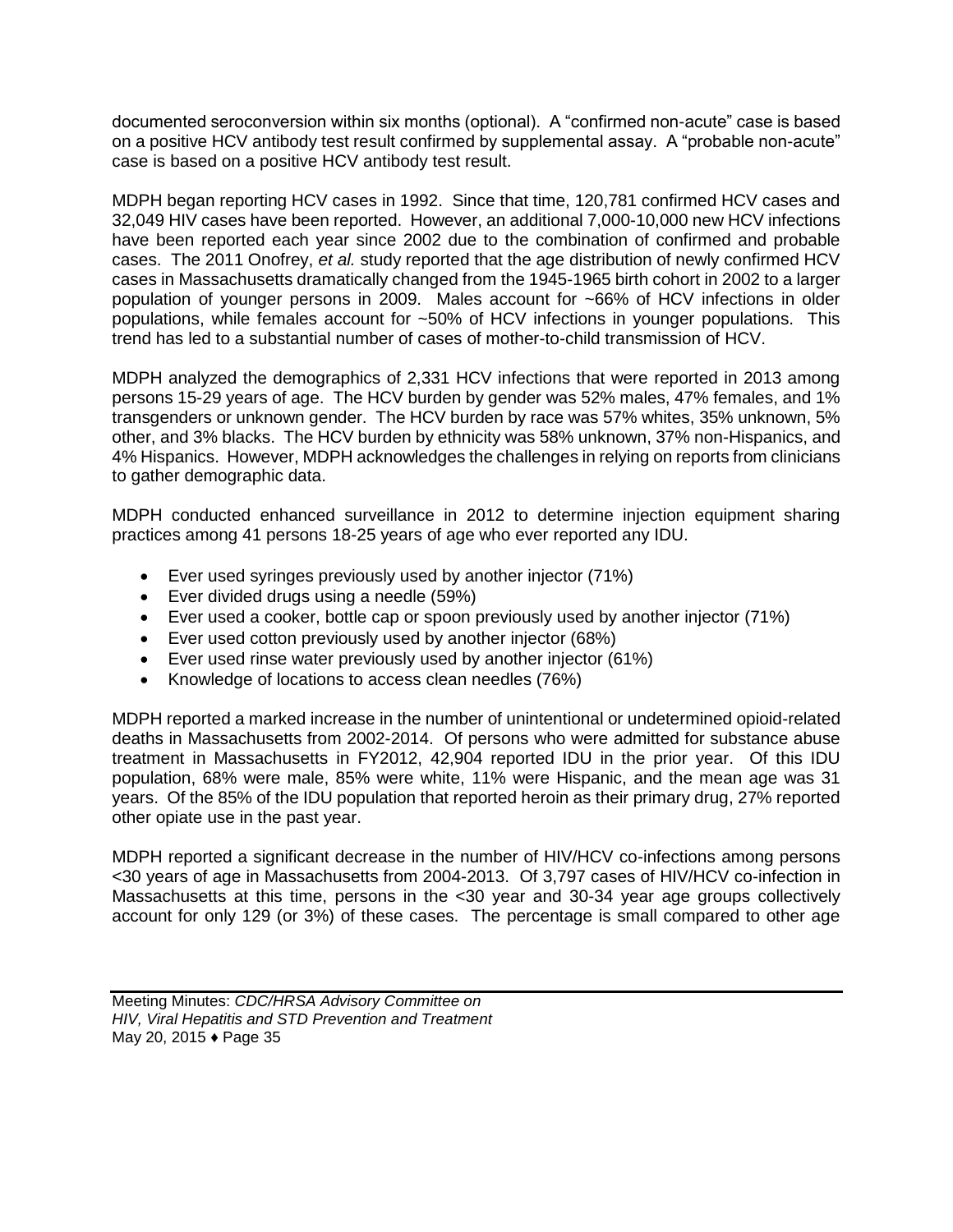groups, but the current number of HIV/HCV co-infected cases in persons <35 years of age is still higher than in the past.

MDPH implemented a number of strategies to respond to the public health crisis of HCV among young PWID in Massachusetts. HCV services were fully integrated into all HIV prevention and screening programs. MDPH predicts that this new approach will result in a substantial increase in HCV tests from ~8,000 to ~60,000 annually. The ARCHITECT® fourth-generation HIV test was integrated into HCV antibody testing to improve the capacity of MDPH Office of HIV/AIDS (OHA)-funded programs to detect acute HIV cases.

Funding was allocated to five SEPs in Massachusetts. Pharmacy access to sterile syringes is available to persons >18 years of age. A naloxone distribution program was piloted. An interbureau workgroup was established to enhance the focus on drug user health, explore effective solutions and replicate model programs. OHA-funded programs offer HIV testing at 75 locations in 27 cities or towns across the state during various hours. OHA-funded programs include ~275 staff with expertise to use both rapid and conventional sample collection methods.

Despite MDPH's robust response, HCV cases among young PWID continue to increase each year in Massachusetts. The growing prevalence of HIV/HCV co-infection in this population has raised concerns regarding the potential for increased transmission rates. OHA-funded programs have detected only 10 acute HIV cases since 2012, but none since February 2014. The federal investment in HIV prevention among PWID has sharply declined.

MDPH has made a significant statewide investment in addressing HCV in young PWID, but infections in this population are at alarmingly high levels and are continuing to increase. A similar trend in HIV infections is likely to occur. An enhanced federal response is urgently needed, including model programs, community and provider education, and additional resources for disease surveillance, prevention research, testing and linkage to care. Multiple federal agencies should implement a comprehensive approach based on recommendations in the HHS Viral Hepatitis Action Plan. HCV treatment as prevention should be evaluated as well.

CHAC discussed the following topics with the panel of speakers on new HCV infections in PWID.

- CDC's existing infrastructure or capacity to conduct enhanced HCV surveillance to detect high-risk communities in advance of an epidemic.
- CHAC's advice to the federal agencies to prioritize the HCV epidemic as a public health emergency and allocate sufficient resources for surveillance, prevention research, and implementation of comprehensive programs and policies to achieve the ultimate goal of an HCV cure.
- Efforts by CDC and its partners to identify the source of widespread use of OPANA® ER in Scott County, Indiana (e.g., prescribing patterns of local ED physicians, local drug overdose data, and Prescription Drug Monitoring Program data).
- The possibility of expanding existing surveillance systems to capture additional data: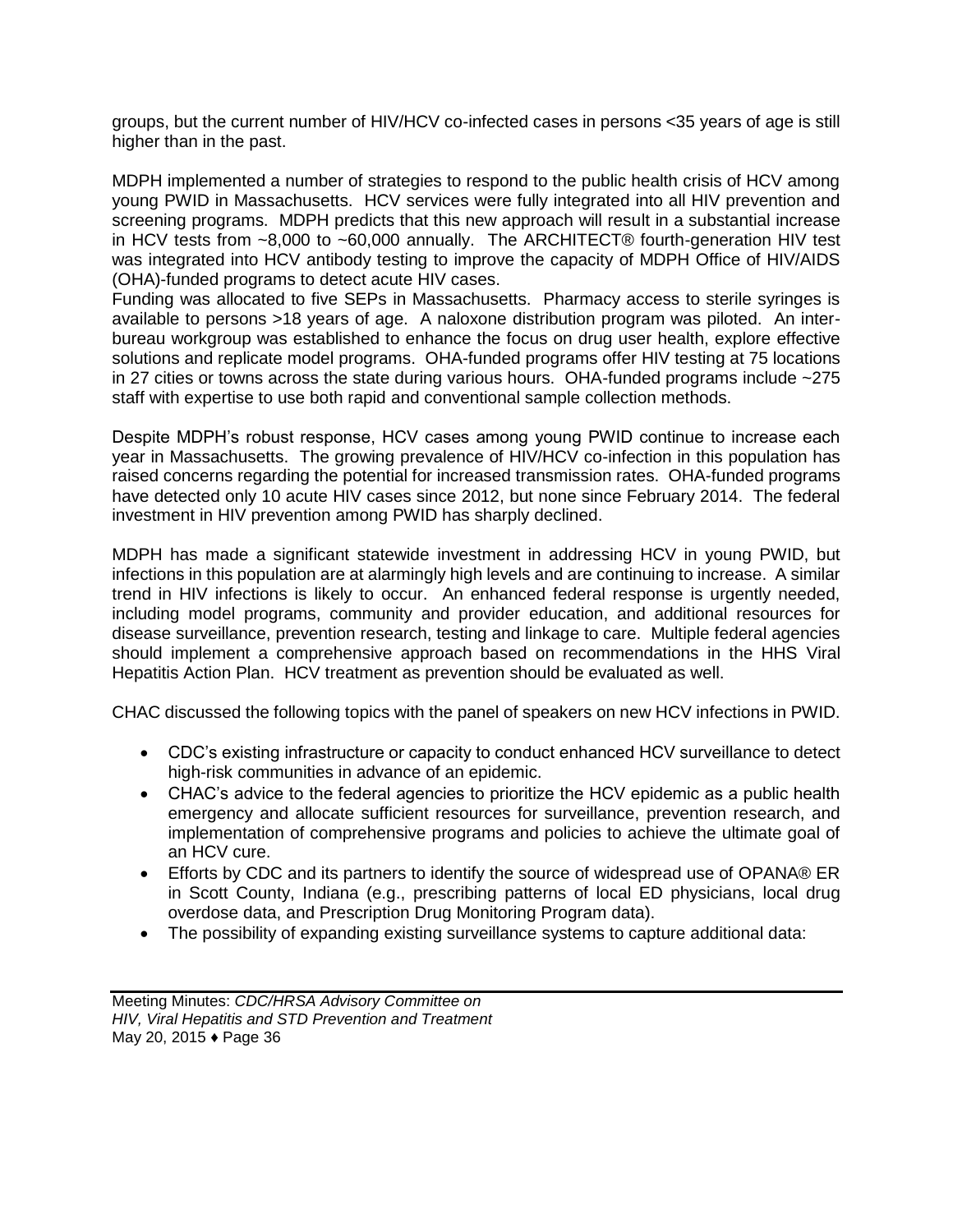- $\circ$  ICD-9 codes of medical emergencies, such as osteomyelitis and endocarditis, to engage healthcare professionals in HCV linkage to care.
- o Specific drugs involved in HCV-related overdoses and deaths.
- The current capacity of STD clinics to perform HCV testing, particularly in high-risk populations.

Ms. Fukuda closed the session by confirming that CHAC would review the HHS Viral Hepatitis Action Plan as a starting point in formulating concrete guidance to the federal agencies. Based on the panel presentation, CHAC's follow-up discussion and upcoming recommendations drafted by the HCV Workgroup, she pointed out that CHAC's formal resolution would emphasize the following issues.

- A sense of urgency will be conveyed to address HCV with a national call to action. State and local data will be cited to justify this effort. For example, Scott County, Indiana is a rural community with a small population of 4,200 persons. However, data from the Scott County outbreak investigation showed that the number of acute HCV cases substantially increased by 548% in only three years from 2010-2013.
- The critical need for high-quality and solid capacity in HCV surveillance, epidemiology, DIS, and public health expertise and rapid follow-up in all states will be underscored.
- The importance of integrating HCV into behavioral health and addiction programs to determine the vulnerability of certain populations in acquiring HIV/HCV co-infection will be highlighted.
- Tremendous opportunities for CDC and HRSA to provide a collaborative response to achieve the greatest impact on HCV will be described.

# **Update by the Hepatitis C Virus Workgroup**

# **Sanjeev Arora, MD, FACP**

Professor, Department of Internal Medicine University of New Mexico Health Sciences Center CHAC Member & Workgroup Chair

Dr. Arora covered the following topics in his update to CHAC on the workgroup's recent activities. The workgroup drafted two recommendations and provided justification to support its proposed guidance.

**Recommendation 1:** CDC and HRSA should provide guidance and instruct provider education and CBA grantees to incorporate learning objectives into their curricula regarding testing and treatment for persons with HCV mono-infection and HCV/HIV coinfection. CHAC recommends that CDC and HRSA collaborate in providing grantees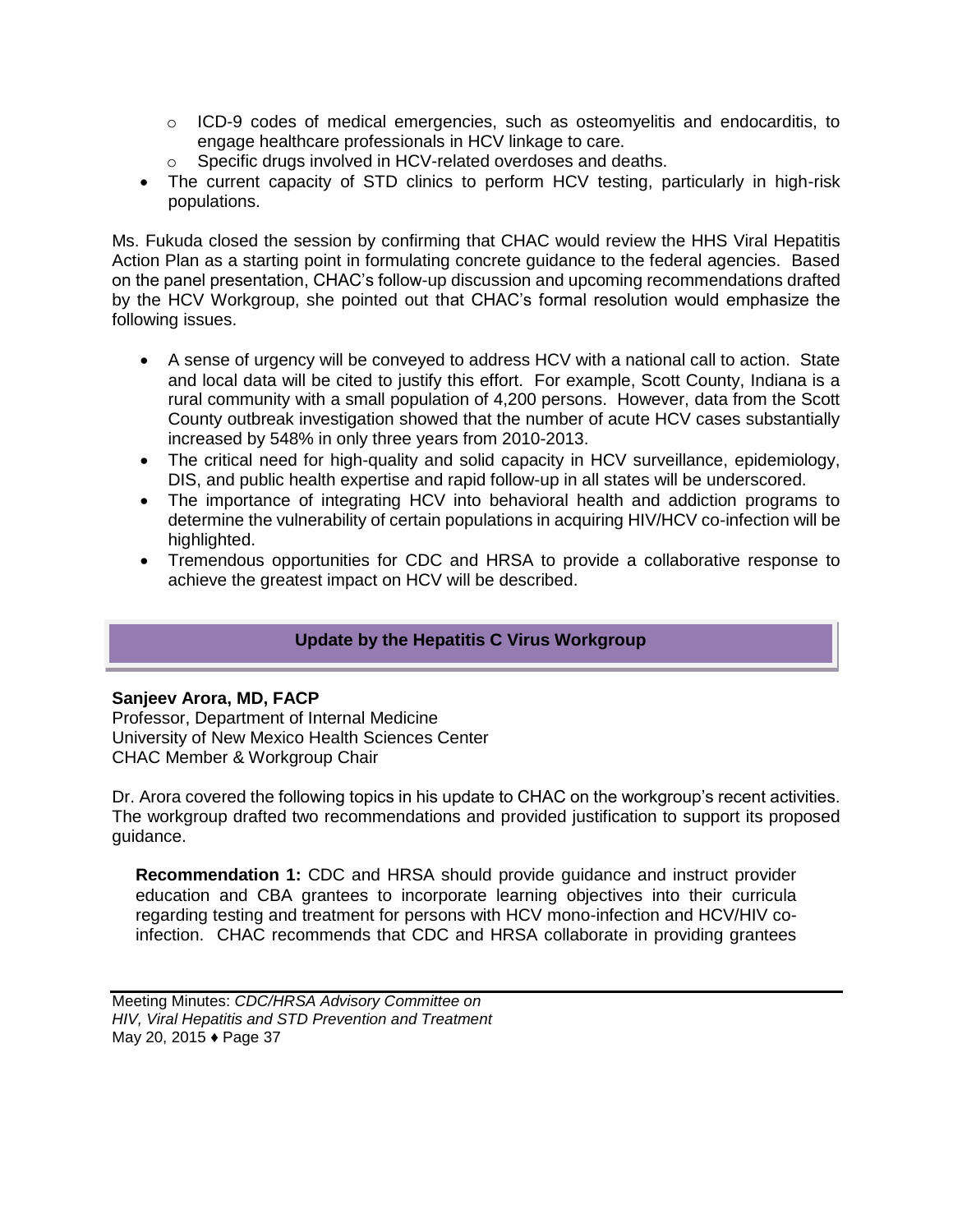with materials to assist in integrating HCV education into their existing HIV educational curricula.

The workgroup provided the following justification to support recommendation 1 to integrate HCV into provider education and CBA efforts. Current estimates show that 2.7 persons have HCV in the United States, but as many as 50% of these individuals have not been diagnosed to date. The total cost of treating HCV is \$6.5 billion, but the burden on the U.S. healthcare system is continuing to grow.

CDC estimates that as many as 897,000 HCV-related deaths might occur based on current rates of treatment. Effective methods of testing and treating HCV are now available and could significantly reduce costs in the future. Education and training for healthcare workers to provide care to persons who are infected with or at risk for HCV are required to disseminate evolving recommendations.

CDC and HRSA should issue a guidance document because many of their provider education and CBA grantees only focus on grant requirements. At this time, only a few grantees integrate HCV education into HIV training that is provided. If CDC and HRSA issue guidance, more grantees are likely to provide HCV education that will address both HCV mono-infected and HCV/HIV co-infected populations.

**Recommendation 2:** CDC and HRSA should support collaborations with clinical care experts, community representatives and other stakeholders to develop HCV testing, care and treatment guidelines endorsed by the federal government. The new guidelines should build on existing guidance by the American Association for the Study of Liver Diseases (AASLD) and the Infectious Diseases Society of America (IDSA). The new guidelines should be created in collaboration with IDSA and AASLD to prevent duplicative efforts. CHAC recommends that the new guidelines be created with the GRADE-based framework used by the U.S. Preventive Services Task Force (USPSTF) to develop preventive health recommendations.

The workgroup provided the following justification to support recommendation 2 for the federal government to issue and endorse HCV treatment guidelines. Patients face enormous difficulties in accessing expensive HCV treatment. Providers and staff are inundated and demoralized by the constant barrage of denials from managed care companies. Most payers ignore the current guidelines due to their belief that the recommendations are biased and were developed by AASLD/IDSA members who receive pharmaceutical funds or have other conflicts of interest.

The current guidelines are extremely stringent and their interpretation or implementation greatly varies among payers. Payer policies and practices in interpreting the current guidelines have led to tremendous health inequities across the country based on whether patients have high or low SES. Medicaid patients are denied HCV care most of the time. The AASLD/IDSA guidelines are based on expert opinion rather than the rigorous GRADE-based framework that USPSTF and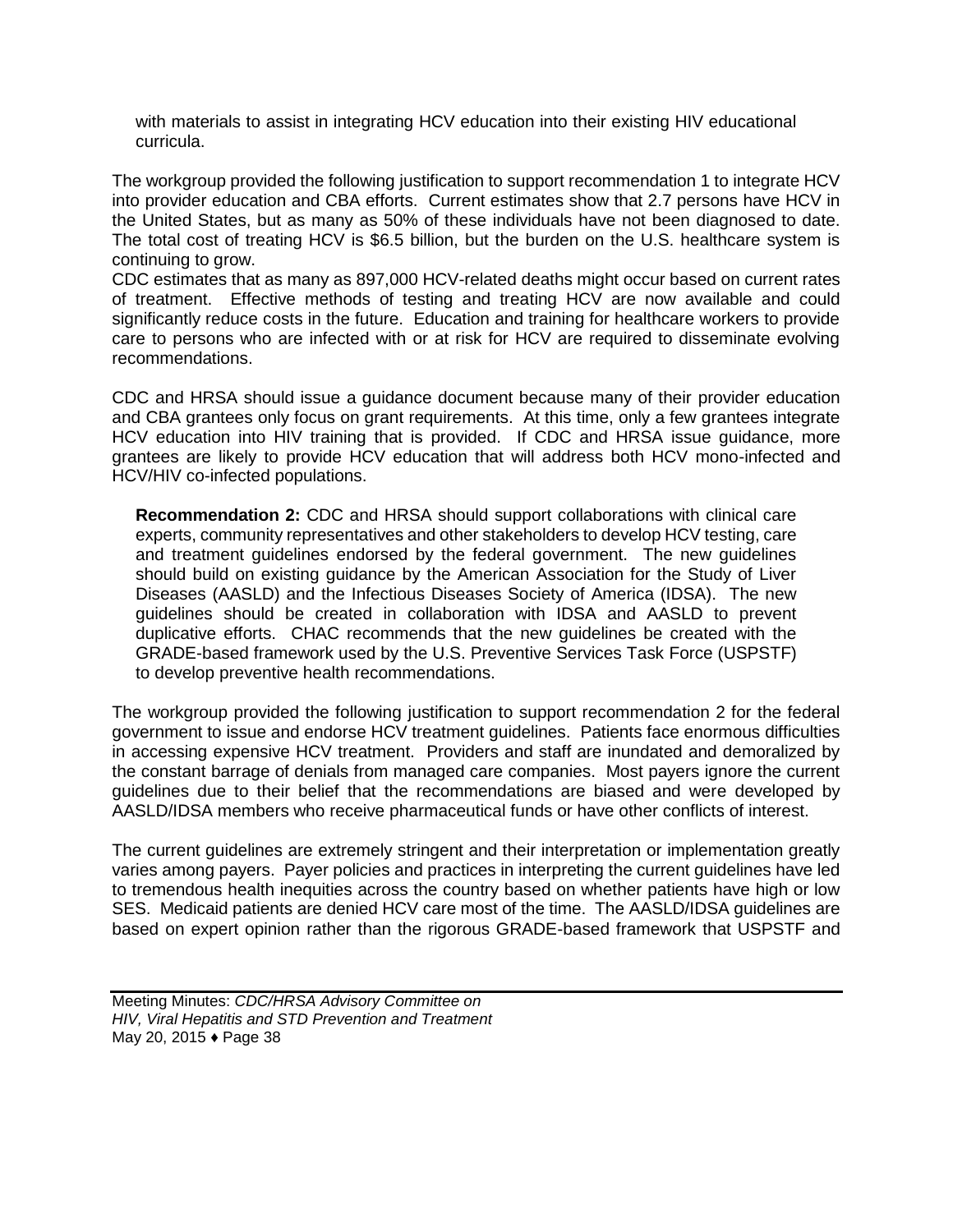CDC use to develop preventive health recommendations. The HIV model indicates that federally endorsed guidelines are helpful, but calculations for HCV treatment might be different due to the much higher cost of medications.

Government guidelines will provide one standard of care and improve access to HCV treatment throughout the country. The guidelines should cover the following topics.

- Assessment of awareness of HCV
- HCV testing
- Evaluation of HCV patients
- Patient selection for HCV treatment
- Culturally responsive HCV care
- HCV treatment regimens with doses and durations
- Patient follow-up during HCV treatment
- Long-term follow-up of HCV patients

The time and expense associated with developing new HCV treatment guidelines might be the contributing factors for NIH declining to undertake this effort. As a result, the workgroup is interested in applying lessons learned from the Federal Advisory Committee that developed HIV treatment guidelines to create new HCV treatment guidelines. To date, the workgroup has been unable to identify any other entity in the federal government that has a focus on HCV treatment.

The pros and cons of CHAC's role in developing new federal HCV treatment guidelines are summarized as follows. On the one hand, an urgent public health issue would be addressed. On the other hand, CHAC has no resources to support an elaborate and resource-intensive process that is required to develop a new set of guidelines. Moreover, CHAC might not have sufficient prominence in the medical payer community to influence or change reimbursement practices. The development of new HCV treatment guidelines might be outside of the scope of CHAC's charter.

Dr. Arora concluded his update by directing CHAC's attention to two draft letters that were included in the meeting packets. The workgroup agreed to draft two letters because one letter with backgrounds and rationales for both recommendations would be too lengthy. Based on CHAC's formal approval, the Co-Chairs would sign and submit both letters to Dr. Thomas Frieden, Director of CDC, and Mr. Jim Macrae, Acting Administrator of HRSA.

#### **CHAC Business Session**

#### **Kathleen Clanon, MD, CHAC Co-Chair**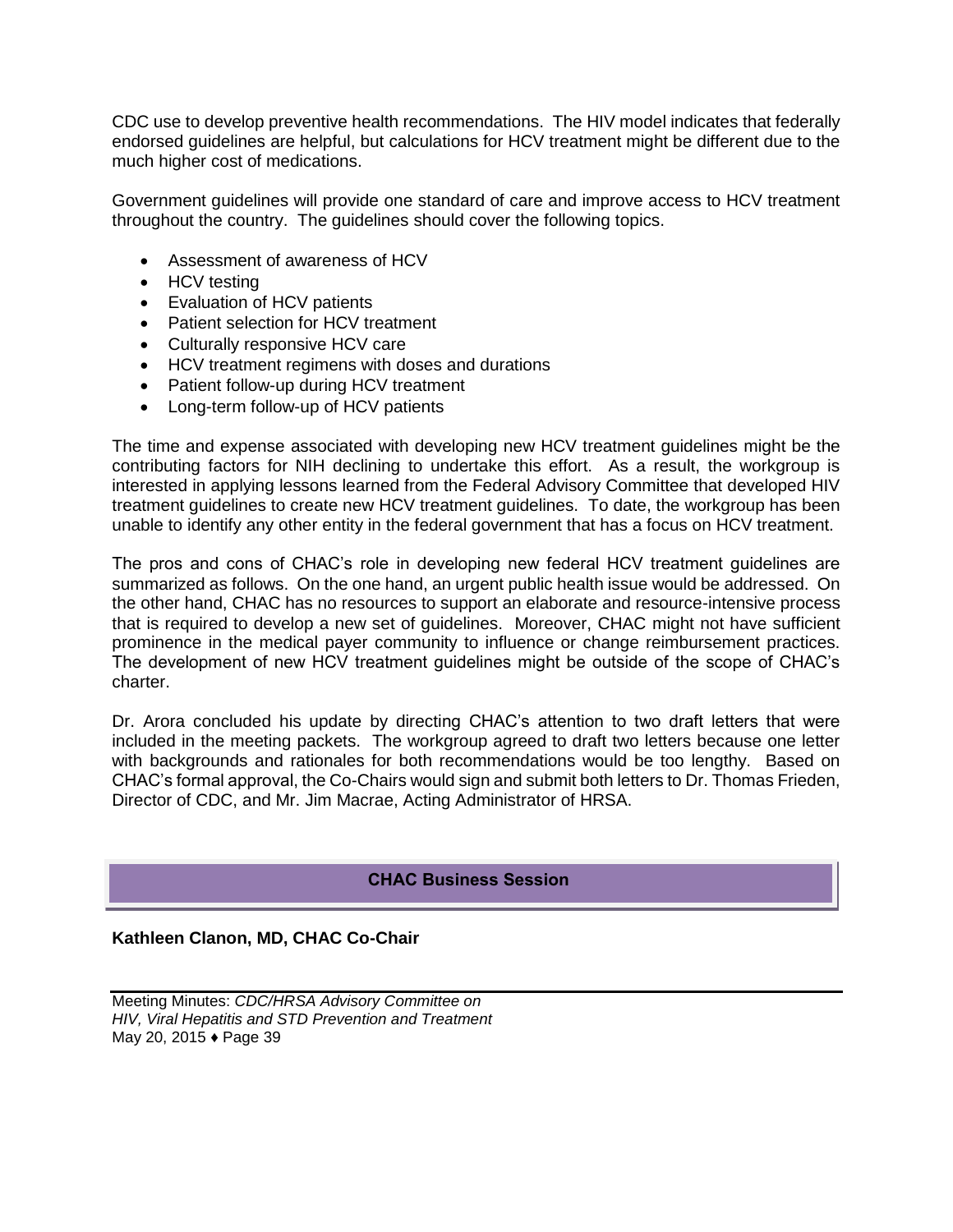Medical Director Alameda County Health Care Services Agency

**Dawn Fukuda, ScM, CHAC Co-Chair**  Director, Office of HIV/AIDS Massachusetts Department of Public Health

Dr. Clanon and Ms. Fukuda opened the business session and called for CHAC's review, discussion and/or formal action on several topics. For the benefit of the new members, Ms. Fukuda reviewed the guidelines for CHAC to issue formal recommendations and resolutions to the HHS Secretary, CDC Director and HRSA Administrator.

# **Topic 1: HIV in Youth Populations**

Ms. Fukuda asked CHAC to review the two-part resolution that was drafted to address HIV in youth populations.

**Part 1:** *Enhanced data collection to inform a strategic response to HIV in youth populations* 

CHAC recommends that CDC and HRSA define a methodology to collect key data points about youth to (1) help triage and target responses to facilitate access to prevention and care for the most at-risk populations of adolescents and young adults in the United States and (2) complete a thorough review of policies to identify barriers to effective uptake of interventions in both traditional and crisis situations. Insufficient access to timely and relevant data regarding the health, vulnerability and risk experience of youth hampers the ability to design responsive programs and justify the investment of federal resources.

CHAC recommends that the HHS Secretary develop a plan to collect and disseminate a set of key data indicators on youth in a timely manner to support the implementation of effective, evidence-based approaches. Persons <24 years of age represent an increasing proportion of new HIV infections in the United States and accounted for 22% of new HIV infections in 2012. Young men who have sex with men (MSM), particularly young Black and Latino MSM, are disproportionately impacted by HIV. It is also noteworthy that persons living with HIV (PLWH) 19-24 years of age have the lowest rates of viral suppression in the nation.

CHAC encourages CDC and HRSA, in collaboration with behavioral scientists and health economists, to develop a methodology to collect key data on the health status of youth 13-24 years of age in the United States across HIV, STD and viral hepatitis indicators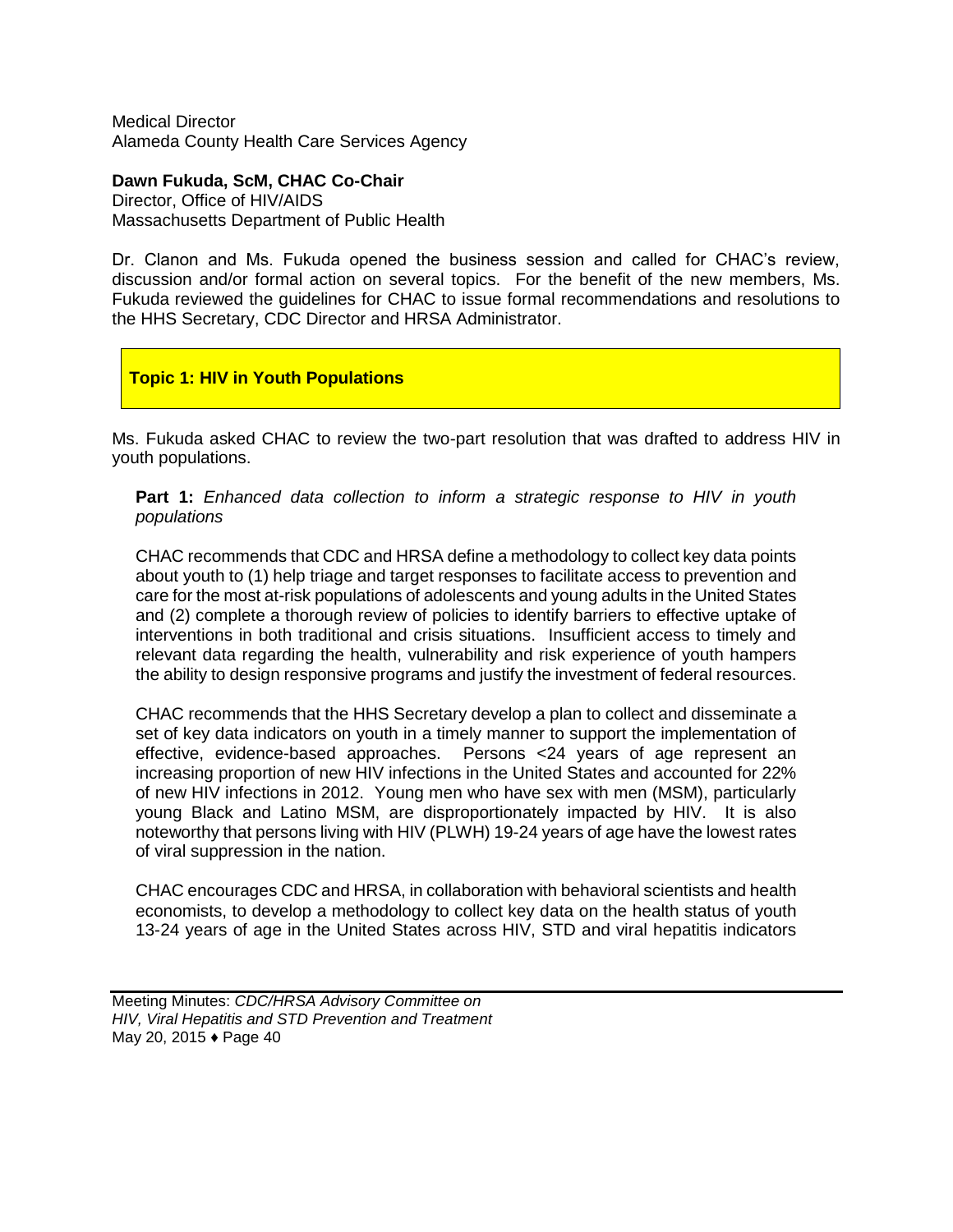and include behavioral health issues (e.g., substance use status, experience of violence/victimization, and incarceration/detention). These data also should utilize a consistent set of measurements related to both vulnerability and resiliency. As a component of this effort, the federal agencies should use these data analyses to assign priority status to particular subgroups of the youth population and selectively fund and require enhanced investments and service responses tailored to meet the needs of these youth.

The proposed acuity framework should consider environmental, behavioral and psychosocial factors; be applied to intentionally target resources to maximize program effectiveness and fiscal efficiency; and engage youth populations as advisors in the planning process. Populations identified for priority attention include young MSM of color, homeless youth, corrections-involved youth, sex trafficked youth, and young persons who use injection drugs.

# **Part 2:** *Expand direct care intervention services for the highest risk youth populations*

Ryan White medical case management approaches have been proven to be effective in supporting HIV-positive individuals who face psychosocial challenges to remain engaged and retained in care and achieve viral suppression. These successful models can be expanded and extended to serve subgroups of youth identified as particularly vulnerable to experience HIV exposure or infection; prevent new HIV, STD and viral hepatitis infections in youth; and promote sexual health into adulthood.

CHAC recommends that CDC and HRSA develop frameworks to respond to the most at-risk youth and build resilience through increased protective factors, including the Youth Ambassador Program.

CHAC recommends that CDC and HRSA assess the feasibility of expanding medical case management services to reach youth who might be vulnerable to HIV, hepatitis C, and STDs, including HIV-negative sexual and drug injection partners of HIV-positive individuals. This approach might reach large numbers of at-risk youth who currently are engaged in HIV prevention services, but are not eligible for Ryan White care.

CHAC recommends that through the scope of the Integration Workgroup, members develop recommendations for review by CHAC, CDC and HRSA to improve quality for those accessing services in school-based, community-based, and traditional clinical environments. As a component of this effort, in the context of the substantially disproportionate impact of HIV infection among young men who have sex with men, notably young Black and Latino MSM, CDC and HRSA should assess the feasibility, acceptability and projected impact (inclusive of cost-effectiveness) of expanding access to PrEP in this population in both medical and community-based settings.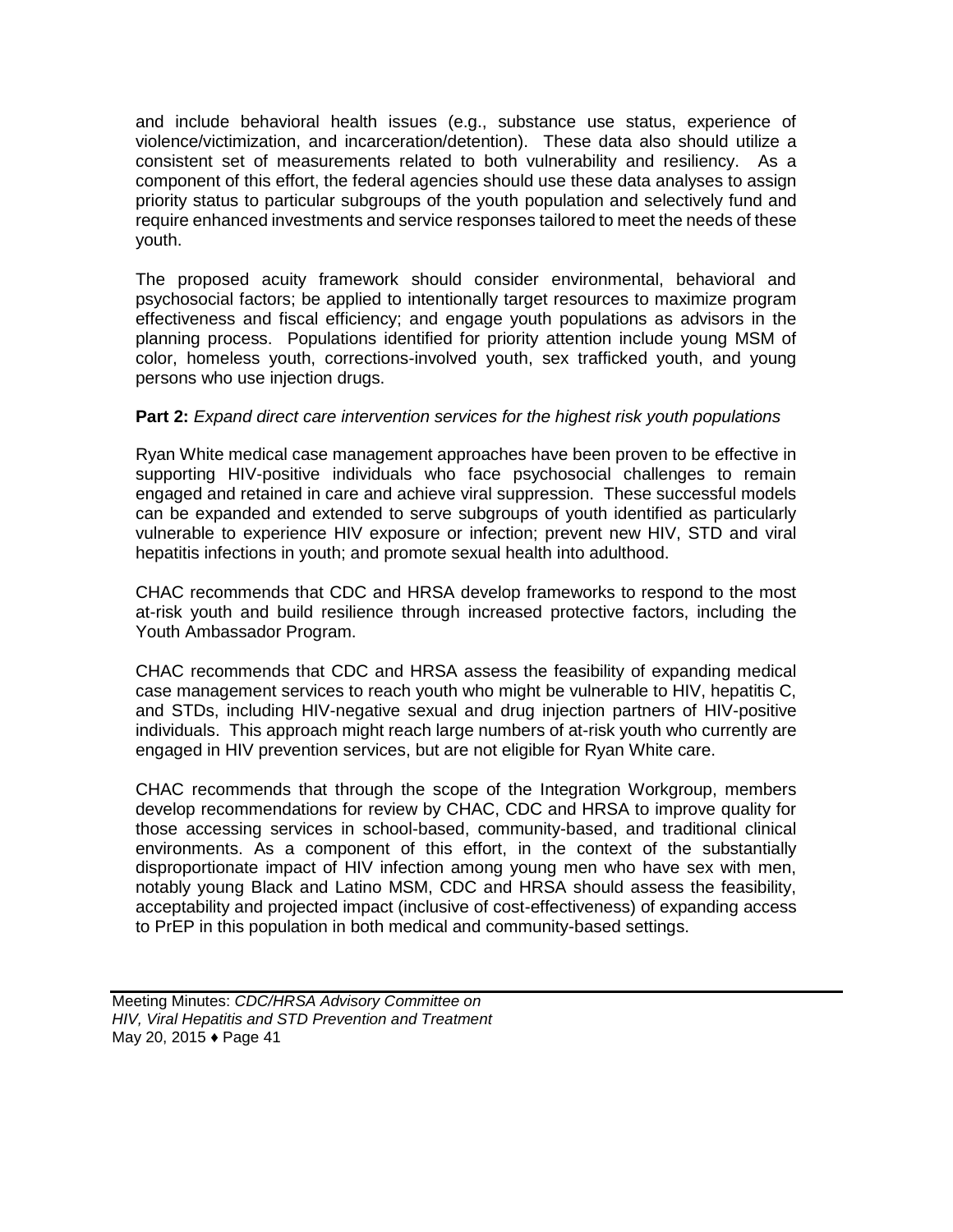| Co-Chair's call for a vote | Motion properly made by Dr. Sanjeev Arora for CHAC to<br>formally adopt the two-part resolution related to HIV in youth<br>populations with CHAC's proposed revisions<br>Motion seconded by Mr. Guillermo Chacon                                                                                                                                                                                                                                                           |
|----------------------------|----------------------------------------------------------------------------------------------------------------------------------------------------------------------------------------------------------------------------------------------------------------------------------------------------------------------------------------------------------------------------------------------------------------------------------------------------------------------------|
| Outcome of vote            | Motion unanimously passed by 14 CHAC voting<br>members                                                                                                                                                                                                                                                                                                                                                                                                                     |
| Next steps                 | The Co-Chairs will revise the two-part resolution based on<br>CHAC's feedback: (1) incorporate new language to<br>acknowledge CDC's robust Youth Risk Behavior Surveillance<br>data and (2) include "youth in the Child Welfare System" and<br>"youth of incarcerated parents" as additional special<br>populations. The Co-Chairs will submit the final two-part<br>resolution to the HHS Secretary, CDC Director and HRSA<br>Administrator for consideration and action. |

Ms. Fukuda explained that the two-part resolution to address HIV in youth populations was drafted well in advance of the May 2015 meeting. As a result, the resolution did not capture specific advice that CDC and HRSA requested from CHAC in their current presentations.

- The potential role of DASH in addressing the relationship between substance use and risks for HIV, STDs and hepatitis among teens.
- Effective actions for CDC and the nation to take in addressing increasing syphilis rates among MSM, including youth in general and sexual minority youth in particular.
- Strategies to increase PrEP uptake in high-risk youth.
- Approaches to decrease HCV transmission among young PWID.
- Methods for HAB to improve HIV health outcomes in youth, particularly since young persons 19-24 years of age have the lowest viral suppression rate of all age groups.
- A process to facilitate a seamless consolidation of RWHAP Parts C and D, while ensuring that resources remain focused on women, children and youth.

Ms. Fukuda clarified that CHAC could form a new Youth Workgroup to address both prevention and care issues across HIV, STDs and viral hepatitis. The new workgroup would be charged with focusing on these additional youth-related topics and formulating recommendations for CHAC's consideration and formal action. She reminded the members that CHAC currently has three workgroups: the HCV, Ryan White Reauthorization and Data Workgroups.

CHAC proposed several topics that should be addressed if a vote is taken to approve the establishment of a new Youth Workgroup.

 A portion of RWHAP medical case management and other support services should be devoted to the specific HIV care and treatment needs of youth.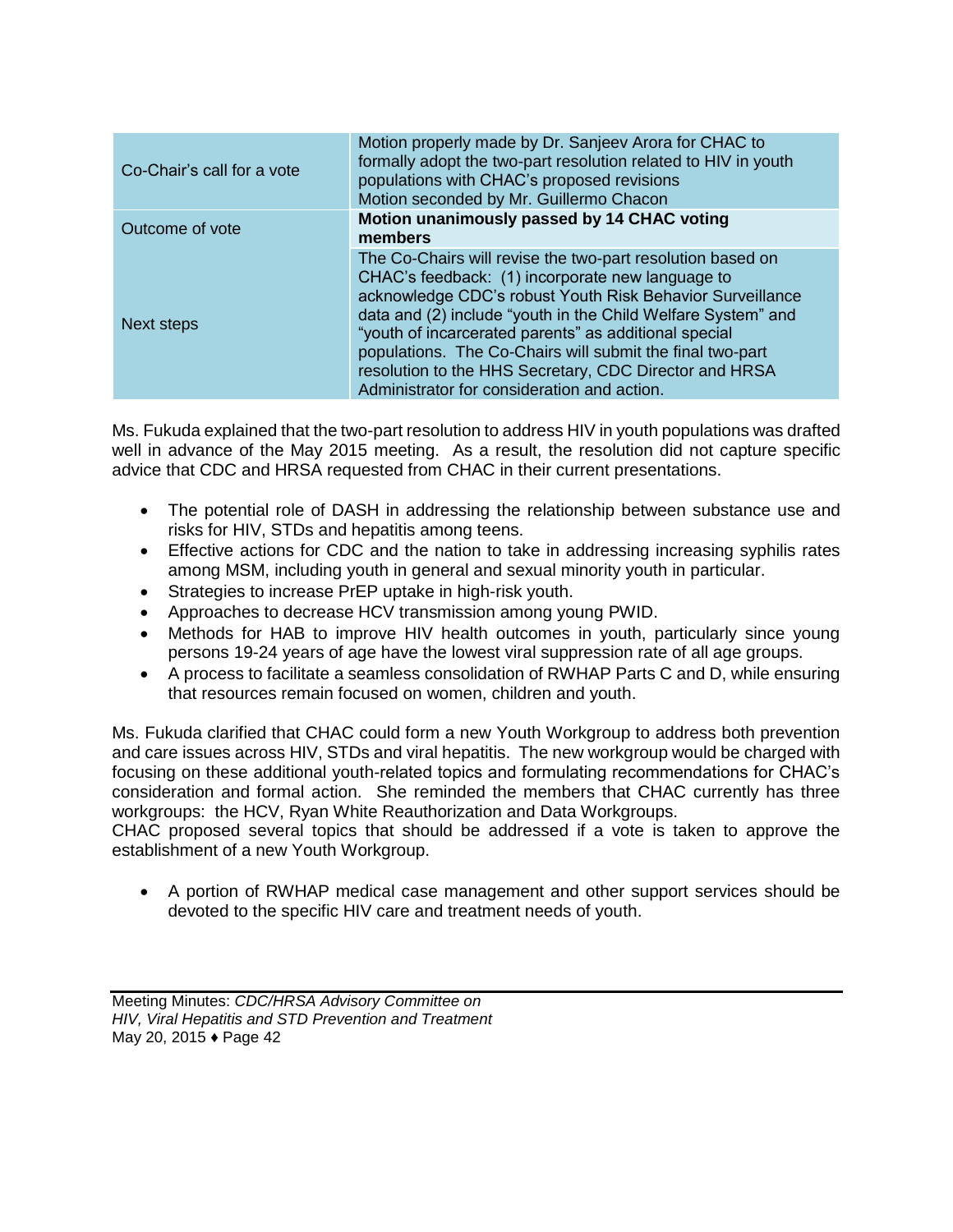- A comprehensive inventory of activities conducted by SAMHSA and other federal agencies that are targeted to substance abuse among youth should be developed. The inventory would help DASH to avoid duplicating ongoing federal efforts, identify areas of synergy with federal partners, and target funding to priority issues.
- Interventions that have been successful in high rates of treatment adherence and retention in care for youth with diabetes should be compiled. These strategies potentially could be replicated for youth with HIV.
- Consideration should be given to dividing the youth age group of 13-24 years into two distinct groups: youth 13-18 and 19-24 years of age. Youth in these two age groups have tremendous differences in terms of their development and interventions that will be effective.
- Guidance should be provided to ensure that the updated NHAS for 2016-2020 reflects the HIV needs of youth.

# **Topic 2: HCV Workgroup Recommendation 1**

CHAC provided feedback in two areas on recommendation 1 proposed by the HCV Workgroup. First, some CHAC members found recommendation 1 to be problematic. CDC and HRSA are being asked to provide their grantees with guidance and materials to integrate HCV education into existing HIV educational curricula, but no new funding would be allocated for this task.

Second, other CHAC members believed recommendation 1 could be implemented by compiling case studies to illustrate situations in which grantees successfully augmented their funding to conduct additional activities. These models could serve as examples for TA and CBA grantees to incorporate HCV education into HIV training. For example, MDPH and other state health departments receive CDC funding to include HCV testing in their HIV prevention activities.

| Co-Chair's call for a vote | Motion properly made by Dr. Britt Rios-Ellis for CHAC to<br>formally approve recommendation 1. CDC and HRSA will<br>provide their grantees with guidance and materials to<br>integrate HCV education into existing HIV educational<br>curricula.<br>Motion seconded by Dr. Virginia Caine |
|----------------------------|-------------------------------------------------------------------------------------------------------------------------------------------------------------------------------------------------------------------------------------------------------------------------------------------|
| Outcome of vote            | Motion unanimously passed by 14 CHAC voting<br>members                                                                                                                                                                                                                                    |
| Next steps                 | The workgroup will revise recommendation 1 based on<br>CHAC's feedback to compile case studies of situations in<br>which grantees successfully augmented their funding to<br>conduct additional activities. The Co-Chairs will send letter 1                                              |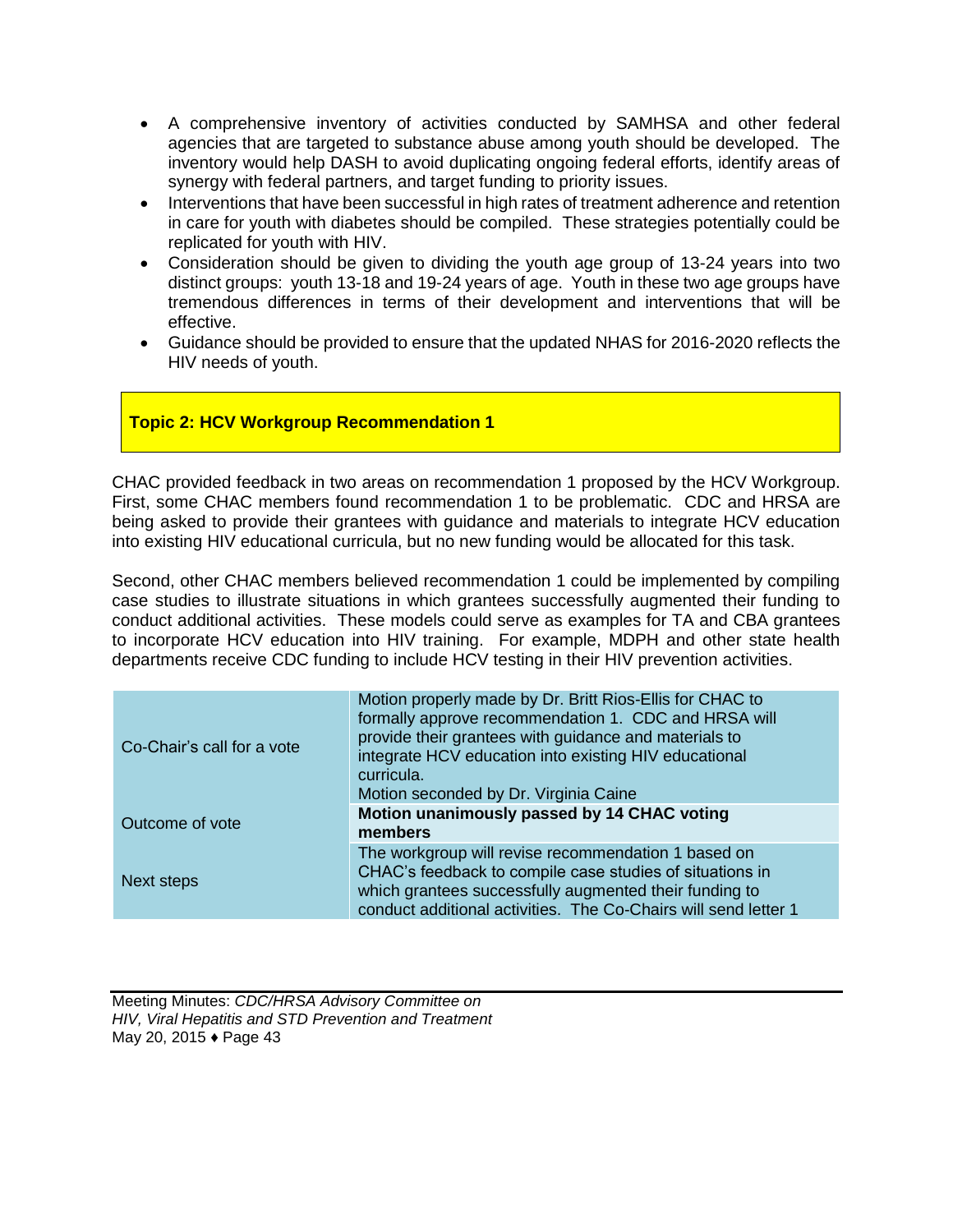with revised recommendation 1 to the CDC Director and HRSA Acting Administrator for consideration and action.

# **Topic 3: HCV Workgroup Recommendation 2**

Drs. Ward and Mermin described several practical issues for CHAC to consider before taking a formal vote on recommendation 2. DVH would welcome the opportunity to be fully engaged in developing new HCV treatment guidelines because CDC's involvement likely would strengthen the credibility and increase implementation of the recommendations in the field.

In the interim of Congress approving CDC's request for a \$31 million increase in the FY2016 viral hepatitis budget; however, if this is not appropriated, DVH would need to devote its existing resources to this effort. In addition to DVH establishing a structure that would support a highquality, independent and objective guideline development process, DVH also would need to dedicate ongoing resources to sustain the recommendations over time with routine updates as new data are generated and new HCV drugs are introduced to the market. Moreover, DVH would need to consider the unintended consequence of the new HCV treatment guidelines supplanting existing AASLD/ IDSA guidance.

Dr. Graham reminded CHAC of her role as a new member to improve the HCV care continuum, particularly access to new drugs. In general, she agreed that recommendation 2 is critically important. However, she believed that CDC's release of new HCV treatment guidelines would have little impact in the field. However, even if the guidelines are developed with more rigorous science, the GRADE-based framework and CDC's strong public health leadership, payers will still create excuses or identify "loopholes" to continue to deny coverage of expensive HCV treatment.

Dr. Graham clarified that unlike HIV, the vulnerable population of HCV patients virtually has no strong advocates or outspoken champions. The continued ability of payers to ration HCV care and treatment has been unprecedented in the U.S. healthcare system to date. Instead of submitting recommendation 2 to CDC and HRSA leadership, she urged CHAC to issue a compelling position statement to emphasize that the practices and policies of payers in terms of denying coverage of HCV treatment are inexcusable, illegal and would no longer be tolerated.

Dr. Graham conveyed that the workgroup's request for CHAC to formally approve and submit recommendation 2 to CDC and HRSA leadership also might result in unintended harm. Most notably, the guidance does not capture three new HCV drugs that the U.S. Food and Drug Administration is scheduled to approve in 2015 and early 2016. CHAC's outdated guidance would be at least one year behind the availability of these new drugs.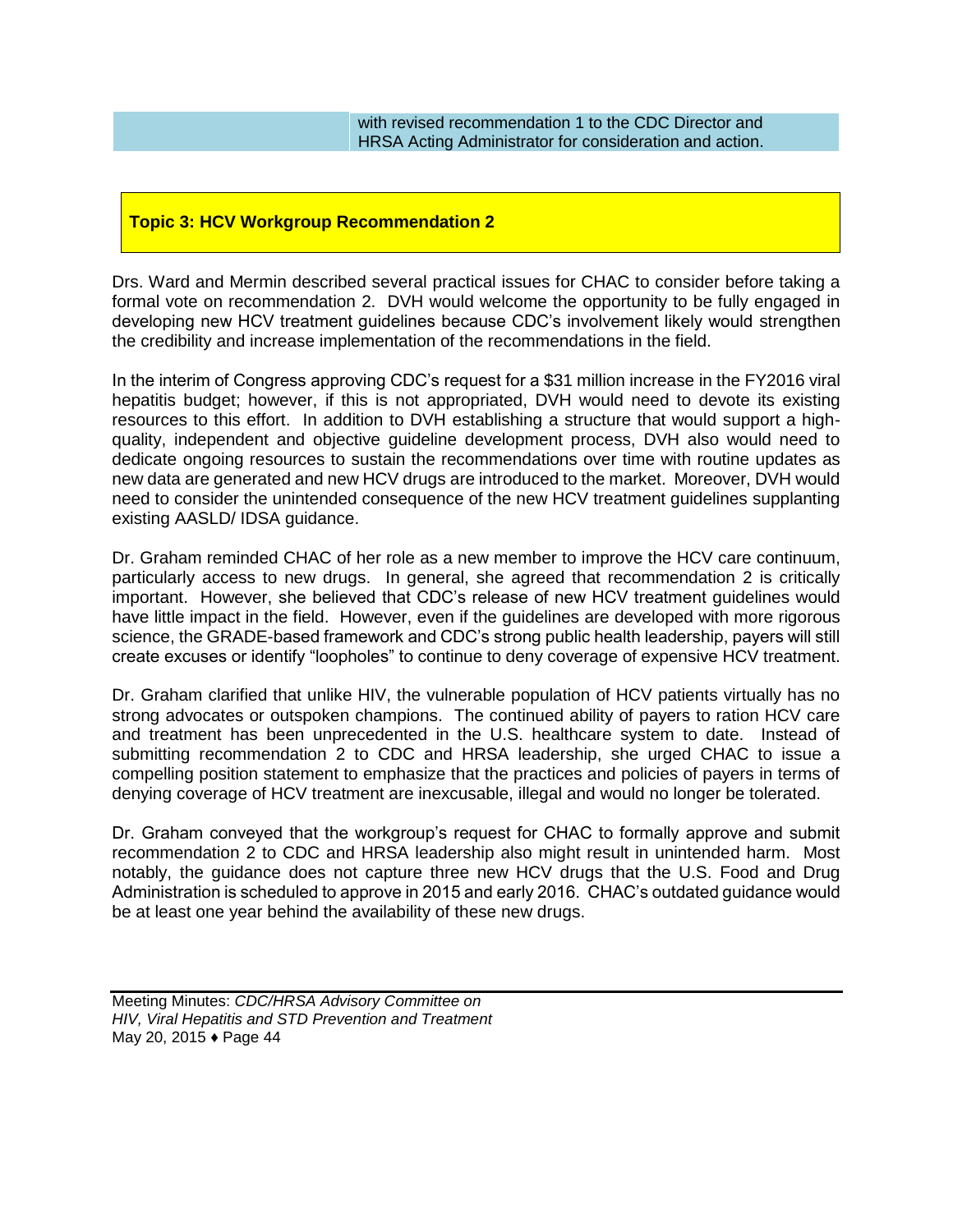CHAC considered the practical issues Drs. Ward and Mermin described from the perspective of a federal agency as well as the operational issues Dr. Graham highlighted from the perspective of a viral hepatitis clinician in the field. The members proposed a revision based on this input.

CHAC should elevate the prominence and urgency of recommendation 2 by submitting letter 2 to the HHS Secretary rather than to CDC and HRSA leadership. CHAC should ask the HHS Secretary to convene an independent panel to develop new guidelines that will address the realities and challenges of HCV screening, care and treatment for patients and providers. The panel should include representation by clinical care experts, community representatives, HCV patients and federal partners (e.g., CDC, HRSA, NIH and SAMHSA).

Drs. Clanon and Ward summarized key points from CHAC's discussion that should be emphasized in letter 2. The federal government's guiding principle should be that all persons in America deserve the best health care regardless of their geographic location or SES. The federal government is obligated to advocate for its poorest residents and ensure that HCV treatment is equitably provided regardless of risk factors or SES.

Current Medicaid reimbursement policies are extremely restrictive, tremendously vary among payers, and do not comply with AASLD/IDSA guidelines for HCV treatment. Payer policies and practices have resulted in enormous disparities among patients who desperately need HCV care. The federal government can build on the existing AASLD/IDSA infrastructure to develop guidelines and establish benchmarks to measure the quality of HCV care and treatment in the United States. Based on the recent outbreak of HCV/HIV co-infection among PWID in Scott County, Indiana and the extremely high prevalence of HCV in Massachusetts, CDC should strengthen its national HCV surveillance capacity.

| Co-Chair's call for a vote | Motion properly made by Dr. Virginia Caine for CHAC to<br>formally approve recommendation 2. CDC and HRSA will<br>collaborate with their federal partners and external experts to<br>develop new HCV treatment guidelines.<br>Motion seconded by Mr. Guillermo Chacon                                                                                                 |
|----------------------------|-----------------------------------------------------------------------------------------------------------------------------------------------------------------------------------------------------------------------------------------------------------------------------------------------------------------------------------------------------------------------|
| Outcome of vote            | Motion passed by a majority vote of 13 CHAC voting<br>members and 1 abstention (Graham)                                                                                                                                                                                                                                                                               |
| Next steps                 | The workgroup will revise recommendation 2 based on the<br>extensive feedback provided during the discussion. New<br>language will be added to emphasize health inequities and<br>disparities in HCV treatment based on SES and risk factors.<br>The Co-Chairs will send letter 2 with revised recommendation<br>2 to the HHS Secretary for consideration and action. |

Dr. Clanon charged the workgroup with responding to the specific advice that CDC requested from CHAC during the panel presentation on new HCV infections among PWID. Dr. Arora confirmed that the workgroup would undertake the expanded charge. He announced that the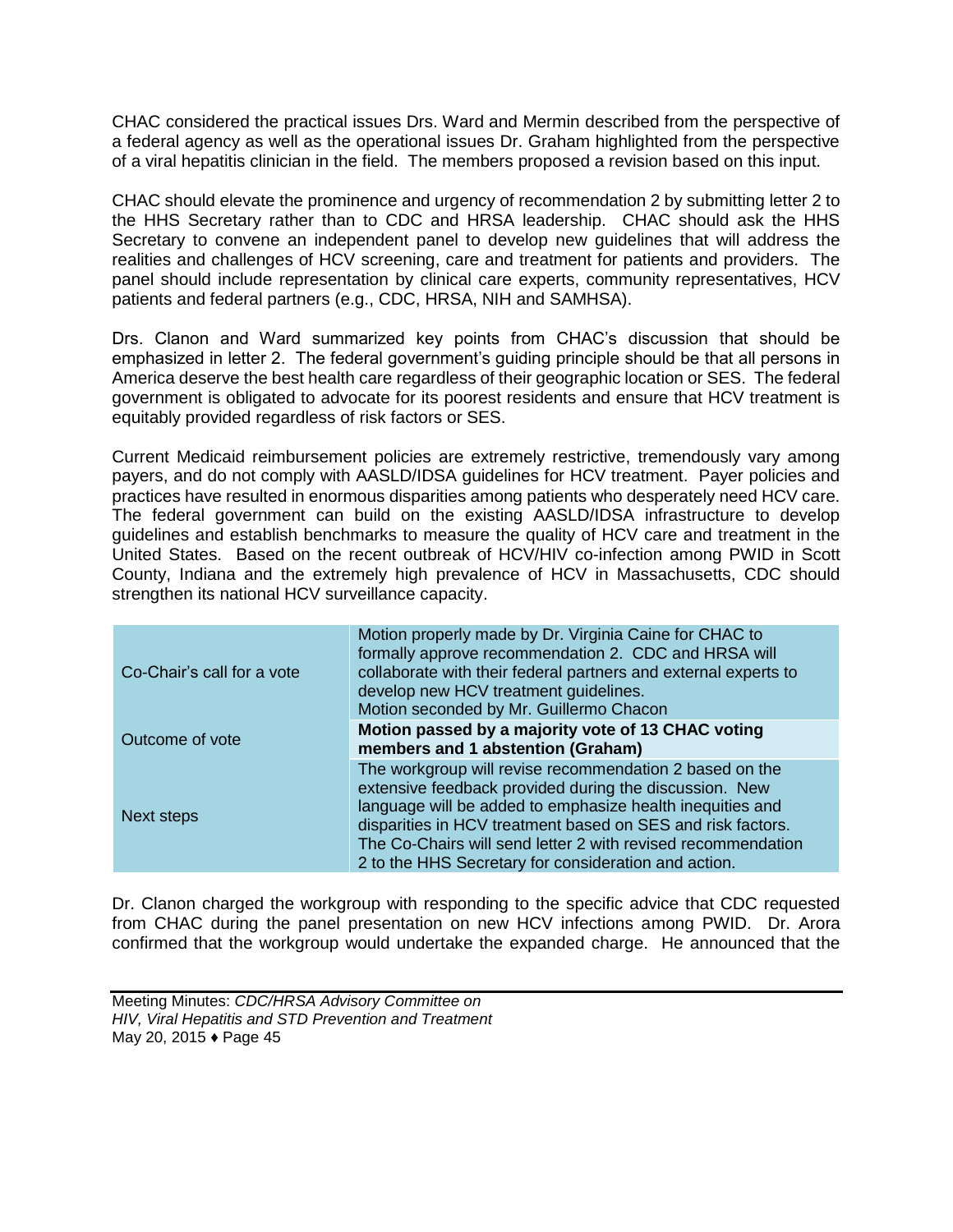workgroup welcomes participation by other members and external experts due to CHAC's stronger focus on HCV. He clarified that his institution, the University of New Mexico Health Sciences Center, coordinates, supports and convenes workgroup meetings via video conference. The workgroup intends to hold two additional meetings before the November 2015 CHAC meeting.

# **Topic 4: DVH's National Leadership in Viral Hepatitis**

Dr. Arora asked CHAC to formally approve a resolution to commend DVH on its extraordinary accomplishments and national leadership in viral hepatitis with a small budget of \$30 million. Most notably, DVH widely publicized the important need for HCV screening of the 1945-1965 birth cohort and also collected extensive surveillance data on HCV mortality. CHAC's formal adoption of the resolution would demonstrate its strong support for Congress to approve CDC's request for a \$31 million increase in the FY2016 DVH budget. The additional resources would allow DVH to advance and improve the response to the national HCV epidemic.

| Co-Chair's call for a vote | Motion properly made by Dr. Camilla Graham for CHAC to<br>formally approve the resolution<br>Motion seconded by Mr. Guillermo Chacon                 |
|----------------------------|------------------------------------------------------------------------------------------------------------------------------------------------------|
| Outcome of vote            | Motion unanimously passed by 14 CHAC voting<br>members                                                                                               |
| Next steps                 | The HCV Workgroup, including Dr. Graham as a new<br>review and comment. However, new language will be added<br>for DVH to increase its focus on HBV. |

# **Topic 5: CHAC's Recognition of the 25th Anniversary of the Ryan White CARE Act**

Mr. Chacon asked CHAC to review the resolution that was drafted to formally recognize the  $25<sup>th</sup>$ anniversary of RWCA.

Considering that on August 18, 1990, the Ryan White CARE Act (RWCA) was enacted by Congress to address the alarming impact of the HIV/AIDS epidemic in the United States and Territories;

Considering that RWCA was named in memory of the courage and tenacity of a young man and his family's brave stand in the face of outrageous discrimination; and that Ryan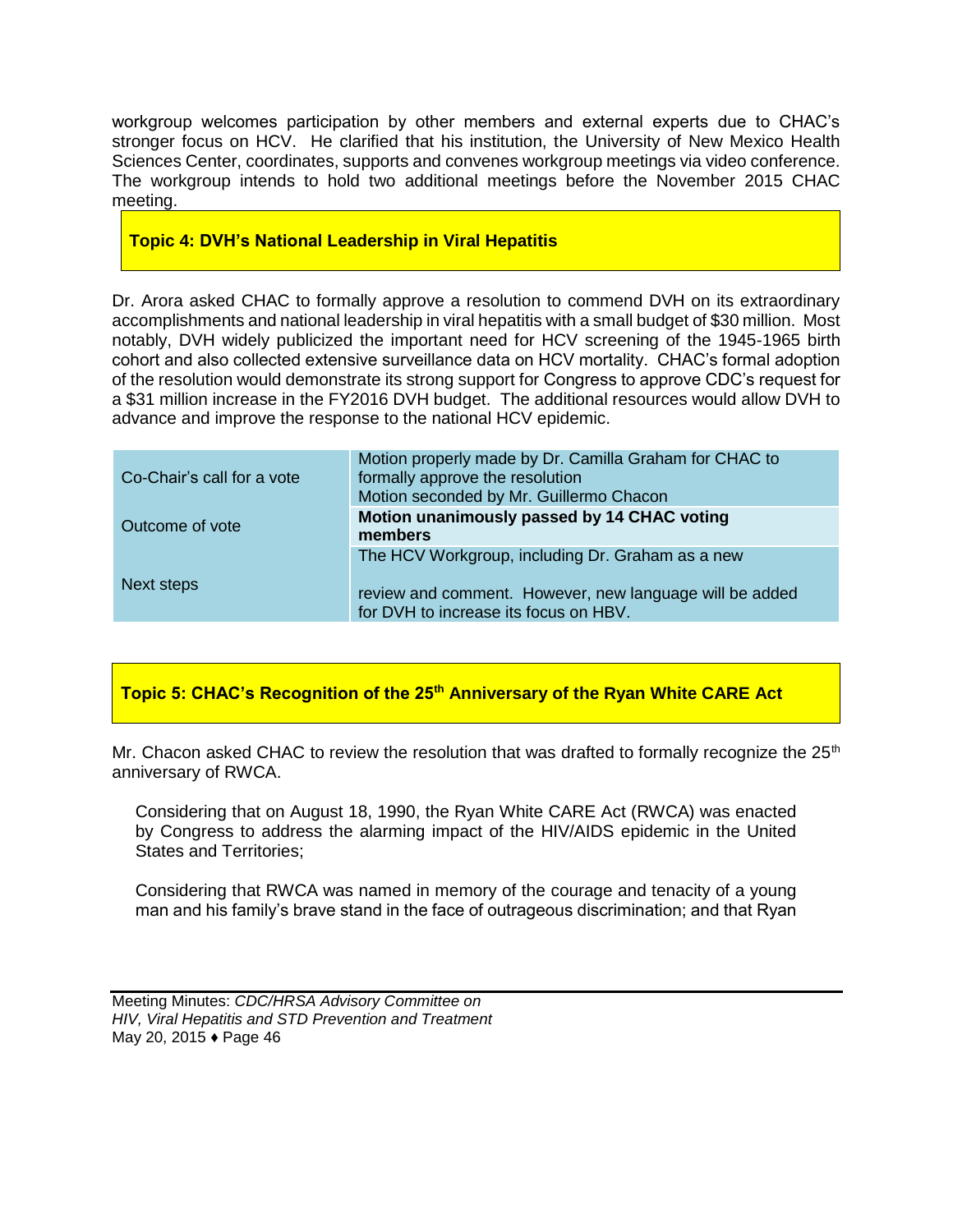White services continue to address racial, ethnic, sexual orientation, and class barriers that impede our desired goal;

Considering that over the years, RWCA developed the most comprehensive model of care to provide treatment and other critical services to the most vulnerable and underserved populations impacted by the HIV/AIDS epidemic;

Considering that RWCA is a model that welcomes and affirms the active participation of persons living with HIV in the policy, implementation and evaluation of program design and delivery;

Considering the tremendous impact on the quality of life and life-saving treatment and support services, RWCA has become a model of addressing an epidemic among lowincome and underserved communities throughout the nation and U.S. Territories;

Considering that recent RWCA data show that persons receiving care and services under this program have higher levels of retention in care and viral suppression than the general population of persons living with HIV;

Considering the treatment model developed by RWCA programs underscoring and meeting the training needs of providers to increase their delivery of these critical services to those most in need;

Resolve that CHAC recognizes each individual who contributed to developing this steadfast, groundbreaking and comprehensive model of care in addressing treatment and other critical services related to HIV in our communities across the United States and Territories;

Resolve that CHAC calls for proactive commemoration activities to begin in the summer of 2015 and continue throughout the fall at federal, state and local levels to highlight the contributions and accomplishments of RWCA.

CHAC calls for all institutions, community-based organizations, and persons living with HIV/AIDS to celebrate improvements in patient care and treatment through personcentered and holistic care to better address the evolving needs of those living with HIV/AIDS.

CHAC calls on all federal agencies and community partners to protect the effective services of RWCA as a testament to catalyze health equity and as a model of responsiveness to the HIV/AIDS epidemic in a rapidly changing healthcare environment.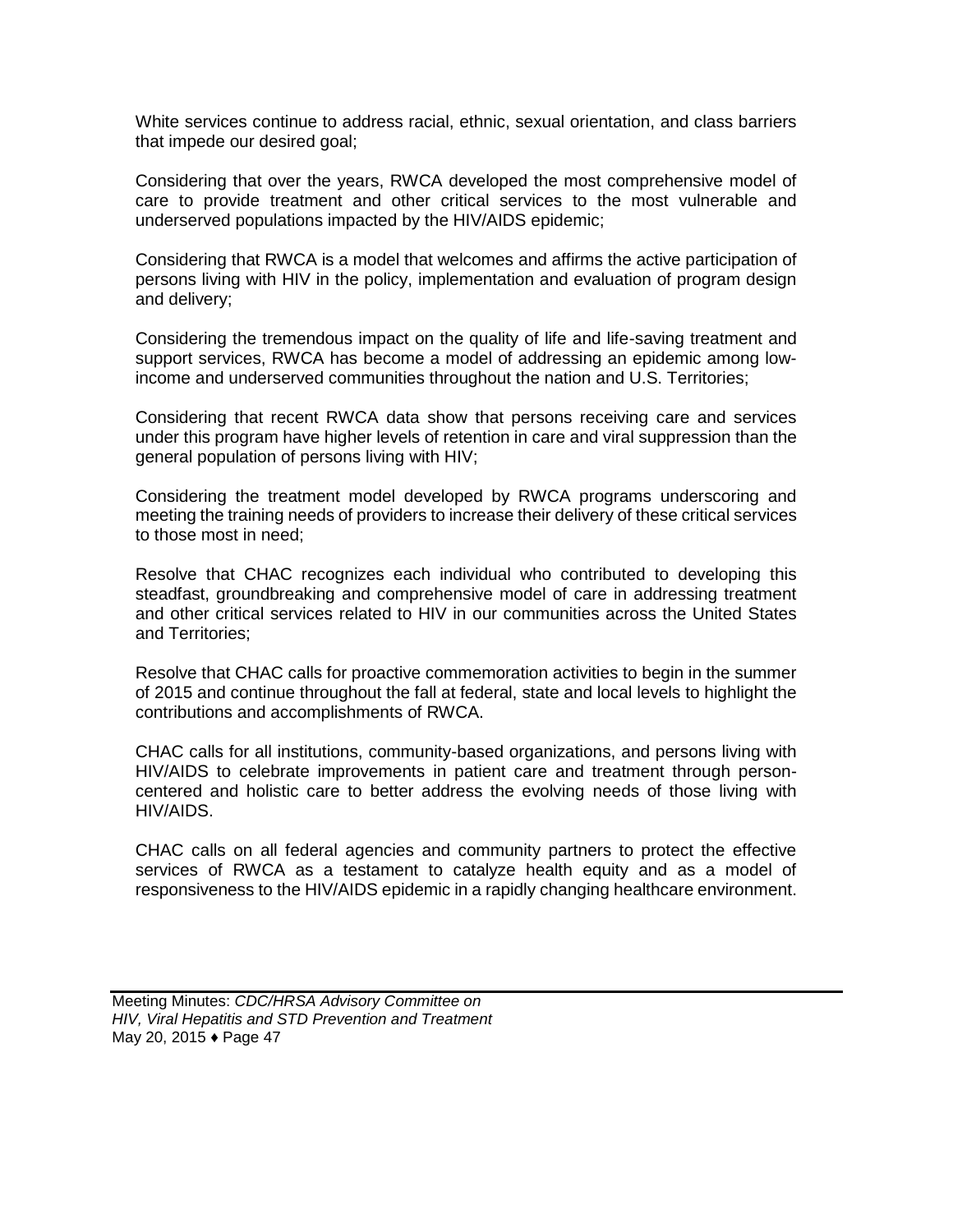**CHAC took no action on the proposed resolution.** Dr. Jennifer Kates, the Data Workgroup Chair, confirmed that the workgroup would discuss the feasibility of identifying data on the notable accomplishments, key gaps and unmet needs of RWCA over the past 25 years. Based on CHAC's feedback, the workgroup would focus on the following areas to support the resolution: health equity and disparities, inequitable allocation of resources by geographic location and population, and limited HCV surveillance capacity.

# **Topic 6: CHAC Meeting Schedule**

Dr. Cheever reminded the members that on the following day, CHAC would hold its first joint meeting with the Presidential Advisory Council on HIV/AIDS (PACHA) to specifically provide input on the updated NHAS. She was aware that several members expressed concern regarding CHAC's inability to complete all of its business items in a one-day rather than a two-day meeting.

To address this issue, Dr. Cheever explained that CHAC could convene a teleconference before the November 2015 meeting to complete any unresolved business items. However, all FACA regulations would apply in terms of announcing the teleconference in the *Federal Register*, operating with a quorum of the CHAC membership, and calling for public comment. She confirmed that CDC and HRSA would contact the CHAC members to determine their availability to participate in the teleconference in either July or August 2015.

# **Topic 7: PrEP Implementation in STD Clinics**

Dr. Cheever provided clarification on one presentation that noted AETCs are prohibited from using their HRSA funds to deliver PrEP education, training and TA. She explained that RWHAP legislation requires AETCs to target prevention activities to high-risk populations. As a result, AETCs are allowed to conduct PrEP-related activities.

Due to the joint meeting with PACHA on the following day, Dr. Clanon conveyed that CHAC would not have sufficient time during the remainder of the current meeting to draft, review, discuss and take a formal vote on a new resolution regarding PrEP implementation in STD clinics. CHAC agreed with her suggestion to form a new short-term workgroup with one charge to address a series of concrete, targeted questions.

| <b>Action Step</b>          | Establish a new short-term PrEP Workgroup                                                                 |
|-----------------------------|-----------------------------------------------------------------------------------------------------------|
| <b>Workgroup Membership</b> | Dr. Jennifer Kates,<br>Dr. Virginia Caine<br>Mr. Guillermo Chacon<br>Dr. Kathleen Clanon (Temporary Lead) |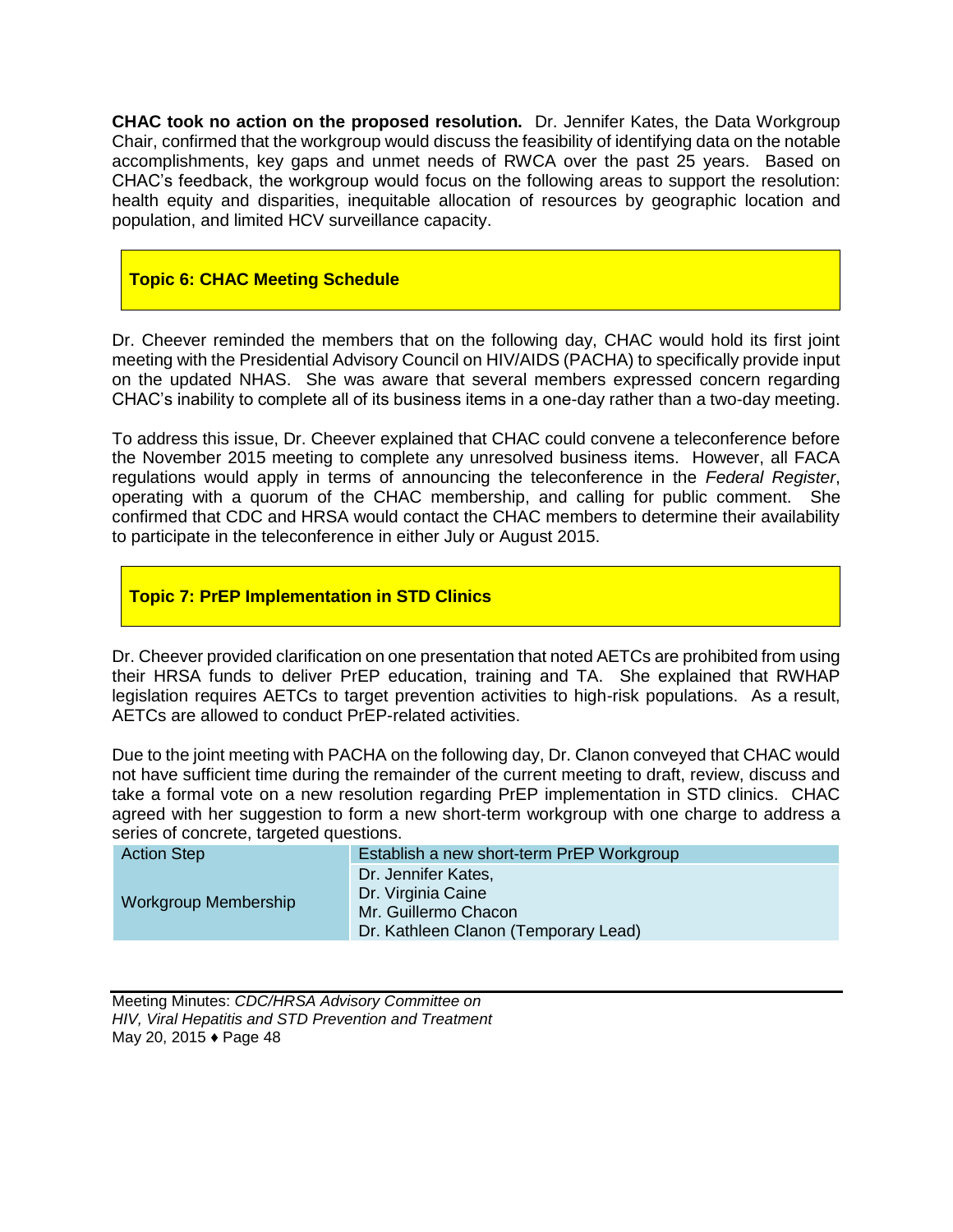| Draft a resolution in response to specific questions:<br>• Are STD clinics the most appropriate, useful or effective<br>setting to deliver PrEP?<br>• Should CDC update the 2014 STD Treatment Guidelines<br>with a risk profile for PrEP candidates?<br><b>Workgroup Charge</b><br>• What is the role of electronic medical decision support in<br>defining and identifying PrEP candidates?<br>• What guidance should CHAC provide to CDC and HRSA<br>regarding PrEP financing and reimbursement? | Mr. Michael Kaplan<br>Ms. Amy Leonard |
|-----------------------------------------------------------------------------------------------------------------------------------------------------------------------------------------------------------------------------------------------------------------------------------------------------------------------------------------------------------------------------------------------------------------------------------------------------------------------------------------------------|---------------------------------------|
|                                                                                                                                                                                                                                                                                                                                                                                                                                                                                                     |                                       |

**Topic 8: Agenda Items**

Dr. Clanon moderated CHAC's discussion, review and summary of new agenda items that were raised over the course of the meeting.

| <b>NEW AGENDA ITEMS</b>     |                                                                                                                                                              |  |
|-----------------------------|--------------------------------------------------------------------------------------------------------------------------------------------------------------|--|
| Presenter(s)                | <b>Topic</b>                                                                                                                                                 |  |
| <b>Guest Speakers</b>       | Overview by health departments with low, medium and high HIV<br>incidence that made presentations during the HIV testing trends<br>meeting in Washington, DC |  |
| <b>CHAC Membership</b>      | Formal vote on the resolution to recognize the $25th$ anniversary of the<br>Ryan White Care Act (interim teleconference before November 2015)                |  |
| CDC and HRSA                | Update on high-impact prevention activities                                                                                                                  |  |
| <b>CHAC Membership</b>      | Formal vote on the resolution to support CDC's request for a \$31<br>million increase in the DVH budget (interim teleconference before<br>November 2015)     |  |
| <b>CHAC Membership</b>      | Formal vote on the resolution by the new PrEP Workgroup                                                                                                      |  |
| <b>HRSA (Laura Cheever)</b> | Overview of key findings from the two technical expert panels that HAB<br>will convene on women and youth living with HIV                                    |  |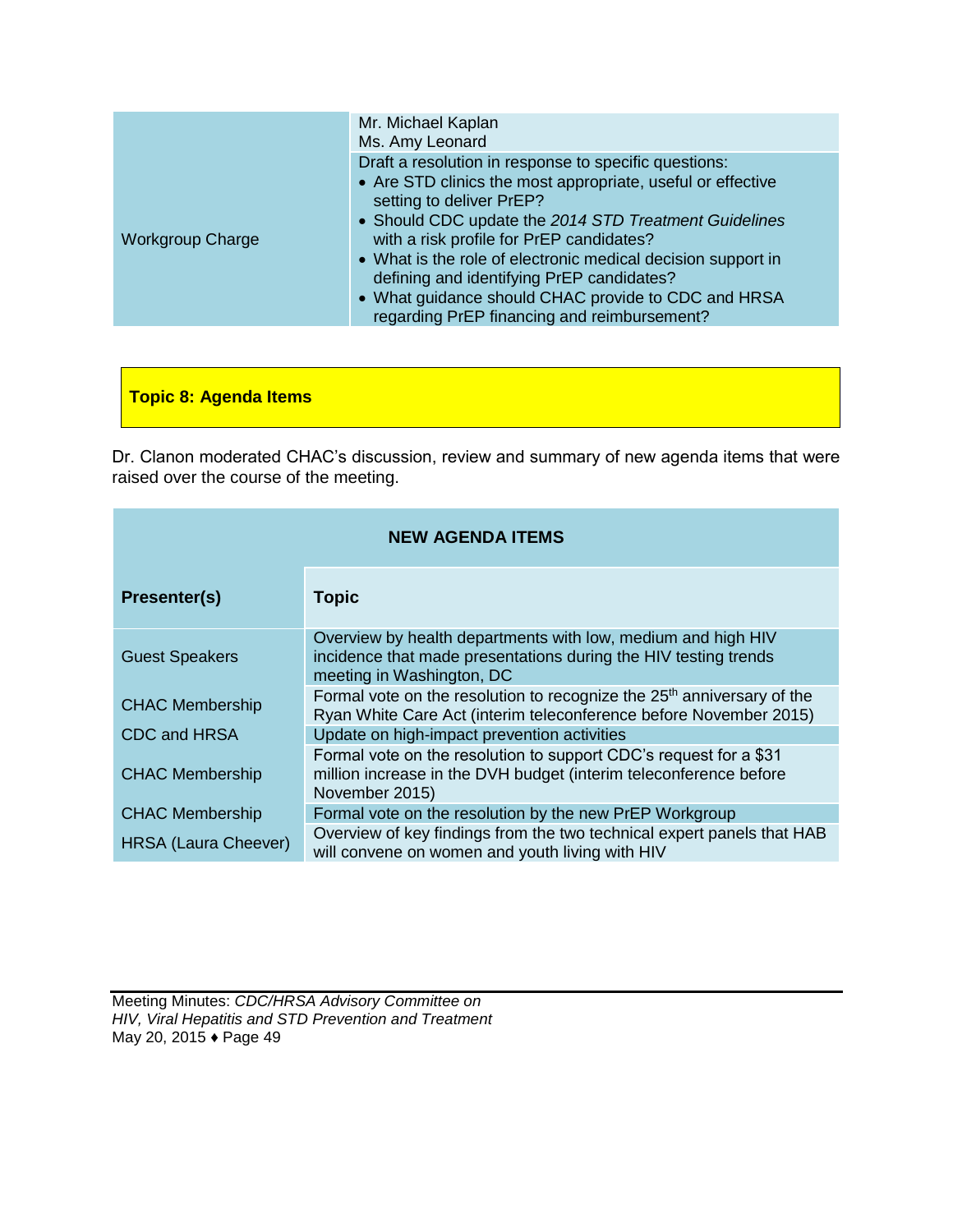# **Closing Session**

The next CHAC meeting would be HRSA-focused and convened as a webinar on November 4-5 or 18-19, 2015. HRSA will poll the CHAC members via e-mail to determine their availability.

With no further discussion or business brought before CHAC, Dr. Clanon adjourned the meeting at 5:05 p.m. on May 20, 2015.

\_\_\_\_\_\_\_\_\_\_\_\_\_\_\_\_\_\_\_ \_\_\_\_\_\_\_\_\_\_\_\_\_\_\_\_\_\_\_\_\_\_\_\_\_\_\_\_\_\_\_\_\_\_\_

\_\_\_\_\_\_\_\_\_\_\_\_\_\_\_\_\_\_\_ \_\_\_\_\_\_\_\_\_\_\_\_\_\_\_\_\_\_\_\_\_\_\_\_\_\_\_\_\_\_\_\_\_\_\_

 I hereby certify that to the best of my knowledge, the foregoing Minutes of the proceedings are accurate and complete.

Date **Date Clanon**, MD, Co-Chair CDC/HRSA Advisory Committee on HIV, Viral Hepatitis and STD Prevention and **Treatment** 

Date Date Dawn Fukuda, ScM, Co-Chair CDC/HRSA Advisory Committee on HIV, Viral Hepatitis and STD Prevention and **Treatment**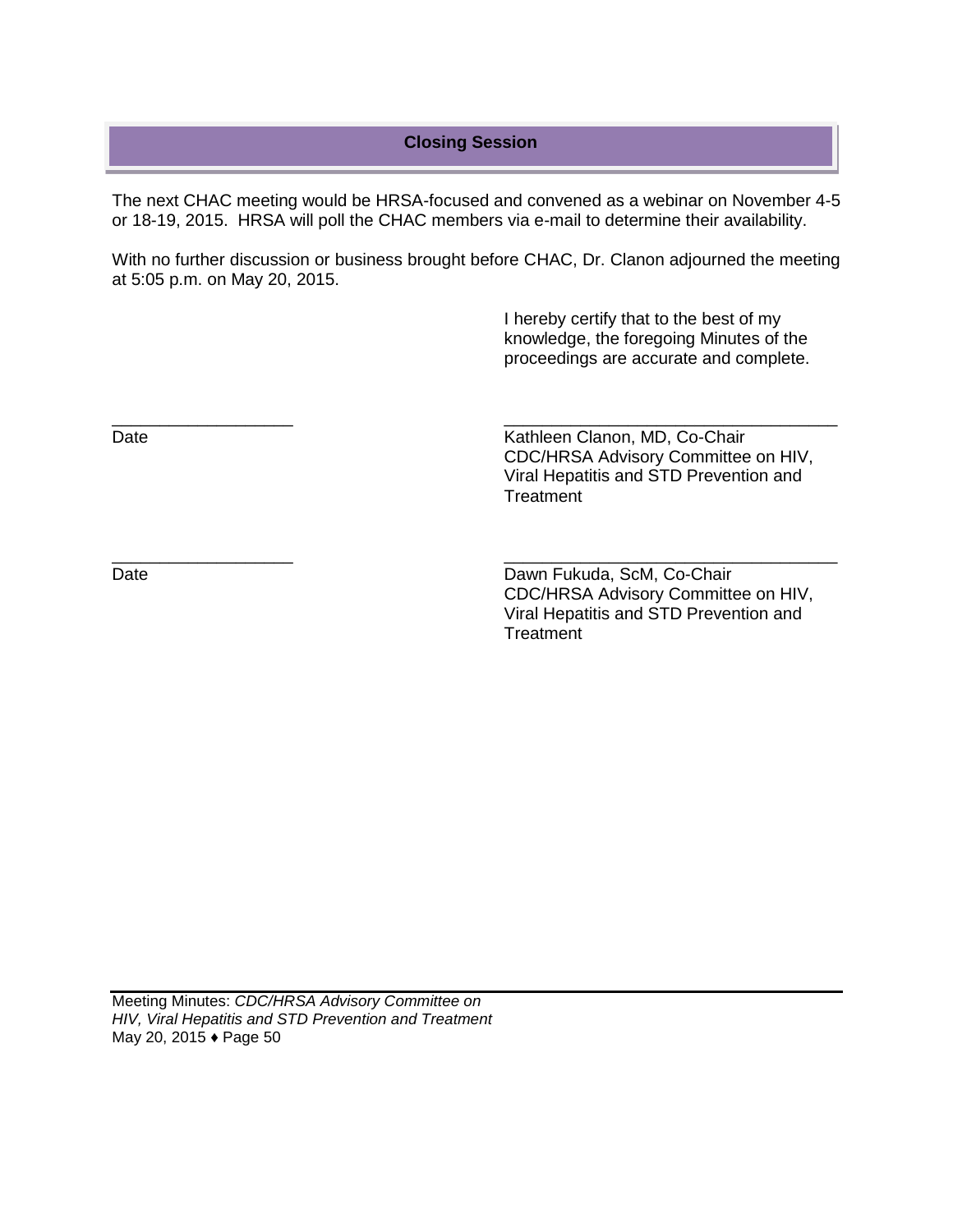



# **ATTACHMENT 1:** *Participants' Directory*

# **CHAC Members Present**

Dr. Kathleen Clanon, Co-Chair Ms. Dawn Fukuda, Co-Chair Dr. Sanjeev Arora Dr. Virginia Caine Mr. Guillermo Chacon Dr. Carlos del Rio Dr. Camilla Graham Ms. Debra Hauser Dr. Marjorie Hill Dr. Steven Johnson Mr. Michael Kaplan Dr. Jennifer Kates Ms. Amy Leonard Dr. Britt Rios-Ellis

# **CHAC Members Absent**

Dr. Bruce Agins Ms. Angelique Croasdale

# **CHAC** *Ex-Officio* **Members Present**

Dr. Pradip Akolkar U.S. Food and Drug Administration Dr. Paul Gaist Office of AIDS Research National Institutes of Health

Ms. Kaye Hayes Office of HIV/AIDS and Infectious Disease Policy, U.S. Department of Health and Human Services

Dr. Iris Mabry-Hernandez Agency for Healthcare Research and **Quality** 

Dr. Chana Rabiner (Alternate for Dr. Elinore McCance-Katz) Substance Abuse and Mental Health Services Administration

Dr. Richard Wild (Alternate for Dr. Stephen Cha) Centers for Medicare and Medicaid **Services** 

# **CHAC** *Ex-Officio* **Members Absent**

Dr. Stephen Cha Centers for Medicare and Medicaid **Services** 

Dr. Elinore McCance-Katz Substance Abuse and Mental Health Services Administration

Ms. Lisa Neel Indian Health Service

# **CHAC Liaison Representative**

Dr. Mildred Williamson Presidential Advisory Council on HIV/AIDS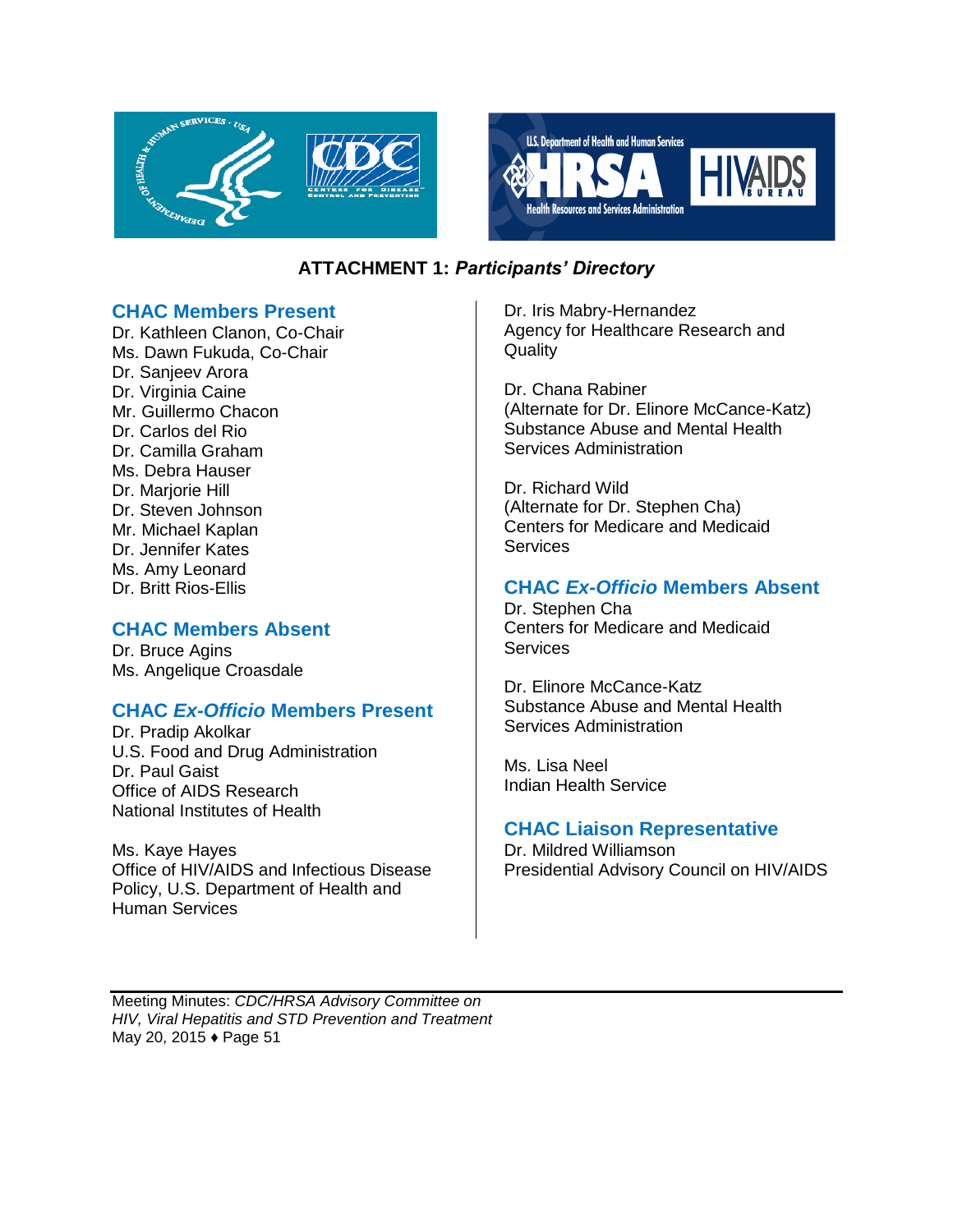# **CHAC Designated Federal Officers**

Dr. Laura Cheever HRSA/HAB Associate Administrator

Dr. Jonathan Mermin CDC/NCHHSTP Director

# **Federal Agency Representatives**

Dr. Lisa Barrios Dr. Kyle Bernstein Dr. Gail Bolan Dr. John Brooks Dr. Chris Cagle Dr. Hazel Dean Ms. Antigone Dempsey Ms. Teresa Durden Dr. Thomas Gift Ms. Shelley Gordon Dr. Matthew Hogben Dr. Jill Huppert Mr. David Johnson Mr. Dan Lentine Ms. Jennifer Ludovic Dr. Mary McFarlane Mr. John Milberg Dr. John Moore Mr. Kevin O'Connor Ms. Lydia Poromon Dr. David Purcell Ms. Angel Ortiz Ricard Dr. Raul Romaguera Ms. Margie Scott-Cseh Dr. Eyasu Teshale Dr. John Ward Dr. Richard Wolitski Dr. Claudia Vellozzi Dr. Stephanie Zaza

# **Members of the Public**

Dr. Chanza Baytop Abt Associates

Mr. Daniel Church Massachusetts Department of Public Health

Dr. Stephanie Cohen San Francisco Department of Public Health

Dr. Julie Dombrowski University of Washington; Public Health-Seattle and King County STD Clinic

Mr. Kenyon Farrow Treatment Action Group

Dr. Cynthia Klein Abt Associates

Dr. Tarek Mikati New York City Department of Health and Mental Hygiene

Mr. Carl Schmid The AIDS Institute

Ms. Patricia Shifflett Abt Associates

Mr. William Smith National Coalition of STD Directors

Ms. Gretchen Weiss National Association of County and City Health Officials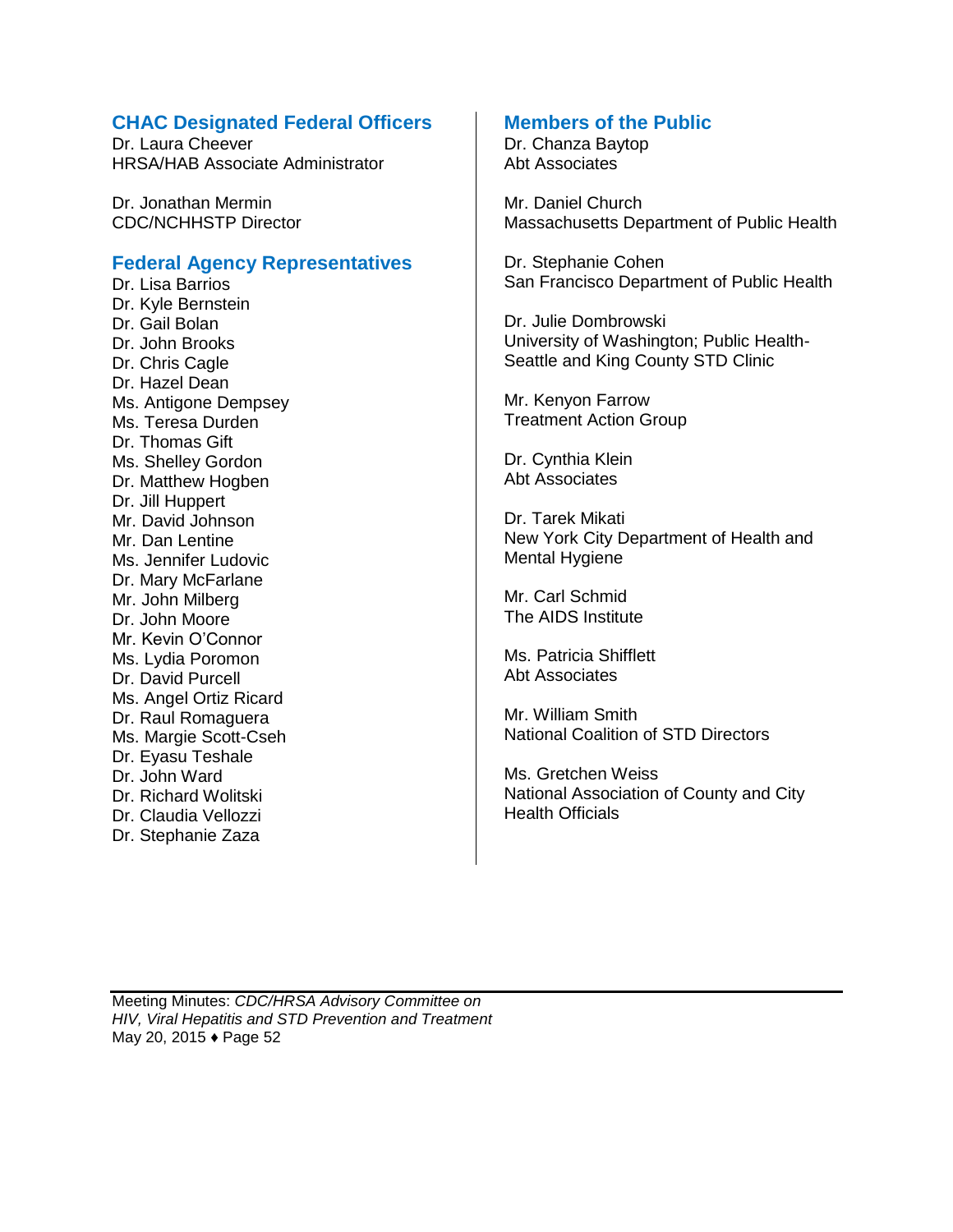



# **ATTACHMENT 2:** *Glossary of Acronyms*

| 3HP          | Three-Month, Once-Weekly Isoniazid/Rifapentine Regimen  |
|--------------|---------------------------------------------------------|
| <b>AASLD</b> | American Association for the Study of Liver Diseases    |
| <b>ACA</b>   | Affordable Care Act                                     |
| <b>AETC</b>  | <b>AIDS Education and Training Center</b>               |
| <b>BMSM</b>  | <b>Black Men Who Have Sex With Men</b>                  |
| <b>CBA</b>   | <b>Capacity Building Assistance</b>                     |
| <b>CBOs</b>  | <b>Community-Based Organizations</b>                    |
| <b>CDC</b>   | <b>Centers for Disease Control and Prevention</b>       |
| <b>CDPH</b>  | Chicago Department of Public Health                     |
| <b>CHAC</b>  | CDC/HRSA Advisory Committee on HIV, Viral Hepatitis and |
|              | <b>STD Prevention and Treatment</b>                     |
| <b>CMS</b>   | <b>Centers for Medicare and Medicaid Services</b>       |
| CoAgs        | <b>Cooperative Agreements</b>                           |
| <b>DASH</b>  | Division of Adolescent and School Health                |
| <b>DHAP</b>  | Division of HIV/AIDS Prevention                         |
| <b>DIS</b>   | <b>Disease Intervention Specialists/Services</b>        |
| <b>DSTDP</b> | Division of STD Prevention                              |
| <b>DTBE</b>  | <b>Division of Tuberculosis Elimination</b>             |
| <b>DVH</b>   | <b>Division of Viral Hepatitis</b>                      |
| <b>EDs</b>   | <b>Emergency Departments</b>                            |
| <b>FOAs</b>  | <b>Funding Opportunity Announcements</b>                |
| <b>FPL</b>   | <b>Federal Poverty Level</b>                            |
| <b>FQHC</b>  | <b>Federally Qualified Health Center</b>                |
| <b>HAB</b>   | <b>HIV/AIDS Bureau</b>                                  |
| <b>HBHC</b>  | <b>Howard Brown Health Center</b>                       |
| <b>HBV</b>   | <b>Hepatitis B Virus</b>                                |
| <b>HCV</b>   | <b>Hepatitis C Virus</b>                                |
| <b>HHS</b>   | U.S. Department of Health and Human Services            |
| <b>HRSA</b>  | <b>Health Resources and Services Administration</b>     |
| <b>IDSA</b>  | Infectious Diseases Society of America                  |